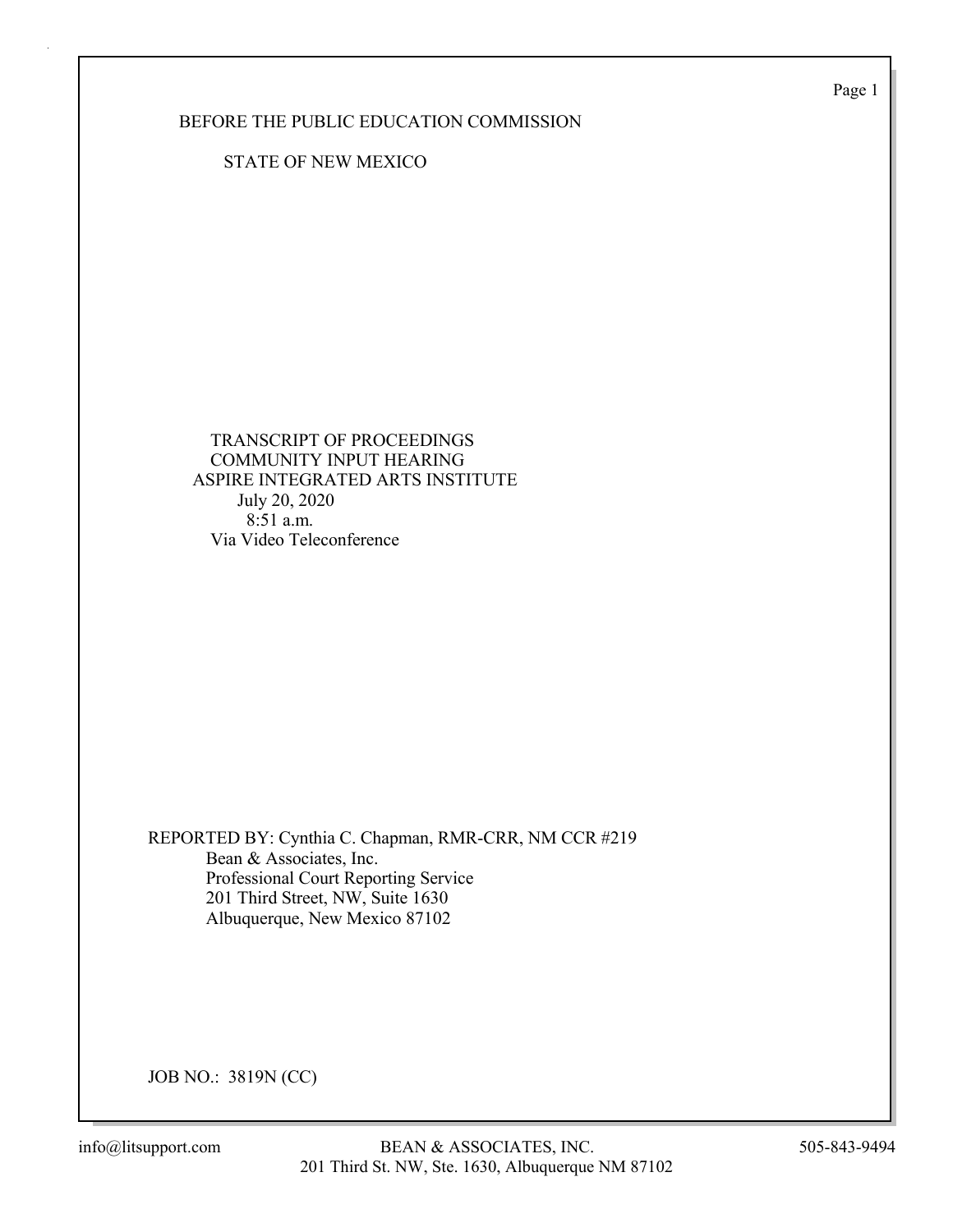# 2 (Pages 2 to 5)

| Page 2                                                                                                                                                                                                                                                                                                                                                                                                                                                                                                                                                                                                                                                                                                                                                           | Page 4                                                                                                                                                                                                                                                                                                                                                                                                                                                                                                                                                                                                                                                                                                                                                                                                                                                                                                                                                                                                                                                                                                                                                           |
|------------------------------------------------------------------------------------------------------------------------------------------------------------------------------------------------------------------------------------------------------------------------------------------------------------------------------------------------------------------------------------------------------------------------------------------------------------------------------------------------------------------------------------------------------------------------------------------------------------------------------------------------------------------------------------------------------------------------------------------------------------------|------------------------------------------------------------------------------------------------------------------------------------------------------------------------------------------------------------------------------------------------------------------------------------------------------------------------------------------------------------------------------------------------------------------------------------------------------------------------------------------------------------------------------------------------------------------------------------------------------------------------------------------------------------------------------------------------------------------------------------------------------------------------------------------------------------------------------------------------------------------------------------------------------------------------------------------------------------------------------------------------------------------------------------------------------------------------------------------------------------------------------------------------------------------|
| $\mathbf{1}$<br><b>APPEARANCES</b><br>$\sqrt{2}$<br><b>COMMISSIONERS:</b><br>3<br>MS. PATRICIA GIPSON, Chair<br>MS. TRISH RUIZ, Vice Chair<br>4<br>MS. KARYL ANN ARMBRUSTER, Secretary<br>MR. R. CARLOS CABALLERO, Member<br>5<br>MR. MICHAEL CHAVEZ, Member<br>MR. TIM CRONE, Member<br>6<br>MS. GEORGINA DAVIS, Member<br>MS. M. SONIA RAFTERY, Member<br>7<br>MR. DAVID ROBBINS, Member<br>MS. GLENNA VOIGT, Member<br>8<br>PED STAFF:<br>9<br>MS. KAREN WOERNER, Acting Director,<br>10<br><b>Charter School Division</b><br>MS. BEVERLY FRIEDMAN, PED Custodian of Record<br>11<br>and Liaison to the PEC<br>12<br><b>ALSO PRESENT:</b><br>13<br>MS. AMI JAEGER, Counsel to the PEC<br>14<br>15<br>16<br>17<br>18<br>19<br>20<br>21<br>22<br>23<br>24<br>25 | 1<br>THE CHAIR: Good morning, everyone. I am<br>2<br>going to call to order this meeting of the Public<br>3<br>Education Commission for a Community Input hearing<br>4<br>for Aspire Integrated Arts Institute.<br>5<br>It is Monday, July 20th, and it is 8:51<br>6<br>a.m. And I am going to ask everyone attending to<br>7<br>join us first in the Pledge of Allegiance, and,<br>8<br>second, to Salute to the New Mexico Flag. And I'll<br>9<br>just lead us in them.<br>10<br>(Pledge of Allegiance and Salute to the<br>11<br>New Mexico flag conducted.)<br>THE CHAIR: Thank you. I get a little --<br>12<br>13<br>I'm not used to the feedback with the speakers. So<br>14<br>it's -- sorry if there was any wonkiness with this.<br>15<br>Commissioner Armbruster, will you do roll<br>16<br>call, please?<br>17<br>COMMISSIONER ARMBRUSTER: Certainly.<br>18<br>Commissioner Robbins?<br>19<br><b>COMMISSIONER ROBBINS: Present.</b><br>20<br>COMMISSIONER ARMBRUSTER: Commissioner<br>21<br>Voigt?<br>22<br>COMMISSIONER VOIGT: Here.<br>23<br>COMMISSIONER ARMBRUSTER: Commissioner<br>24<br>Armbruster is here.<br>25<br><b>Commissioner Davis?</b> |
| Page 3<br>INDEX TO PROCEEDINGS<br>1<br>2<br>1 Call to Order, Roll Call,<br>4<br>Pledge of Allegiance and<br>Salute to the New Mexico Flag<br>3<br>4<br>Community Input Hearing for<br>6<br>2<br>Aspire Integrated Arts Institute<br>5<br>110<br>3<br>Adjourn<br>6<br>$\tau$<br>111<br>REPORTER'S CERTIFICATE<br>$\,$ $\,$<br>9<br><b>ATTACHMENTS:</b><br>10<br>Attendee Report<br>1<br>11<br>12<br>13<br>14<br>15<br>16<br>17<br>18<br>19<br>20<br>21<br>22<br>23<br>24<br>25                                                                                                                                                                                                                                                                                    | Page 5<br>1<br>COMMISSIONER DAVIS: Here.<br>$\overline{c}$<br>COMMISSIONER ARMBRUSTER: Commissioner<br>3<br>Chavez?<br>4<br>COMMISSIONER CHAVEZ: Present.<br>5<br>COMMISSIONER ARMBRUSTER: Okay.<br>6<br>Commissioner Gipson?<br>7<br>THE CHAIR: Yes. Here.<br>COMMISSIONER ARMBRUSTER: Okay.<br>9<br><b>Commissioner Raftery?</b><br>10<br>I've seen --<br>11<br>COMMISSIONER RAFTERY: Here. I'm here.<br>12<br>COMMISSIONER ARMBRUSTER: Commissioner<br>13<br>Crone?<br>14<br>(No response.)<br>15<br>COMMISSIONER ARMBRUSTER: It seems like<br>16<br>he's not here.<br>17<br>THE CHAIR: No, I haven't seen him.<br>18<br>COMMISSIONER ARMBRUSTER: Okay. It's hard<br>19<br>for me to see all this, so that's why I have to ask;<br>20<br>so, sorry.<br>21<br><b>Commissioner Ruiz?</b><br>22<br>COMMISSIONER RUIZ: Present.<br>23<br>THE CHAIR: Commissioner Caballero?<br>24<br>COMMISSIONER CABALLERO: Présenté.<br>25<br>COMMISSIONER ARMBRUSTER: Oh, thank you.                                                                                                                                                                                           |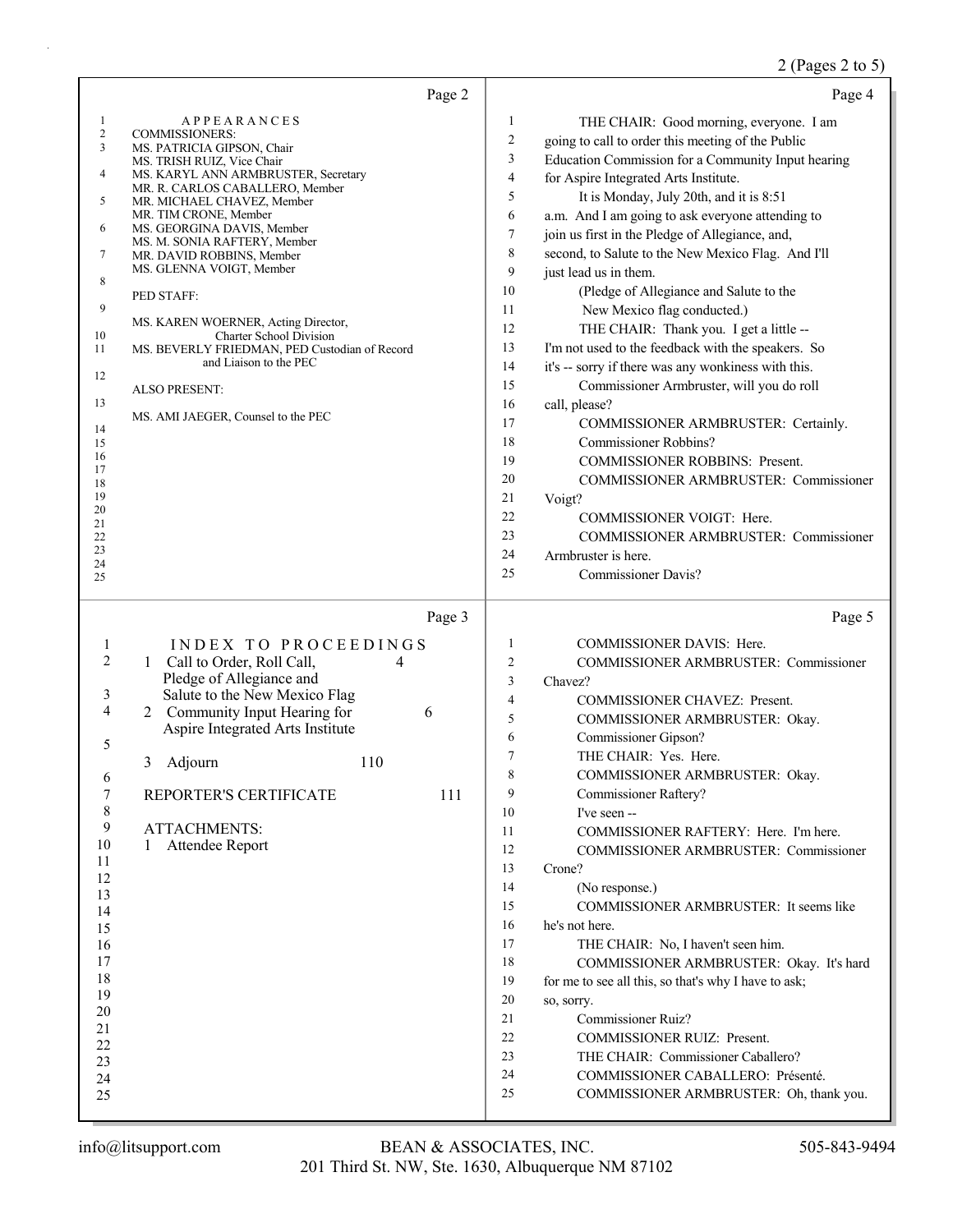#### 3 (Pages 6 to 9)

|    | Page 6                                               |                | Page 8                                               |
|----|------------------------------------------------------|----------------|------------------------------------------------------|
| 1  | We'll all learn Spanish yet, huh? So we have nine    | 1              | appropriate. The Commission will not accept any      |
| 2  | Commissioners there, and a quorum.                   | $\overline{2}$ | written documentation from the applicant. But the    |
| 3  | THE CHAIR: Well, we don't need a quorum.             | 3              | applicant may use exhibits to describe their school, |
| 4  | COMMISSIONER ARMBRUSTER: That's true; but            | 4              | if necessary.                                        |
| 5  | we have one.                                         | 5              | Following the applicant's presentation,              |
| 6  | THE CHAIR: We're not voting.                         | 6              | the local school district representatives, which     |
| 7  | I want to remind Commissioners we're not             | 7              | include the superintendent, administrators, and      |
| 8  | voting today; so -- but this has been publicly       | 8              | board members, will be given ten minutes to comment. |
| 9  | noted, in case we did have a quorum present.         | 9              | Subsequently, the Commission will allow              |
| 10 | So, Karen, as you're bringing the folks              | 10             | 20 minutes for public comment, as described above.   |
| 11 | in, I'm going to go through the -- my script so that | 11             | Finally, the Commission will ask                     |
| 12 | we're ready.                                         | 12             | questions -- excuse me -- of the applicant.          |
| 13 | This meeting is being conducted pursuant             | 13             | So, Commissioners, we're all ready;                  |
| 14 | to New Mexico Statutes Annotated Title 22 Section    | 14             | correct?                                             |
| 15 | 8B-6J 2009.                                          | 15             | (Commissioners respond in the affirmative.)          |
| 16 | The purpose of this community input                  | 16             | THE CHAIR: Is everyone from Aspire in                |
| 17 | hearing that will be held on July 20th, 2020, is to  | 17             | now? No?                                             |
| 18 | obtain information from the applicants and to        | 18             | MS. KAREN WOERNER: No. Stephen, can you              |
| 19 | receive community input to assist the Public         | 19             | tell me, besides Michelle, who else from the         |
| 20 | Education Commission in its decision whether to      | 20             | attendees I should be adding for your school         |
| 21 | grant the proposed charter application.              | 21             | presentation?                                        |
| 22 | According to this section of the law, the            | 22             | MR. STEPHEN WYNNE: Yes, Karen. We                    |
| 23 | Commission may appoint a subcommittee of no fewer    | 23             | have -- let me get the list, just to make sure we    |
| 24 | than three members to hold a public hearing.         | 24             | are reaching everyone correctly.                     |
| 25 | According to law, these hearings are being           | 25             | We want to bring in Deborah Schoenbaum.              |
|    | Page 7                                               |                | Page 9                                               |

3 application is 90 minutes, which will be timed to 4 ensure an equitable opportunity to present an 6 During the hearing, the Commission will 7 allow for community input about the charter 8 application. The time for public comments will be 10 regarding the application -- and that time has 11 already expired. Sorry. Please be sure that you 12 did indicate on the sign-up sheet whether you are 13 here in opposition or support of the charter school. 14 The Commission Chair, based on the number 15 of requests for comment, will allocate time to those 16 wishing to speak. If there are a large number of 17 supporters or opponents, they are asked to select a 18 speaker to represent common opinions. We will try 19 to allocate an equitable amount of time to represent 21 The Commission will follow this process 23 The Commission will ask each applicant or 24 group to present. They will be given 20 minutes to 25 present their application in the manner they deem 1 MS. KAREN WOERNER: Yes. 2 MR. STEPHEN WYNNE: Donna Michelle Warren. 3 Megan Garrigan. Randy DeHoff. 4 MS. KAREN WOERNER: Randy. Hold on one 5 second. 6 MR. STEPHEN WYNNE: Rosa Martha -- 7 MS. KAREN WOERNER: I'm sorry. After 8 Randy, who did you say? 9 MR. STEPHEN WYNNE: After Randy is Rosa 10 Martha Celorio. 11 MS. KAREN WOERNER: Okay. 12 MR. STEPHEN WYNNE: And Nina Farrow. 13 MS. KAREN WOERNER: I have one "Nina," so 14 I'm going to assume that's her last name. 15 MR. STEPHEN WYNNE: Thank you. 16 MS. KAREN WOERNER: Thank you. 17 THE CHAIR: So is that now everyone? 18 MS. KAREN WOERNER: I believe so. 19 THE CHAIR: Before we get started, Karen, 20 Stephen had put in the chat that he would like to 21 show some slides. So we're -- are we set with that? 22 Or is there something that he needs to do to be able 23 to do that? 24 MS. KAREN WOERNER: The settings allow him 25 to share when he's ready. He would just go to the

20 the community accurately.

22 for each Community Input hearing:

5 application.

1 transcribed by a professional court reporter. 2 The total time allocated to each

9 limited to 20 minutes. If you wish to speak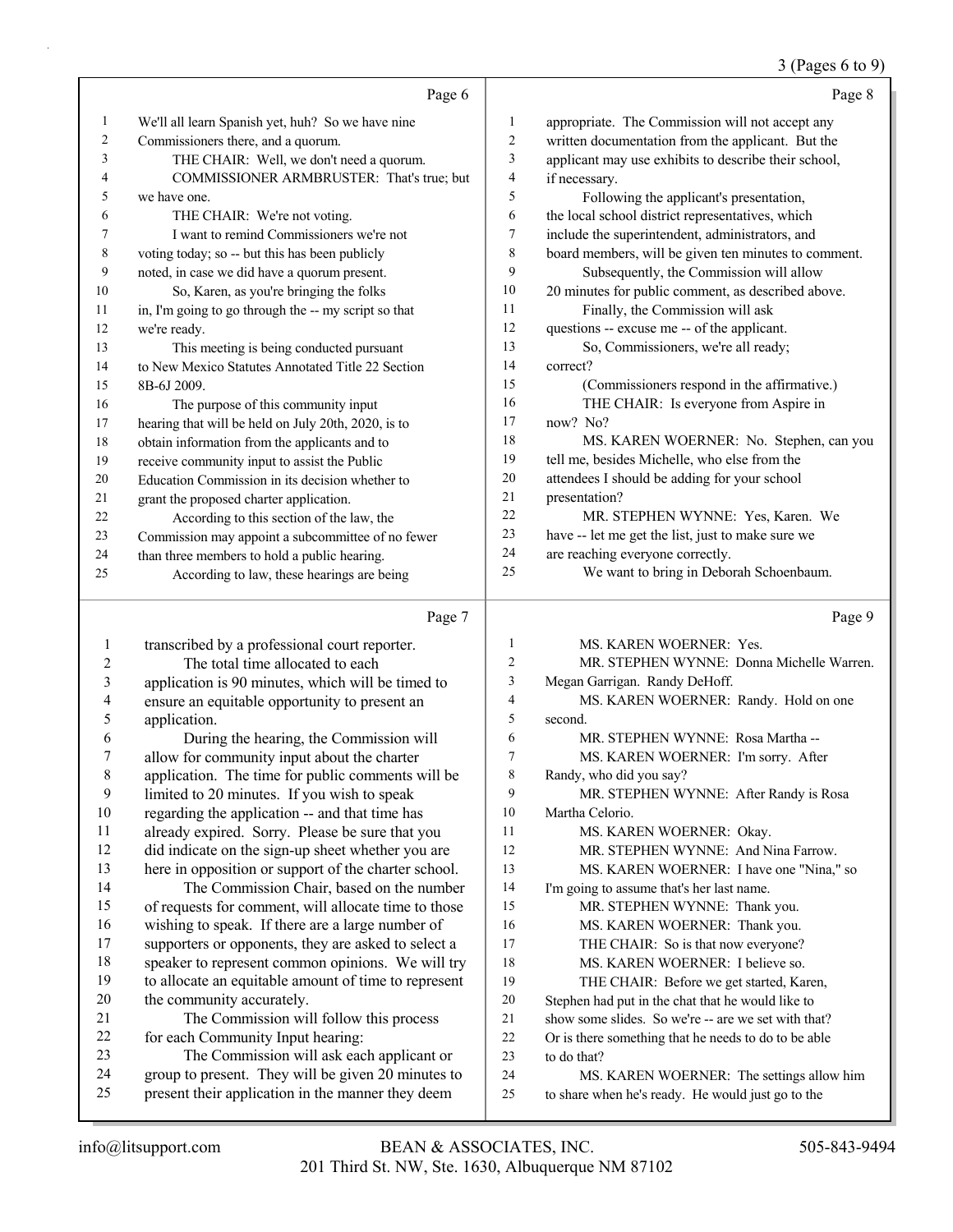4 (Pages 10 to 13)

|                |                                                      |                  | 4 (Pages 10 to 13                                    |
|----------------|------------------------------------------------------|------------------|------------------------------------------------------|
|                | Page 10                                              |                  | Page 12                                              |
| $\mathbf{1}$   | Share Screen and do so when it's time.               | $\mathbf{1}$     | MS. KAREN WOERNER: When she shares her               |
| $\overline{c}$ | THE CHAIR: Okay. All right. I just                   | $\overline{c}$   | screen, it will look like it did with the flags      |
| 3              | wanted to make sure we were good with that. So.      | 3                | earlier, where the document takes up most of the     |
| 4              | MS. MICHELLE BOUTROS: Good morning.                  | 4                | screen and all of the participants are in thumbnails |
| 5              | MS. KAREN WOERNER: Looks like Michelle               | 5                | off to the side, like that.                          |
| 6              | has a question as well. Michelle, you're muted.      | 6                | MR. STEPHEN WYNNE: Oh, okay. Perfect.                |
| 7              | MS. MICHELLE BOUTROS: I was just wanting             | $\boldsymbol{7}$ | Yeah. I just wanted to make sure. Okay.              |
| $\,$ $\,$      | to be clear. So, actually, Megan is going to be      | 8                | THE CHAIR: I thought you wanted something            |
| 9              | presenting, and Stephen and I are going to be        | 9                | different than that. So that's why I was -- didn't   |
| $10\,$         | reading and speaking to the slides. So she has to    | $10\,$           | think I could answer that question. So -- all        |
| 11             | be able to present, not Stephen.                     | $11\,$           | right. So we're good -- we're good to go?            |
| 12             | MS. KAREN WOERNER: She should be able to.            | 12               | MR. STEPHEN WYNNE: We are good to go.                |
| 13             | Megan, if we have a problem when it's time, you      | 13               | Thank you.                                           |
| 14             | should be able to.                                   | 14               | So, ladies and gentlemen of PEC, PEC                 |
| 15             | She's giving a thumbs-up. Thank you.                 | 15               | Chairperson, Patricia Gipson, Rio Rancho Public      |
| 16             | THE CHAIR: Thank you, all. And welcome               | 16               | School representative and attending community        |
| 17             | to our world. So -- and we appreciate your patience  | 17               | members, the Aspire Integrated Arts Institute        |
| 18             | with this. This is obviously the first time that     | 18               | applicant team wishes everyone a very good Monday    |
| 19             | we've had to do this virtually, and it's also only a | 19               | morning. We are honored to be here and are ready to  |
| 20             | month into our -- our having our own Zoom account.   | $20\,$           | work and learn. Thank you.                           |
| 21             | So there's been some hiccups, as you've              | 21               | The Aspire Integrated Arts Institute                 |
| 22             | witnessed. So we appreciate your patience. And,      | 22               | applicant team will explain why our education model  |
| 23             | hopefully, we can move forward seamlessly. But, of   | 23               | that includes a robust arts curriculum requires an   |
| 24             | course, we wanted to make sure that anyone that did  | 24               | Education Management Organization. We will also      |
| 25             | want to speak in the public comment had the          | 25               | respond to concerns we received from PED's           |
|                |                                                      |                  |                                                      |
|                | Page 11                                              |                  | Page 13                                              |
| $\mathbf{1}$   | opportunity to -- to sign up with that little        | $\,1$            | independent review panel.                            |
| $\sqrt{2}$     | glitch.                                              | $\boldsymbol{2}$ | Let us begin.                                        |
| 3              | So I think we're -- we are good to go now.           | 3                | Art is expensive. It's expensive to                  |
| 4              | So, once again, good morning. And I'm                | 4                | purchase; it's expensive to consume; it is expensive |
| 5              | going to ask you that, for the record, please state  | 5                | to teach. In most cases, art is the first subject    |
| 6              | the name of your school, the names of the founders   | 6                | matter to drop off the radar when school budgets are |
| 7              | of the school, and any other person who is here      | 7                | being balanced.                                      |
| 8              | today on behalf of your school.                      | $\,$ $\,$        | Art in education is not only vital when              |
| 9              | And then after you do that, your                     | 9                | educators seek to cultivate a child's intellectual   |

 20 minutes will begin. And Beverly's on screen. 11 MS. FRIEDMAN: Yes, I'm here. 12 THE CHAIR: I thought. And Beverly has cards with times. So she'll keep you posted as to how much time is left for your presentation. 15 MR. STEPHEN WYNNE: Thank you. 16 THE CHAIR: So whenever you're ready. 17 MR. STEPHEN WYNNE: Just, Madam Chair, I would like to mention that if Megan, who will be presenting the slides, that her screen would have 20 the opportunity to not only share, but to be a full screen, as opposed to this, so that the -- the PEC Commissioners are able to read what's on the screen. Is that possible?

24 THE CHAIR: I'm going to have to yield to Karen with that.

educators seek to cultivate a child's intellectual curiosity, it ultimately leads the way forward in developing the whole child and offers a platform for all children to find meaningful community. 13 Aspire Integrated Arts Institute has

 created an affordable education model that includes a robust arts program. Our model brings art education to everyone, despite the limitations of a public school budget.

18 Aspire's learning model offer's children 19 three hours of art education per day. During those three hours, we are cultivating academic curiosity through a challenging and unique arts education program, which is at the core of our mission.

23 Furthermore, students are guided by their on-site enrichment life coach teachers to

enthusiastically engage their self-paced online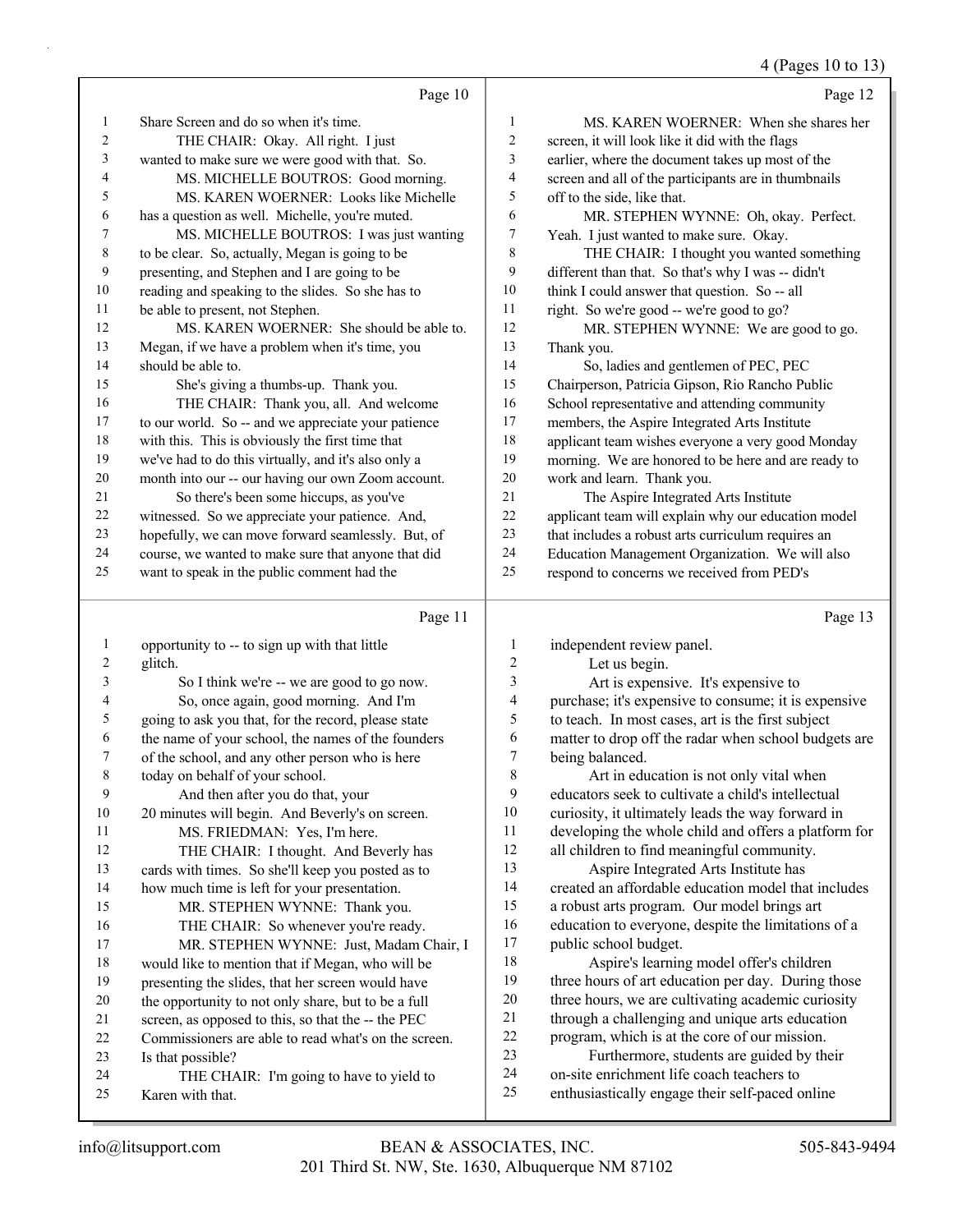#### 5 (Pages 14 to 17)

|                          | Page 14                                              |                          | Page 16                                              |
|--------------------------|------------------------------------------------------|--------------------------|------------------------------------------------------|
| 1                        | academics for four hours each day.                   | $\mathbf{1}$             | While the applicant team focused on the              |
| $\overline{c}$           | How does Aspire's model afford such a                | $\overline{c}$           | aspects of the application, GlobalEd Solutions was   |
| 3                        | robust arts program? This is possible because        | 3                        | exploring the exact limitations in the definition of |
| $\overline{\mathcal{A}}$ | Aspire's model is built on a services collaboration  | 4                        | "management," as seen in 22-8B-1I, and how to        |
| 5                        | with an Education Management Organization, or an     | 5                        | structure the contract to meet those limits, but     |
| 6                        | EMO. Otherwise, it would not be financially          | 6                        | still provide the school with the necessary          |
| $\boldsymbol{7}$         | possible.                                            | $\boldsymbol{7}$         | services.                                            |
| 8                        | Simply put, Aspire's model allows the                | 8                        | NMSA 22-8B-4R prohibits a charter school             |
| 9                        | governing board and upper administration to remain   | 9                        | from contracting with a for-profit management        |
| 10                       | fully focused on the well-being of our students and  | 10                       | company for the management of the school.            |
| 11                       | staff, the success of our mission, and assuring that | 11                       | NMSA 22-8B-1I defines "management" as                |
| 12                       | all students are learning and processing at their    | 12                       | authority over the hiring, termination, and          |
| 13                       | own pace.                                            | 13                       | day-to-day direction of a school's employees or      |
| 14                       | And I will let Michelle Boutros continue             | 14                       | contractors, whether they are licensed or not.       |
| 15                       | with Slide No. 9.                                    | 15                       | "Management" does not include back-office services   |
| 16                       | MS. MICHELLE BOUTROS: Okay.                          | 16                       | such as finance, HR, technology, data collection and |
| 17                       | THE CHAIR: Stephen, before you -- before             | 17                       | reporting, et cetera.                                |
| 18                       | we all continue, could we please, for the record,    | 18                       | Aspire's challenge is how to utilize                 |
| 19                       | introduce all the founders and anyone else that's    | 19                       | GlobalEd Solutions's services without violating      |
| 20                       | here that's going to be introducing, so that our --  | 20                       | statute.                                             |
| 21                       | the court reporter can get it?                       | $21\,$                   | The generally accepted definition is that            |
| 22                       | MR. STEPHEN WYNNE: Yes. So the --                    | 22                       | a Charter Management Organization, or CMO, is a      |
| 23                       | Stephen -- the name of the school is Aspire          | 23                       | nonprofit, and an Education Management Organization, |
| 24                       | Integrated Arts Institute. The founders are Stephen  | 24                       | or EMO, is a for-profit.                             |
| 25                       | Wynne and Michelle Boutros.                          | 25                       | National statistics from 2013 to 2018                |
|                          | Page 15                                              |                          | Page 17                                              |
| $\mathbf{1}$             | And the -- what we would call our group,             | 1                        | states that 61 percent of new charter school         |
| $\overline{c}$           | we call ourselves the "applicant team." And that     | $\overline{c}$           | applications that were approved were associated with |
| 3                        | consists of Randy -- no. Sorry. Randy is not in      | 3                        | management organizations. About one-third of these   |
| 4                        | the applicant team. Nina Farrow, Tim Wells, Rosa     | $\overline{\mathcal{A}}$ | charter schools were contracting with for-profit     |
| 5                        | Martha Celorio, Michelle Boutros, who I already      | 5                        | Education Management Organizations, or EMOs.         |
| 6                        | mentioned, Megan Garrigan, Donna Michelle Warren,    | 6                        | Starting a successful charter school is              |
| 7                        | Deborah Schoenbaum, and Kurt Rivadeneira.            | 7                        | difficult. Prior experience greatly improves the     |
| 8                        | I couldn't spell that. I just butchered              | $\,$ $\,$                | likelihood of success. And charter authorizers       |
| 9                        | his last name. It's R-I-V-A-D-E-N-E-I-R-A.           | 9                        | nationally recognize this fact.                      |
| 10                       | Team, did I miss anyone?                             | 10                       | There are no restrictions and statutes               |

10 Team, did I miss anyone? 11 MS. MICHELLE BOUTROS: Did you mention Tim Wells? 13 MR. STEPHEN WYNNE: Yes. 14 MS. MICHELLE BOUTROS: Okay. 15 MR. STEPHEN WYNNE: Madam Chairperson, does that suffice? 17 THE CHAIR: It does. Thank you. 18 MR. STEPHEN WYNNE: Thank you. Michelle, would you like to continue? 20 MS. MICHELLE BOUTROS: Sure. Our EMO partner, GlobalEd Solutions, has always been aware

of the prohibition in New Mexico statute, Section

- 22-8B-4R, regarding a charter school contracting
- with a for-profit management company for the

management of the school.

 nonprofit management organization for the management of the charter school. That management may include all the activities in the Attorney General note, 22-8B4, without limitation, including the hiring, termination, and day-to-day direction of school personnel. 18 Likewise, there are also no limitations on

prohibiting a charter school from contracting with a

 a nonprofit CMO to, in turn, contract with a for-profit organization for specific services. 21 Nonprofit public school districts, public

- schools and public charter schools regularly and
- routinely contract with for-profit agencies for
- services, including transportation, food services,
- textbooks, legal and financial services, HR,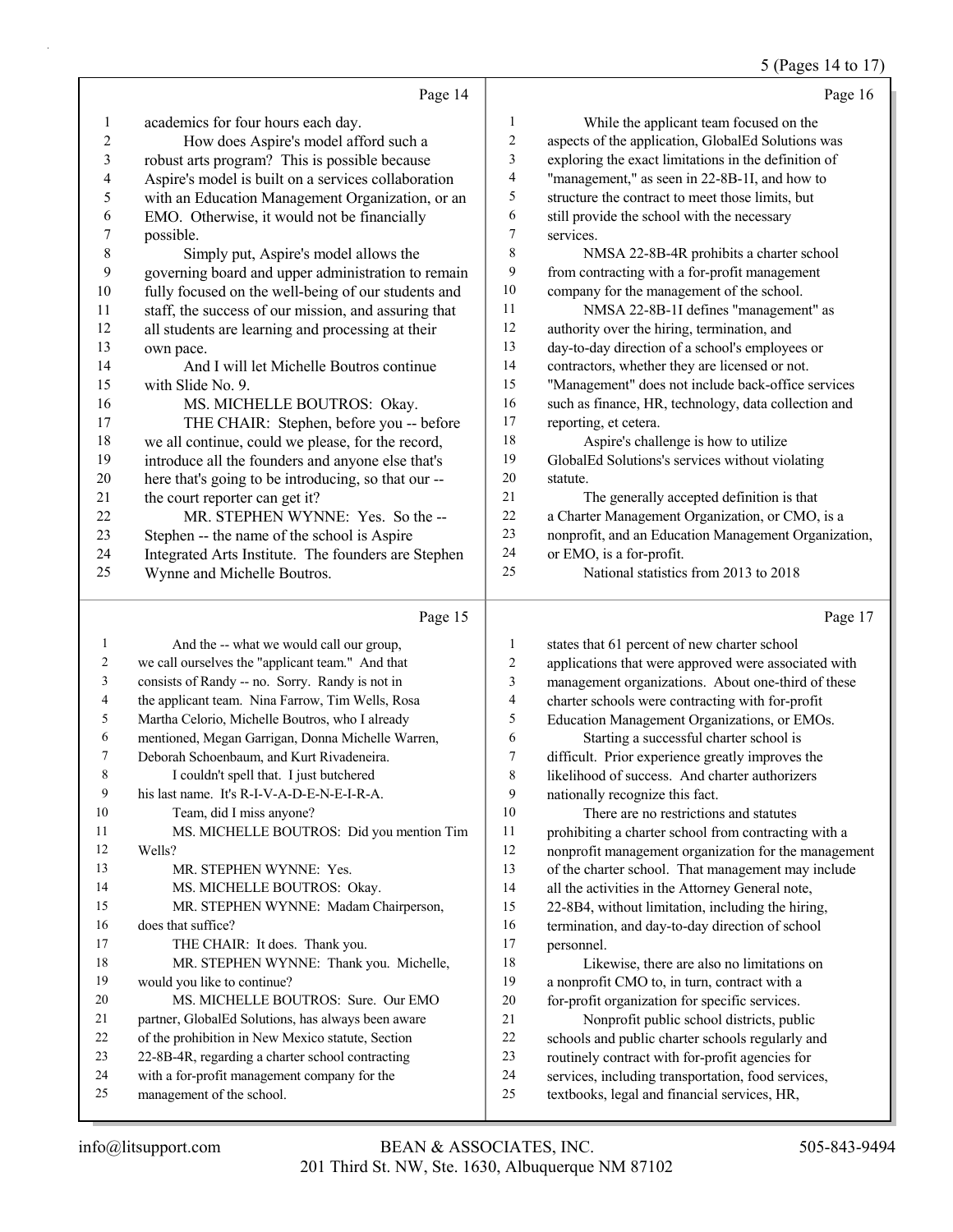6 (Pages 18 to 21)

|              | Page 18                                             |                          | Page 20                                              |
|--------------|-----------------------------------------------------|--------------------------|------------------------------------------------------|
| $\mathbf{1}$ | technology, data collection and reporting, and even | 1                        | nonprofit or for-profit.                             |
| $\sqrt{2}$   | online curriculum and teachers.                     | 2                        | And, Stephen, you may continue.                      |
| 3            | A charter school that contracts with a              | 3                        | MR. STEPHEN WYNNE: Over the past five                |
| 4            | nonprofit organization for all of those services,   | $\overline{\mathcal{A}}$ | months, as our applicant team worked passionately to |
| 5            | including hiring and providing school staff and     | 5                        | create an inspirational learning model to present to |
| 6            | teachers, is in full compliance with the law.       | 6                        | PED and PEC, we've remained focused on our mission   |
| 7            | GlobalEd Solutions and the Aspire                   | 7                        | and objectives. Our objective is to offer students   |
| $\,$ 8 $\,$  | applicant team have been exploring various ways to  | 8                        | the very best possible core content curriculum that  |
| $\mathbf{9}$ | comply with the limits and the definition of        | 9                        | is flexible and customizable and taught by           |
| 10           | "management."                                       | 10                       | New Mexico licensed teachers who are highly trained  |
| 11           | In 22-8B-1I, by forming a nonprofit                 | 11                       | in the online teaching environment.                  |
| 12           | management organization to contract with Aspire for | 12                       | Furthermore, our objective is to offer a             |
| 13           | the management of the school and by restructuring   | 13                       | high-end learning community for the arts, using an   |
| 14           | the draft contract to meet those limits by keeping  | 14                       | arts-integrated approach, and to offer one-on-one    |
| 15           | all staffing responsibilities with the governing    | 15                       | life coaching to all our students.                   |
| 16           | board, we will be in compliance.                    | 16                       | Those key objectives in building our model           |
| 17           | Florida has similar restrictions as                 | 17                       | would serve any children who would flourish in an    |
| $18\,$       | New Mexico on for-profit management organizations   | 18                       | eventive [ph], innovative, and creative learning     |
| 19           | contracting with charter schools. As a solution in  | 19                       | community.                                           |
| 20           | Florida, GES formed Career Academies of             | 20                       | The only way to reach our objectives and             |
| 21           | America-Florida as a nonprofit organization to      | 21                       | remain within a public school budget so we can offer |
| 22           | provide educational services to charter schools in  | 22                       | this model to all students is by contracting with an |
| 23           | Florida. GES has also formed Career Academies of    | 23                       | experienced EMO who has developed and successfully   |
| 24           | America-Colorado P-TECH as a potential charter      | 24                       | proven this model.                                   |
| 25           | school in Colorado. A similar approach would be     | 25                       | Aspire Integrated Arts Institute would               |
|              |                                                     |                          |                                                      |
|              | Page 19                                             |                          | Page 21                                              |
| 1            | Career Academies of America-New Mexico, which would | 1                        | like to confirm to the PEC our understanding of      |
| 2            | be the management organization that contracts with  | $\overline{c}$           | conflict of interest as it pertains to our governing |
| 3            | Aspire.                                             | 3                        | board. No Aspire Integrated Arts Institute           |
| 4            | The simplest most straightforward and               | 4                        | governing board member will benefit in any way from  |
| 5            | legal solution is for Aspire to contract with a     | 5                        | the school doing business. Governing board members,  |

- legal solution is for Aspire to contract with a
- nonprofit organization for the management of the school. GES will create Career Academies of
- New Mexico as a nonprofit organization to provide
- educational services to Aspire. This nonprofit
- organization, Career Academies of
- America-New Mexico, could then procure educational
- services, including curriculum, licensed and
- non-licensed staff, and back-office services from GlobalEd Solutions.
- 15 The governing board must be responsible,
- even if in cooperation with the management
- organization, for the hiring, evaluation,
- termination, and direction of the key leaders, who
- are the head administrator, chief creative officer,
- and operations coordinator. 21 The governing board must also have input
- on the evaluation of other personnel, such as
- academic teachers, arts teachers, ELCTs, special
- education teachers, counselors, et cetera, who may be employees of the management organization
- and professional skill-set courses in the arts taught by our on-site community artist contributors. Also, our offsite enrichment life coach teachers certified by GlobalEd Solutions guide students daily

21 Aspire offers a arts-integrated curriculum

 their families, relatives, acquaintances, shall not be employed by or offer services to the school, or in any way direct or indirectly do business with the

school, or in any way benefit financially or

11 The following slides will offer insight into our key model components that generate the unique and innovative characteristics of Aspire

students a personalized pacing option.

15 The Edmentum online curriculum covering all core content courses and elective courses, and is taught by New Mexican licensed teachers trained in the online environment. [Verbatim.] The curriculum is flexible, customizable, and offers

materially from the school.

Integrated Arts Institute.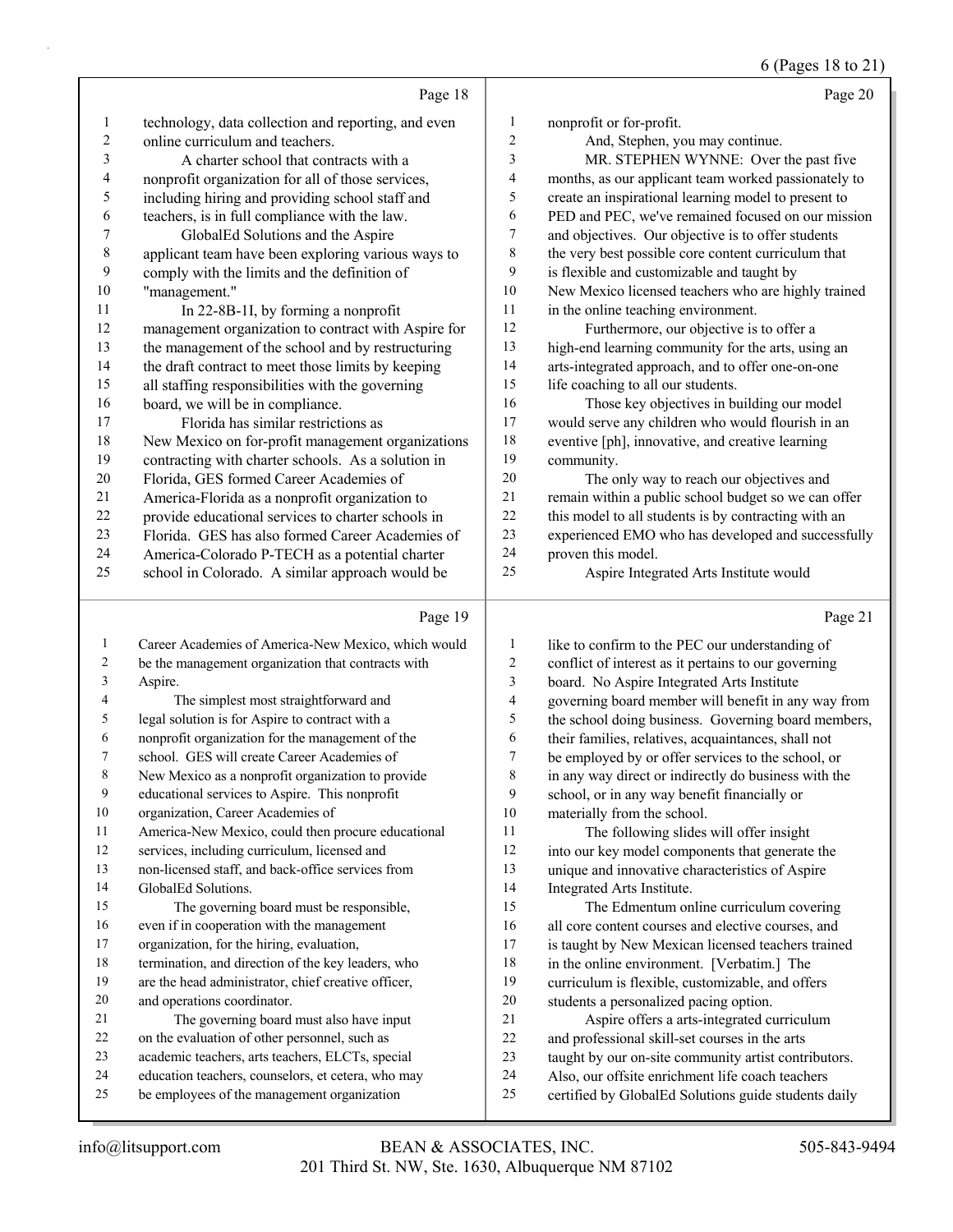### 7 (Pages 22 to 25)

|                |                                                      |        | حمد المنا<br>$-0 = 0 - 0$                            |
|----------------|------------------------------------------------------|--------|------------------------------------------------------|
|                | Page 22                                              |        | Page 24                                              |
| $\mathbf{1}$   | in navigating their customized curriculum to meet    | 1      | digest and express their anxiety, aspirations, and   |
| $\overline{2}$ | their semester goals and remain -- and the           | 2      | dreams. Having the means for self-expression is not  |
| 3              | recommended course pacing.                           | 3      | only essential for their overall well-being and      |
| 4              | Some of the benefits of our -- our                   | 4      | sense of self, it is the means to stay on track and  |
| 5              | approach, that it cultivates multiculturalism and    | 5      | aspire towards a brighter tomorrow.                  |
| 6              | diversity, it offers the opportunity to build        | 6      | At the risk of sounding somewhat cliché,             |
| 7              | community through shared experience. Our approach    | 7      | young people are our future. And that is more        |
| $\,$ $\,$      | offers a tried-and-true solid academic curriculum    | 8      | tangible now than ever. When we see the groundswell  |
| 9              | from Edmentum, individual career paths guided by our | 9      | of youth protesting and speaking out around the      |
| $10\,$         | community artist contributors, and preparedness for  | 10     | globe, it is impossible not to be moved and inspired |
| 11             | modern society, and flexibility through our industry | $11\,$ | by their demands for a better and brighter future, a |
| 12             | connections and standards.                           | 12     | future in which we not only acknowledge, but         |
| 13             | Our approach educates the whole child via            | 13     | celebrate, our differences.                          |
| 14             | quality art education, the pursuit of passion and    | 14     | In these challenging times, parents are              |
| 15             | dreams, and the opportunity for real life            | 15     | also looking for ways to help their children cope    |
| 16             | experience.                                          | 16     | and thrive during all the turbulence in their young  |
| 17             | The key advantages of art in education               | 17     | lives. Nothing has been business as usual. Yet the   |
| 18             | generates superior academic results, targeted        | 18     | need to help them move forward in a supportive       |
| 19             | workforce opportunities, and meaningful civic        | 19     | educational environment has not diminished.          |
| 20             | engagement.                                          | 20     | Art expresses the emotions and struggles             |
| 21             | Students involved in a robust arts                   | 21     | of the society it exists within. It builds bridges   |
| 22             | education are 26 percent less likely to be arrested. | 22     | between cultures and serves as our collective        |
| 23             | Each additional year of arts coursework is           | 23     | memory. An art-focused environment not only fosters  |
| 24             | associated with a 9 percent reduction in the risk of | 24     | the human need for self-expression and fulfillment;  |
| 25             | being arrested.                                      | 25     | it creates a stronger sense of community.            |
|                | Page 23                                              |        | Page 25                                              |

|                | Students who study the arts appreciate a             |    | The arts are one of the few areas in our             |
|----------------|------------------------------------------------------|----|------------------------------------------------------|
| $\overline{2}$ | better sense of self and boast cognitive, social,    | 2  | society where people can come together to share and  |
| 3              | and behavioral advantages throughout the             | 3  | experience, even if they see the world in very       |
| 4              | individual's life span.                              | 4  | different ways. Sharing the experience is more       |
| 5              | At this time, I would like Deborah to                | 5  | important than agreeing on it; therefore,            |
| 6              | offer our closing statement.                         | 6  | disagreement is not only accepted, but embraced as   |
| 7              | MS. DEBORAH SCHOENBAUM: Thank you,                   | 7  | an essential ingredient of the experience itself.    |
| 8              | Stephen.                                             | 8  | Applying this principle to education can             |
| 9              | Good morning. I'm very grateful to be                | 9  | be particularly useful in New Mexico's multicultural |
| 10             | wrapping up our opening presentation. And I want to  | 10 | environment.                                         |
| 11             | offer you some perspective regarding the             | 11 | In a report published by the National                |
| 12             | significance and relevancy of our efforts to         | 12 | Endowment for the Arts, titled "The Arts and         |
| 13             | establish this charter school, particularly under    | 13 | Achievement in At-Risk Youth," findings from four    |
| 14             | the circumstances we find ourselves in today.        | 14 | longitudinal studies' data revealed that at-risk     |
| 15             | An integrated art approach that blends               | 15 | students who have access to the arts in or out of    |
| 16             | strong academics with the rigorous study of the arts | 16 | school also tend to have better academic results,    |
| 17             | has never been more vital than it is right now.      | 17 | better workforce opportunities, and more civic       |
| 18             | Being a young person in the formative years of       | 18 | engagement.                                          |
| 19             | middle and high school has always been a critical    | 19 | As mentioned earlier, in another study led           |
| 20             | stage of development. However, in today's world of   | 20 | by Professor Kenneth Elpus from the University of    |
| 21             | a global pandemic, social unrest, and a spotlight    | 21 | Maryland, adults who had taken arts coursework in    |
| 22             | being directed towards the systemic racism and       | 22 | high school were 26 percent less likely than those   |
| 23             | inequities that exist here in the United States, the | 23 | without to have ever been arrested. Each additional  |
| 24             | stakes are higher than ever.                         | 24 | year of arts coursework was associated with a        |
| 25             | Young people are looking for ways to                 | 25 | 9 percent reduction in the risk of being arrested.   |
|                |                                                      |    |                                                      |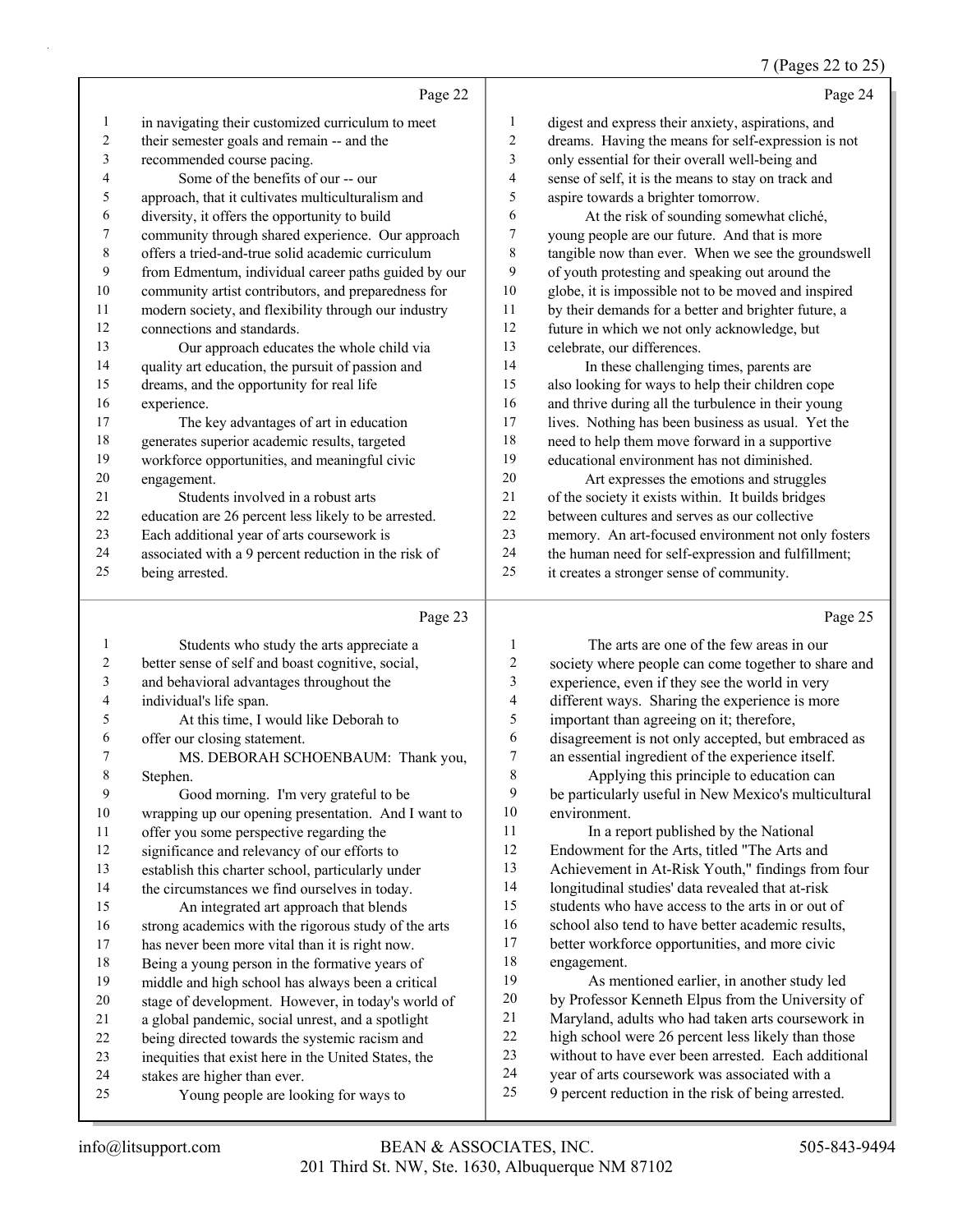8 (Pages 26 to 29)

|                | Page 26                                              |    | Page 28                                              |
|----------------|------------------------------------------------------|----|------------------------------------------------------|
| 1              | For some students, a traditional school              | 1  | know.                                                |
| $\overline{2}$ | environment is adequate. However, we know that for   | 2  | There are about -- there are several staff           |
| 3              | many youth, traditional models are not enough to     | 3  | from our division in the attendees list, and then    |
| 4              | thrive and be the successful, productive, and        | 4  | about six or so others. But I'm not seeing anyone    |
| 5              | confident adults they aspire to become. This         | 5  | raise their hand if they're from Rio Rancho Public   |
| 6              | includes populations of young people that are often  | 6  | Schools.                                             |
| 7              | marginalized, including, but not limited to youth of | 7  | THE CHAIR: Okay. I didn't see anyone                 |
| 8              | color, youth with disabilities, LGBTQ youth, youth   | 8  | when I went through a while ago that identified      |
| 9              | in the foster-care system, and youth who have been   | 9  | themselves. So I'm going to now, at this point in    |
| 10             | entangled in the juvenile-justice system.            | 10 | time, assume that there is no one from Rio Rancho    |
| 11             | There is also a population of more                   | 11 | here to speak.                                       |
| 12             | privileged youth allies who are examining and        | 12 | So we will move on to the Public Comment.            |
| 13             | questioning how they can be in solidarity with those | 13 | So how many folks do we have signed up?              |
| 14             | who have not been afforded the same opportunities.   | 14 | MS. FRIEDMAN: We have four people who are            |
| 15             | One of my favorite quotes is by the poet             | 15 | signed up.                                           |
| 16             | William Butler Yeats. "Education should not be the   | 16 | MS. KAREN WOERNER: Are they all in favor             |
| 17             | filling of a pail, but the lighting of a fire."      | 17 | or opposed?                                          |
| 18             | That is where Aspire Integrated Arts                 | 18 | MS. FRIEDMAN: There are three who stated             |
| 19             | Institute comes in. Aspire will serve as an          | 19 | they were in favor, and one person did not identify. |
| 20             | educational sanctuary for young, middle- and         | 20 | Karen --                                             |
| 21             | high-school-age students. It will serve as a         | 21 | THE CHAIR: That's okay. Because there's              |
| 22             | resource not currently available in Rio Rancho, a    | 22 | so much time, we don't have to worry about making    |
| 23             | diverse community with diverse needs.                | 23 | sure that we're not -- we're giving each side        |
| 24             | Aspire will focus on individual academic             | 24 | equitable time. Everyone is going to have the same   |
| 25             | needs and self-expression through art.               | 25 | amount of time; so it -- that's not -- you know, if  |
|                | Page 27                                              |    | Page 29                                              |
|                | This is exactly the time for a school like           | 1  | 40 people had signed up, we would have had a little  |

| Ι. | This is exactly the time for a school like           | L  | 40 people had signed up, we would have had a little  |
|----|------------------------------------------------------|----|------------------------------------------------------|
| 2  | Aspire, a time when young people and their families  | 2  | bit of an issue.                                     |
| 3  | need an alternative approach in education.           | 3  | So there's actually -- everyone has five             |
| 4  | Oxford Dictionary's definition of the word           | 4  | minutes. You certainly don't have to take the five   |
| 5  | "aspire" is to have a strong desire to achieve or to | 5  | minutes. But, Karen, you can call in the first       |
| 6  | become something. The Aspire application team        | 6  | person.                                              |
| 7  | believes every child has an inherent right to an     | 7  | And I will ask, as people come in, if you            |
| 8  | education that feeds and nurtures this desire.       | 8  | would please identify yourself for the record, spell |
| 9  | We want to thank everyone here this                  | 9  | your last name, and indicate, just for the record,   |
| 10 | morning for their time and consideration. We look    | 10 | up front, if you're speaking in favor or not in      |
| 11 | forward to continuing through the process of         | 11 | favor.                                               |
| 12 | community input and evaluation, and we welcome your  | 12 | Thank you.                                           |
| 13 | feedback.                                            | 13 | MS. KAREN WOERNER: So, Bev, what's the               |
| 14 | Thank you.                                           | 14 | first name?                                          |
| 15 | THE CHAIR: That was perfect timing. So,              | 15 | MS. FRIEDMAN: The first person I have is             |
| 16 | thank you.                                           | 16 | Lucy Kozikowski. But I no longer see her on the      |
| 17 | So, next, is if there is anyone from                 | 17 | list.                                                |
| 18 | Rio Rancho School District here?                     | 18 | MS. KAREN WOERNER: I don't see her in the            |
| 19 | (No response.)                                       | 19 | attendees list, either.                              |
| 20 | THE CHAIR: So, Karen, do we know if                  | 20 | MR. STEPHEN WYNNE: I can -- I did receive            |
| 21 | there's anyone?                                      | 21 | a couple of text messages from people that we were   |
| 22 | MS. KAREN WOERNER: Madam Chair, I don't              | 22 | anticipating. And they unfortunately had to go       |
| 23 | recognize any names in the attendees as being from   | 23 | because of their later -- because of the technical   |
| 24 | Rio Rancho Public Schools, but I would ask that if   | 24 | difficulties which sort of expanded that. And, Lucy  |
| 25 | there are, that they raise their hand so I would     | 25 | was one of them.                                     |
|    |                                                      |    |                                                      |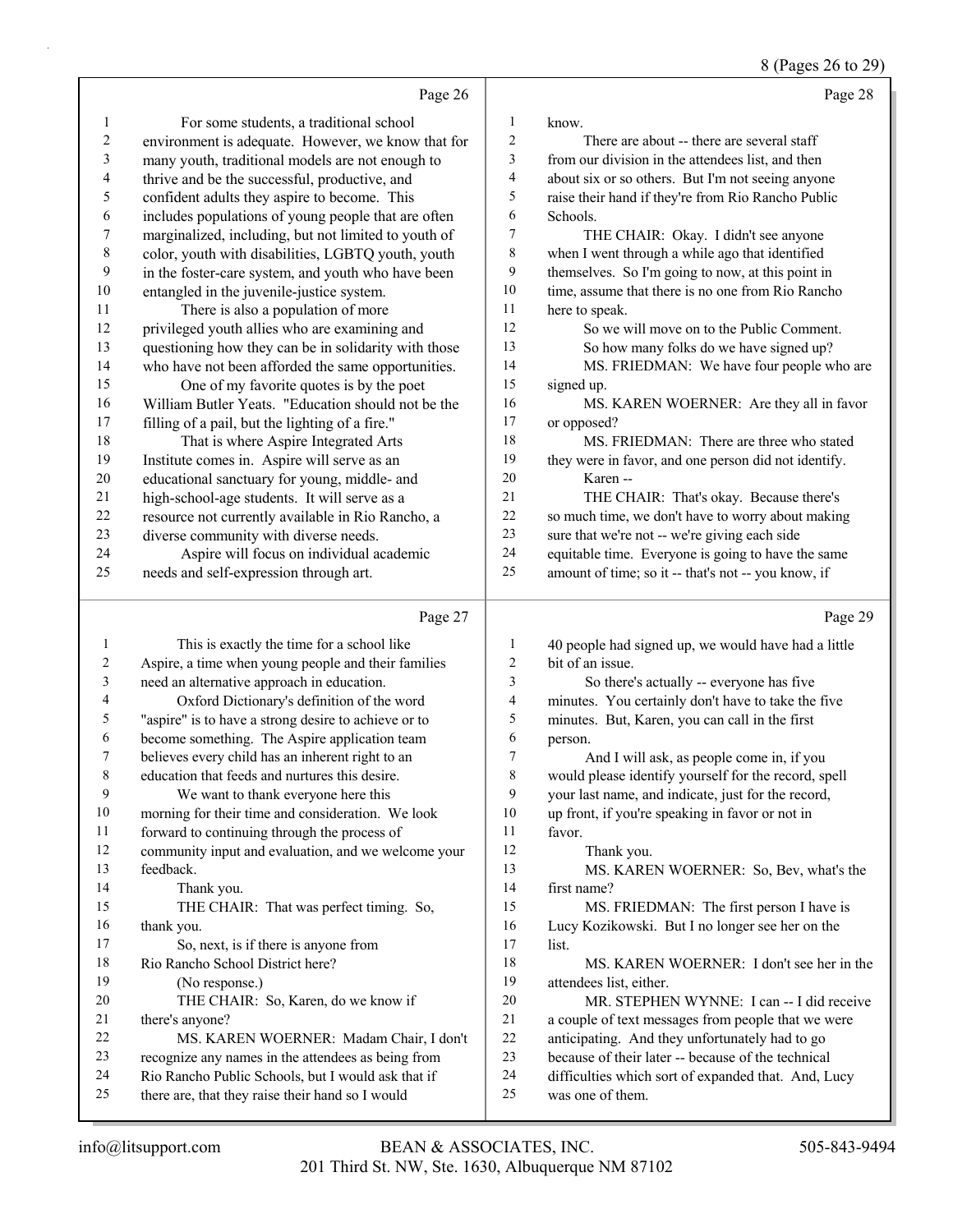9 (Pages 30 to 33)

|    |                                                      |    | $2 \times 10^{-10}$ and $20 \times 20$ /             |
|----|------------------------------------------------------|----|------------------------------------------------------|
|    | Page 30                                              |    | Page 32                                              |
| 1  | But also there were people who did want to           | 1  | THE CHAIR: Can you --                                |
| 2  | sign in but had to go prior to the chat room being   | 2  | PUBLIC COMMENTER: My name is Sara Mazzie.            |
| 3  | opened.                                              | 3  | M-A-Z-Z-I-E. And what else did you need to know?     |
| 4  | So I just wanted to let you know. That's             | 4  | I'm in favor. Yes.                                   |
| 5  | no problem at all.                                   | 5  | So I have taught at a performing arts                |
| 6  | MS. FRIEDMAN: Okay. The next person is               | 6  | school -- actually, I'm an educator of 35-plus       |
| 7  | Amy Hughes, who is speaking in favor.                | 7  | years. And I don't teach performing arts; I teach    |
| 8  | MS. KAREN WOERNER: Amy, I'm going to                 | 8  | math to performing artists.                          |
| 9  | promote you into the panelist section so that you    | 9  | I recently retired from the Public Academy           |
| 10 | can interact with the PEC. If you would unmute       | 10 | for Performing Arts, which is in Albuquerque, where  |
| 11 | yourself, we're ready for your comments.             | 11 | I worked for 15 years, and retired from teaching     |
| 12 | PUBLIC COMMENTER: Hi. Can you guys hear              | 12 | APS.                                                 |
| 13 | me?                                                  | 13 | And I have seen tremendous growth amongst            |
| 14 | THE CHAIR: Yes.                                      | 14 | kids who have the ability and the opportunities to,  |
| 15 | PUBLIC COMMENTER: Sorry. I get paranoid.             | 15 | you know, have art as their -- their, you know,      |
| 16 | I'm Amy Hughes. That's H-U-G-H-E-S. I am             | 16 | passion, aside from just going to school and doing   |
| 17 | in favor of the charter school.                      | 17 | their academics and some of them having PE and       |
| 18 | So I came into contact with this charter             | 18 | loving it and some of them having PE and hating it.  |
| 19 | school when I interviewed for a position with        | 19 | Our school, our performing arts, that was            |
| 20 | Michelle for the summer program. It obviously did    | 20 | in place of their PE. And the amount of growth I     |
| 21 | not end up happening.                                | 21 | saw academically from kids who were doing what they  |
| 22 | But what I love about the school, and one            | 22 | are passionate at, and also the discipline involved  |
| 23 | of the things I had many conversations with Michelle | 23 | in performing arts, was absolutely amazing; because, |
| 24 | about, is that -- the idea of global citizenship,    | 24 | you know, teaching math is not easy to begin with.   |
| 25 | that this school is going to be promoting empathetic | 25 | And teaching middle-schoolers math is even           |
|    | Page 31                                              |    | Page 33                                              |

#### Page 31

 learners who care about the world and who are -- they're going to be pushed to use art as a conduit for change. 4 I myself am a drama teacher. And I feel like drama, especially, is incredibly important in developing social-emotional learning, encouraging kids to be aware of other people's emotions and to be aware of their own emotions. And that helps create just amazing adults in the future. 10 THE CHAIR: Thank you. 11 MS. KAREN WOERNER: Amy, I'm going to put you back as an attendee. So you'll be able to continue to listen, but abruptly leave, our panel. So bear with me. 15 MS. FRIEDMAN: The next person is Sara Mazzie. 17 MS. KAREN WOERNER: Sara, you've been promoted to the panelist view. So if you would unmute yourself, you are welcome to make your comments. 21 PUBLIC COMMENTER: Hi. Can you hear me? 22 MS. KAREN WOERNER: Yes, we can. 23 PUBLIC COMMENTER: Excellent. So I feel like I'm a perfect candidate to talk about the importance -- more difficult. And when they have something else to help with that discipline and something else to help with that motivation and to keep them out of trouble, but also keep their self-esteem high, keep them involved, is absolutely amazing. 6 And remember that, you know, performing artists come in all different shapes, sizes, colors. You know, go through the list of individuals. And not all of them feel like they fit in. And so if they're able to do something that they absolutely 11 love or learn something new, it affects all areas of 12 their lives. 13 With that being said, I also have a son who is a performing artist who went to the School of American Ballet, who started out at a -- well, he started out with me at a regular, just public school, where he was bullied, where he was ridiculed for having an interest in art. And that was the reason why I moved to a performing arts school when I heard there was one. 21 And he thrived at PAPA, and, from there, ended up at the most prestigious, or one of the most prestigious, schools in New York City. And from there, he ended up working in Kansas City Ballet and doing other things.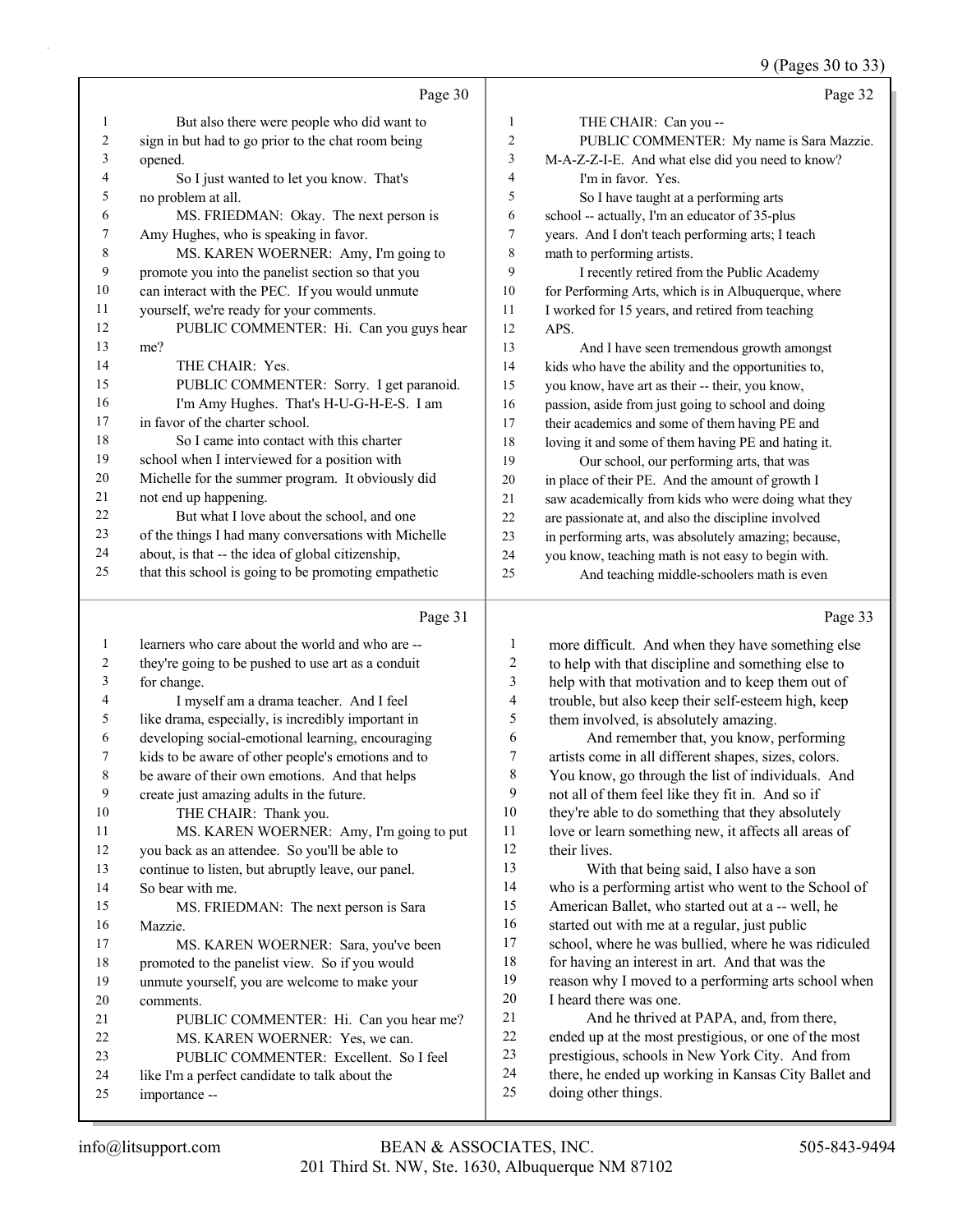#### 10 (Pages 34 to 37)

|                         |                                                      |                  | $10 \text{ (}1 \text{ g}$ cs $37 \text{ to } 31$     |
|-------------------------|------------------------------------------------------|------------------|------------------------------------------------------|
|                         | Page 34                                              |                  | Page 36                                              |
| 1                       | And so this was a very shy, very -- a                | $\mathbf{1}$     | learning model for diverse learners. It offers       |
| $\overline{c}$          | person that just didn't fit in, who found his way in | $\overline{c}$   | employment opportunities for art educators and art   |
| $\overline{\mathbf{3}}$ | a performing arts school that was free, right,       | 3                | professionals. It offers additional professional     |
| 4                       | because where some parents can afford to send their  | 4                | development for New Mexico licensed teachers. And    |
| 5                       | kids, other parents cannot, other families cannot.   | 5                | we really do need more opportunities for educators,  |
| 6                       | And some of these kids would never have the          | 6                | arts educators.                                      |
| $\boldsymbol{7}$        | opportunity to take -- take an art.                  | 7                | Thank you.                                           |
| $\,$ $\,$               | And, you know, I'm speaking from a dance             | 8                | THE CHAIR: Thank you so much. That's our             |
| 9                       | perspective. But the school I worked at had -- has   | 9                | last one, then?                                      |
| $10\,$                  | an amazing film department, an amazing music         | 10               | MS. FRIEDMAN: Yes, it is. Yes.                       |
| 11                      | department. You know, you think about performing     | 11               | THE CHAIR: Okay. Thanks. So I'm going                |
| 12                      | arts, musical theater, these types of things, there  | 12               | to ask --                                            |
| 13                      | are so many niches for kids, and the opportunities   | 13               | MS. KAREN WOERNER: Madam Chair, I'm                  |
| 14                      | are endless. And you've got a lot of kids that just  | 14               | sorry. There's someone raising their hand in the     |
| 15                      | don't fit in or feel like they fit in.               | 15               | attendees list, a Sara Mazzie. I just want to check  |
| 16                      | And so I think Rio Rancho, of all places             | 16               | if that's a -- or did you want me to check if that's |
| 17                      | that has a lot of public schools and a lot of        | $17\,$           | someone from a school, or -- they've been in the     |
| $18\,$                  | private religious schools and charter schools, but   | 18               | attendees list. But her hand is raised now.          |
| 19                      | not a performing arts charter school, this would be  | 19               | MS. FRIEDMAN: Sara did speak. She just               |
| 20                      | a perfect opportunity.                               | 20               | got finished speaking.                               |
| 21                      | And I also know from working at PAPA that            | 21               | MS. KAREN WOERNER: Okay.                             |
| 22                      | there is a list every year, a waiting list that's    | 22               | MR. STEPHEN WYNNE: I know there were two             |
| 23                      | almost incredible. Some kids wait two years to try   | 23               | Sarahs. What was her last name?                      |
| 24                      | and get into a performing arts school, because       | 24               | MS. KAREN WOERNER: Manthey, not Mazzie.              |
| 25                      | they're coming from all over, from the               | 25               | MS. FRIEDMAN: I'm sorry.                             |
|                         |                                                      |                  |                                                      |
|                         | Page 35                                              |                  | Page 37                                              |
| $\mathbf{1}$            | East Mountains; they're coming from Rio Rancho;      | $\mathbf{1}$     | MS. KAREN WOERNER: I don't know why she              |
| $\overline{c}$          | they're coming from everywhere, because PAPA is the  | 2                | signed up or why she's raising her hand.             |
| $\mathfrak{Z}$          | only school.                                         | 3                | Madam Chair, I defer to you.                         |
| $\overline{4}$          | THE CHAIR: Thank you.                                | 4                | THE CHAIR: Let's see.                                |
| 5                       | PUBLIC COMMENTER: So -- thank you.                   | 5                | MR. STEPHEN WYNNE: Karen, she was on the             |
| 6                       | THE CHAIR: Thank you.                                | 6                | expected list.                                       |
| 7                       | MR. STEPHEN WYNNE: Thanks, Sara.                     | $\boldsymbol{7}$ | THE CHAIR: The expected to participate               |
| $\,$ $\,$               | PUBLIC COMMENTER: You're welcome. And I              | 8                | with you?                                            |
| 9                       | have to go, because my grandkids are coming over,    | 9                | MR. STEPHEN WYNNE: Yes. Yes.                         |

10 and they're two and four. 11 THE CHAIR: Enjoy. 12 MS. FRIEDMAN: Our next speaker is Karen

13 Price. 14 MS. KAREN WOERNER: Okay. Karen, you've 15 been added as a panelist. If you can unmute 16 yourself, you can make your comments to the 17 Commission. 18 PUBLIC COMMENTER: Can you hear me? 19 MS. KAREN WOERNER: Yes, we can. 20 PUBLIC COMMENTER: Okay. My name is Karen

 Price, and I taught with Ms. Mazzie at the Public Academy of Performing Arts. Dance educator. Twenty years at the University of New Mexico in the dance department.

25 And I am for Aspire. It's a very unique

MR. STEPHEN WYNNE: Yes. Yes. 10 PUBLIC COMMENTER: Can you hear me? This

11 is Sarah Manthey.

12 MS. KAREN WOERNER: Yes, Sarah.

13 PUBLIC COMMENTER: I'm sorry. I meant to

14 sign up and ask to speak. I didn't follow the right

15 clicking process, so I didn't click on the right

- 16 button to ask to speak.
- 17 May I go ahead now?

18 THE CHAIR: You may. If you'd just

- 19 identify yourself for the record, please?
- 20 PUBLIC COMMENTER: Yes. My name is Sarah
- 21 Manthey. That's M-A-N-T-H-E-Y.
- 22 I'm speaking for myself. I am in favor of
- 23 Aspire. I am a musician. I play instruments of the
- 24 viola da gamba family, which means I specialize in
- 25 the music of the 16- and 1700s.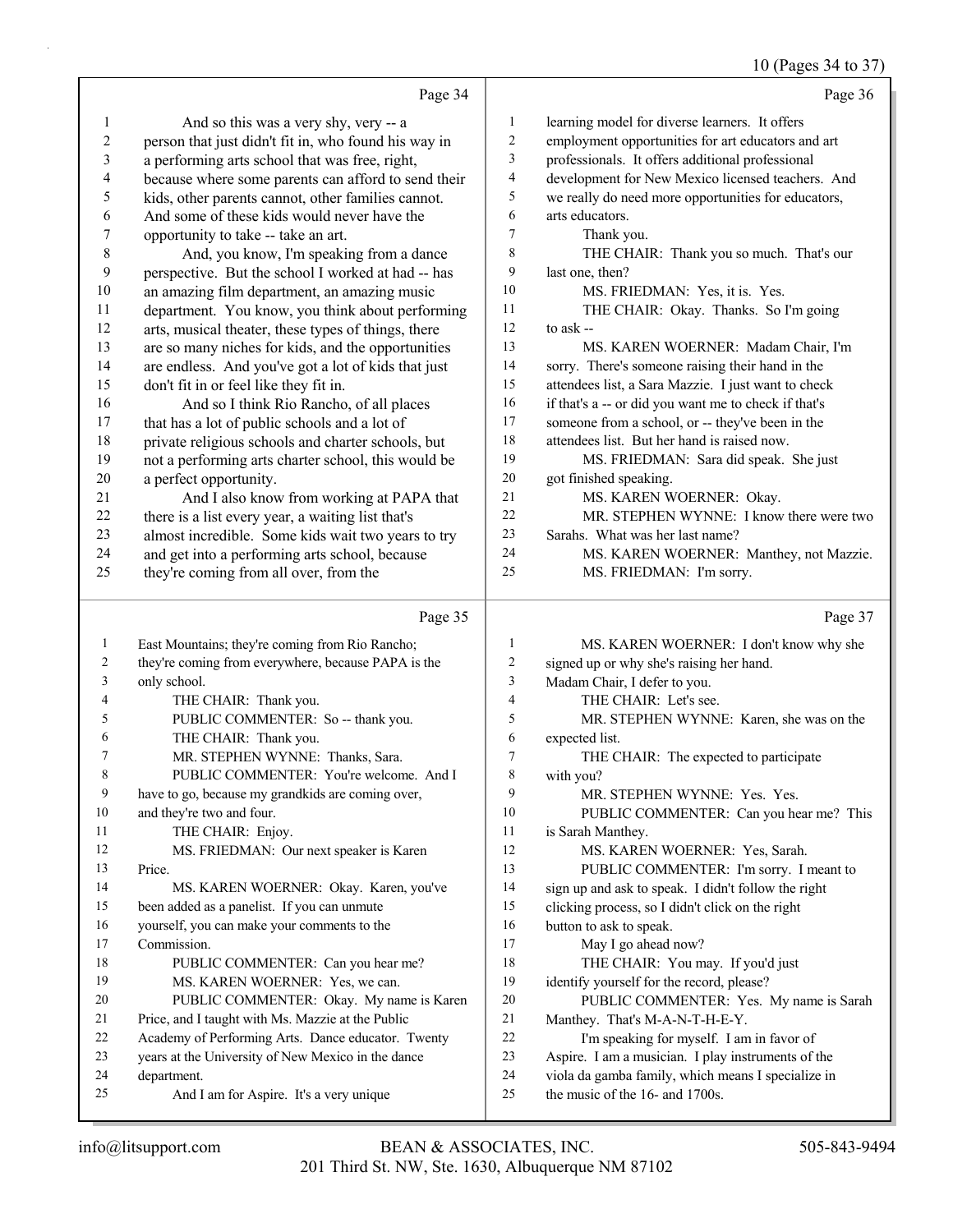#### 11 (Pages 38 to 41)

|                |                                                      |                          | $11 \text{ (1 qgcs)}$ o to $\pi$                     |
|----------------|------------------------------------------------------|--------------------------|------------------------------------------------------|
|                | Page 38                                              |                          | Page 40                                              |
| 1              | For regular income, I taught English as a            | 1                        | input hearing. So this isn't a working meeting for   |
| $\overline{c}$ | Second Language in Spain and later in Germany. I     | $\overline{\mathbf{c}}$  | her. So she's not here to answer legal questions or  |
| 3              | also developed a method for teaching ESL to          | $\mathfrak{Z}$           | offer any advice. This is for her information,       |
| 4              | kindergarten and preschool children and taught in    | 4                        | because she's never been to a community input        |
| 5              | kindergartens in my area in the north of Germany for | 5                        | hearing before.                                      |
| 6              | about ten years.                                     | 6                        | And she can do it from -- with her                   |
| 7              | It never occurred to me as I was growing             | $\sqrt{ }$               | sweatpants on if she wants to. So -- so just so      |
| $\,$ $\,$      | up that I might become a teacher myself. My own      | 8                        | that folks know.                                     |
| 9              | experience was that school was excruciatingly        | 9                        | So now that we're all back, thank you                |
| $10\,$         | boring. All the years of public school -- and that   | 10                       | for -- for the presentation. And above all else, we  |
| 11             | was here at Albuquerque -- it felt like nothing but  | 11                       | know what time, effort and energy it takes to go     |
| 12             | incarceration, and my only motivation for effort was | 12                       | through this process.                                |
| 13             | to make decent enough grades not to be held back a   | 13                       | There's a reason for that. It shouldn't              |
| 14             | year.                                                | 14                       | be easy, because you're asking a lot to be able to   |
| 15             | As did many of my generation, I reentered            | 15                       | operate a school. So it shouldn't be the easiest     |
| 16             | the educational system in my 30s with an altered     | 16                       | thing to do. And we understand that. So no matter    |
| $17\,$         | perception of how different it could be. It could    | 17                       | which way this all goes, we want to thank you for    |
| $18\,$         | be so different. I wish I could have had the         | 18                       | all the thought and effort and energy that you --    |
| 19             | benefit of an integrated approach as a school child. | 19                       | that you've put into this.                           |
| $20\,$         | It would have been so helpful in making sense of     | 20                       | So that being said as well, what we will             |
| 21             | what seemed a very fragmented world.                 | 21                       | be voting on and what we are asking questions about  |
| 22             | Helping children to appreciate the                   | 22                       | are what was presented in the application -- because |
| 23             | interconnectedness of everything is one of the most  | 23                       | as was stated before, no new information in terms of |
| 24             | important things we can do to equip young people to  | 24                       | paper information is accepted, so that the only      |
| 25             | navigate whatever the future holds.                  | 25                       | thing that we can vote on is what was presented      |
|                | Page 39                                              |                          | Page 41                                              |
| $\mathbf{1}$   | I believe there is generally an increasing           | $\mathbf{1}$             | through the June application. And that, of course,   |
| 2              | awareness of how essential the arts are in           | $\overline{c}$           | is what we have spent our time going through and     |
| $\mathfrak{Z}$ | children's overall development. I am looking         | 3                        | asking questions and developing questions.           |
| 4              | forward to following the success of this wonderful   | $\overline{\mathcal{A}}$ | So I'm going to start off. Because, as               |
| 5              | project.                                             | 5                        | you did identify in your presentation, there are     |
| 6              | Thank you.                                           | 6                        | some serious reservations about the relationship     |
| 7              | MR. STEPHEN WYNNE: Thank you, Sarah.                 | $\tau$                   | between GES and the school. And I've pulled out      |
| 8              | THE CHAIR: Thank you so much. And can                | 8                        | quite a few.                                         |
| 9              | the record please reflect that Commissioner Crone    | 9                        | But I also wanted to spend some time -- we           |
| $10\,$         | has now joined us?                                   | 10                       | are all very aware and very supportive of arts. We   |
| 11             | Thank you.                                           | 11                       | have any number of schools, as you identified a      |
| 12             | (Commissioner Crone joins the Commission.)           | 12                       | couple -- one of them, of course, is an Albuquerque  |
| 13             | THE CHAIR: So, Commissioners, I'm going              | 13                       | charter school. But we have a variety of schools     |
| 14             | to ask for a short break, because our questions      | 14                       | that do embrace the arts.                            |
| 15             | sometimes take up a length of time. So I think we    | 15                       | I'm a humanities person. So as much as I             |
| 16             | may need a quick -- everyone may need to have a      | 16                       | support STEM, I'm always a greater supporter of      |
| 17             | quick break and get some more coffee, and we'll come | 17                       | STEAM; so that the importance of putting arts into   |

back.

19 Thanks.

back in about ten minutes. Okay?

20 (Recess held, 9:39 a.m. to 9:59 a.m.) 21 THE CHAIR: Okay. So I think we're all

23 So just for the Commissioners' information and anyone else that's listening, I guess, Ami is on -- she's never been able to hear a community

same box.

18 the classroom. And we all -- you are absolutely

 unfortunately have come to arts, and also physical 21 education, in schools. So that, without a doubt, is<br>22 challenging, and it does profoundly affect children challenging, and it does profoundly affect children because we know that everyone does not fit into the

right. We all struggle with the cuts that

25 And as a public school, we should be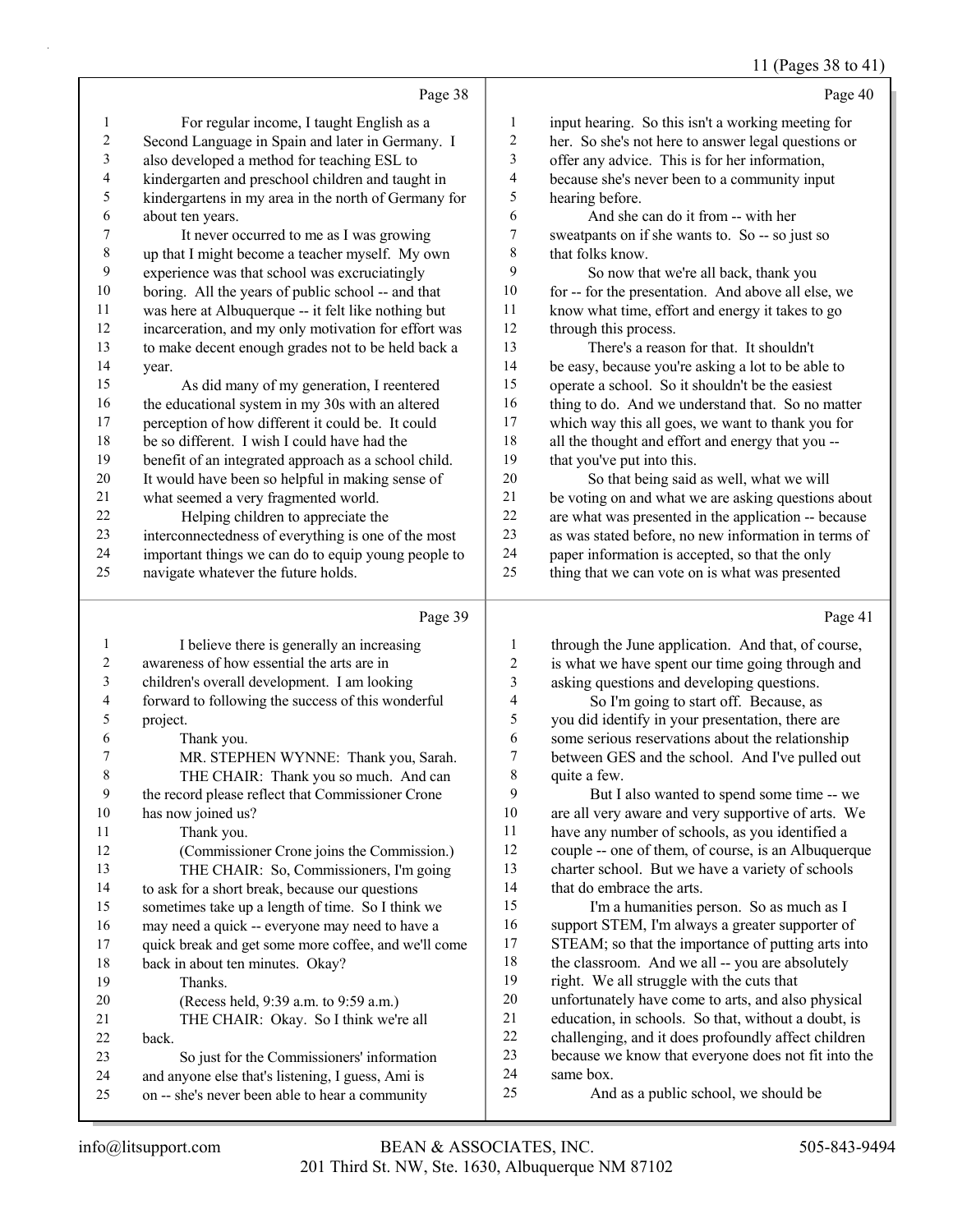#### 12 (Pages 42 to 45)

|                                                            |             | $12$ (1 ages $72$ to $7$ .                           |
|------------------------------------------------------------|-------------|------------------------------------------------------|
| Page 42                                                    |             | Page 44                                              |
| 1<br>trying to figure out as best we can how we can        | 1           | were offering the other component, which happened to |
| 2<br>accommodate all of those boxes; because we're --      | 2           | be an athletic component with that school. That was  |
| it's not -- we gravitated for too many years to a<br>3     | 3           | what was going to be done at the school.             |
| "one size fits all." And that's -- that's not<br>4         | 4           | We said absolutely no. And we froze their            |
| 5<br>effective.                                            | 5           | application, their charter, and they had to do       |
| And I think, as we hopefully move out of<br>6              | 6           | another planning year to come back and show us how   |
| 7<br>the pandemic, whenever that is, we also know what     | 7           | they were going to incorporate, once again, the      |
| 8<br>we -- what we have -- the challenges we're going to   | $\,$ 8 $\,$ | blended learning.                                    |
| 9<br>have in trying to make up for the loss and damage     | 9           | So I'm challenged with that platform,                |
| 10<br>that was done when everyone has been confined alone; | 10          | because it's not something that we have ever         |
| 11<br>so that we have a tremendous amount of challenges    | 11          | supported before.                                    |
| 12<br>ahead of us.                                         | 12          | And you'll have plenty of time to be able            |
| 13<br>So I also thank you for trying to step in            | 13          | to answer to any and all of this. But I think my     |
| during this very challenging time period as well.<br>14    | 14          | overarching concern and questions right now are with |
| 15<br>And I'll also -- I also publicly own -- anyone who's | 15          | GES, the -- the contract that you're proposing. And  |
| willing to work with middle-schoolers, you know,<br>16     | 16          | the application waffled between partnership and      |
| 17<br>that is -- you know, middle school is my kryptonite. | 17          | contracting. But it's clear that it's a              |
| So I know the challenges too well, and that's why I<br>18  | 18          | partnership.                                         |
| 19<br>didn't do it. So I -- I applaud anyone that's        | 19          | I was very concerned when you indicated              |
| 20<br>willing to step in and operate in that world as      | 20          | that your first priority was going to be the hiring  |
| 21<br>well.                                                | 21          | of the -- the arts head administrator -- I forget    |
| 22<br>So with that said, you know, we've all               | 22          | the term that you used -- your creative arts         |
| 23<br>faced challenges now with schools having to go       | 23          | director, as opposed to the director of the -- the   |
| 24<br>completely virtual. And we know that there's -- the  | 24          | academic school.                                     |
| LESC has identified some of the difficulties and the<br>25 | 25          | It appeared, through this application,               |
| Page 43                                                    |             | Page 45                                              |

| 1       | challenges in that and the learning losses that are  | 1  | that you are absolutely abrogating all of the        |
|---------|------------------------------------------------------|----|------------------------------------------------------|
| 2       | going to take place and the effect that only being   | 2  | education to GES. And you have, starting with the    |
| 3       | virtual will have on students.                       | 3  | year zero, \$134,000 going to a for-profit agency,   |
| 4       | As a Commission -- or as a Commissioner,             | 4  | and by year five, almost one and three-quarters      |
| 5       | I'm kind of challenged with this platform that       | 5  | million dollars going to a for-profit entity.        |
| 6       | you're trying to create, because it's really not a   | 6  | And I don't -- I don't see how that works            |
| 7       | virtual school, because you've got the arts          | 7  | in New Mexico and how -- you don't have a single     |
| $\,8\,$ | component where you're live.                         | 8  | full-time educator listed in your budget. You're     |
| 9       | We have not -- this doesn't fit a model of           | 9  | giving that all to GES to hire the head              |
| 10      | blended learning as we've always identified blended  | 10 | administrators -- it's clear in the budget that that |
| 11      | learning. Blended learning, as we have identified,   | 11 | for-profit entity is operating that school and that  |
| 12      | has always been students spend some time on          | 12 | the only live, in-person people are the arts         |
| 13      | computers and sometimes live with the teacher, and   | 13 | individuals.                                         |
| 14      | that the computer helps to offer resources that      | 14 | So I have concerns over compensatory                 |
| 15      | maybe aren't available at the school.                | 15 | services. I have concerns over any special ed and    |
| 16      | It allows them to practice; it allows them           | 16 | providing the services, because there's no           |
| 17      | to work on remediation, but that it is in            | 17 | individuals identified through that budget or in the |
| 18      | conjunction with a live, in-person teacher doing     | 18 | application that will be there to help service       |
| 19      | instruction, and the computer education part is      | 19 | students outside of what may be online.              |
| 20      | supplemental and for enrichment and enforcement.     | 20 | And that is -- that is a significant                 |
| 21      | In fact, we had a school about three years           | 21 | challenge for me. And in one piece of the            |
| 22      | ago that was authorized as a blended learning model. | 22 | application, I think it was with the head            |
| 23      | When they came before us for their Commencement of   | 23 | administrator's qualifications, GES was even listed  |
| 24      | Operation vote, it had changed, and all of their     | 24 | at the bottom, that the school and GES do not        |
| 25      | instruction was going to be online. And then they    | 25 | discriminate.                                        |
|         |                                                      |    |                                                      |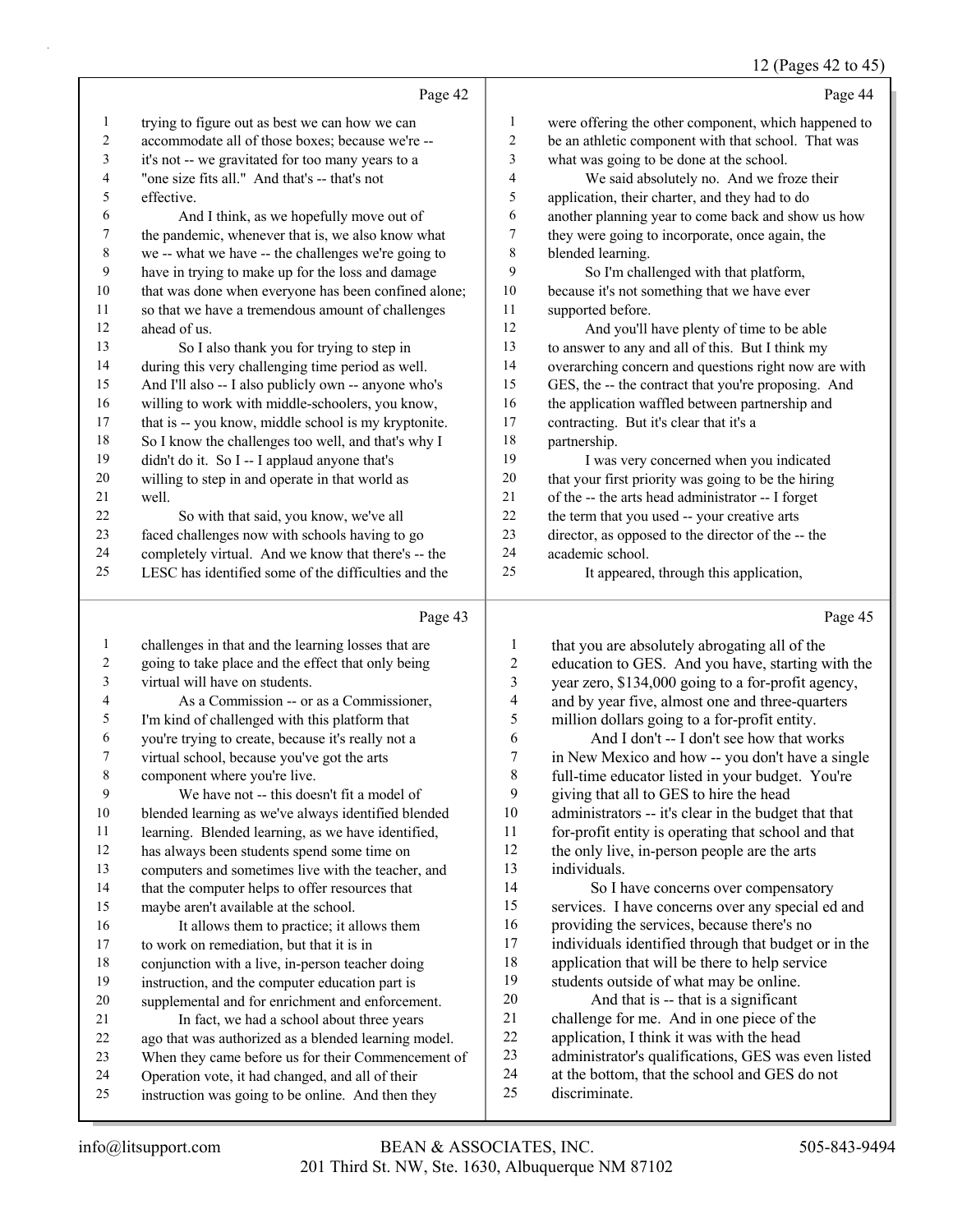# 13 (Pages 46 to 49)

|                          | Page 46                                                                                                 |                  | Page 48                                                                                                 |
|--------------------------|---------------------------------------------------------------------------------------------------------|------------------|---------------------------------------------------------------------------------------------------------|
| 1                        | So it is clear that this school is -- is                                                                | 1                | With graduation requirements, to show                                                                   |
| $\boldsymbol{2}$         | partnering to allow that outside entity.                                                                | $\boldsymbol{2}$ | electives and to show us -- there was one small                                                         |
| $\mathfrak{Z}$           | We have specifically placed into contracts                                                              | $\mathfrak{Z}$   | mention of service projects. But the lost                                                               |
| $\overline{\mathcal{A}}$ | of other schools, when there was an attempt for --                                                      | $\overline{4}$   | opportunity when there was a discussion about                                                           |
| 5                        | far less than this, an MOU with a -- with an outside                                                    | 5                | graduation requirements and those electives, and                                                        |
| 6                        | agency, and specified that the school cannot do                                                         | 6                | possibly talking about those community partnerships                                                     |
| 7                        | that.                                                                                                   | 7                | and opportunities for internships and what those                                                        |
| $\,$ $\,$                | So I'm -- I am very challenged with how                                                                 | $\,8\,$          | service learning projects might be, there was just                                                      |
| 9                        | this could go forward with this partnership. We're                                                      | 9                | no, "These are the state graduation requirements,                                                       |
| 10                       | stewards of the public monies. And there is no                                                          | $10\,$           | here they are."                                                                                         |
| 11                       | delineation in that budget, even, of where the                                                          | 11               | And there's no discussion about how the                                                                 |
| 12                       | resources to GES are going, their services. Outside                                                     | $12\,$           | school may modify that or what they're looking for                                                      |
| 13                       | of the identification that the creative arts                                                            | 13               | in those electives to show us that there's truly                                                        |
| 14                       | director and the director of the school, there is a                                                     | 14               | been any discussion about this school, Edmentum, and                                                    |
| 15                       | separate line item that that money for those two                                                        | 15               | New Mexico.                                                                                             |
| 16                       | positions go to GES for -- for those two specified                                                      | 16               | And I think I'll leave it at that for now,                                                              |
| 17                       | salaries. But for everyone else, there's -- I'm                                                         | 17               | 'cause I think I've chewed off a lot. So                                                                |
| 18                       | sorry.                                                                                                  | 18               | COMMISSIONER VOIGT: Madam Chair?                                                                        |
| 19                       | Even with that there's no indication that                                                               | 19               | THE CHAIR: Commissioner Ruiz?                                                                           |
| $20\,$                   | that's exactly what that person is going to be paid,                                                    | 20               | COMMISSIONER RUIZ: Good morning. And                                                                    |
| 21                       | so that there is not a breakdown for us to see how                                                      | 21               | thank you for the time you've invested in this.                                                         |
| 22                       | much of the -- you know, for year one, I came up                                                        | 22               | A couple of things that I'd like for you                                                                |
| 23                       | with about -- well, almost three-quarters of a                                                          | 23               | to clarify for me, please. And one of the things --                                                     |
| 24                       | million dollars in year one going to GES. But                                                           | 24               | I'll preface by saying that one of the things I                                                         |
| 25                       | there's no breakdown as to how much of that is going                                                    | 25               | really liked was that you said that you were going                                                      |
|                          |                                                                                                         |                  |                                                                                                         |
|                          | Page 47                                                                                                 |                  | Page 49                                                                                                 |
| $\mathbf{1}$             |                                                                                                         | $\mathbf{1}$     |                                                                                                         |
| $\overline{c}$           | to be salaries, how much of that is GES making out<br>of that contract.                                 | $\sqrt{2}$       | to go out and try to make sure that you engaged our                                                     |
| $\mathfrak{Z}$           |                                                                                                         | $\mathfrak{Z}$   | Native American, our Hispanic, our African-American                                                     |
| $\overline{\mathcal{A}}$ | And this is SEG money; this is public                                                                   | $\overline{4}$   | populations. And I really think that that is                                                            |
| $\mathfrak s$            | money. And there's no accounting for it in that<br>budget so that we can be clear and comfortable as to | 5                | crucial. And so I do thank you for that.<br>Just a piggyback to what our Chairwoman                     |
| 6                        | how the public money is being spent.                                                                    | 6                | said, one of my concerns, too, is that the big focus                                                    |
| $\boldsymbol{7}$         | And I appreciate the -- the integration,                                                                | 7                | seems to be on the arts. And, again, I'm a big                                                          |
| 8                        | and I support it. I've got a school in my own                                                           | $\,$ 8 $\,$      | supporter of the arts. One of the things that I can                                                     |
| 9                        | district that's an arts-integrated charter. And we                                                      | 9                | tell is that you're allowing all your cores and                                                         |
| 10                       | celebrate those opportunities for the schools to                                                        | 10               | electives -- and I went back and read some stuff I                                                      |
| 11                       | show us.                                                                                                | 11               | wasn't completely sure on -- you're allowing that to                                                    |
| 12                       | My concern is, I see where you've talked                                                                | $12\,$           | be online.                                                                                              |
| 13                       | about how the academics are integrated into the                                                         | 13               | And I'm going to tell you, as -- as an                                                                  |
| 14                       | arts, and that -- I see that. But there is -- I                                                         | 14               | educator -- I'm currently with the schools; I'm not                                                     |
| 15                       | don't see where there's any attempt for the arts to                                                     | 15               | retired. And so a couple of things happened. Of                                                         |
| 16                       | be integrated into the academics through Edmentum.                                                      | 16               | course, with COVID, you know, kids suffered                                                             |
| 17                       | There's no discussion about that at all.                                                                | 17               | tremendously.                                                                                           |
| 18                       | I was very concerned that there -- that                                                                 | 18               | But besides the loss of learning, one of                                                                |
| 19                       | there was no identifying how that curriculum was                                                        | 19               | the things that's really tragic, and we're trying to                                                    |
| 20                       | going to be modified in any way for the arts                                                            | $20\,$           | compensate for that, is the loss to our kids with                                                       |
| 21                       | integration or for New Mexico, except for comments                                                      | 21               | special needs, i.e. our ELL kids, our SpEd kids.                                                        |
| 22                       | that it would be.                                                                                       | 22               | Those kids, it was by no fault of ours,                                                                 |
| 23                       | But this is where the school needed to                                                                  | 23               | right? This is unprecedented times, and so we could                                                     |
| 24<br>25                 | show us; more than just saying, "We're going to do<br>it," "How we're going to do it."                  | 24<br>25         | not foresee. I can tell you firsthand something<br>that I have heard from students, because I know that |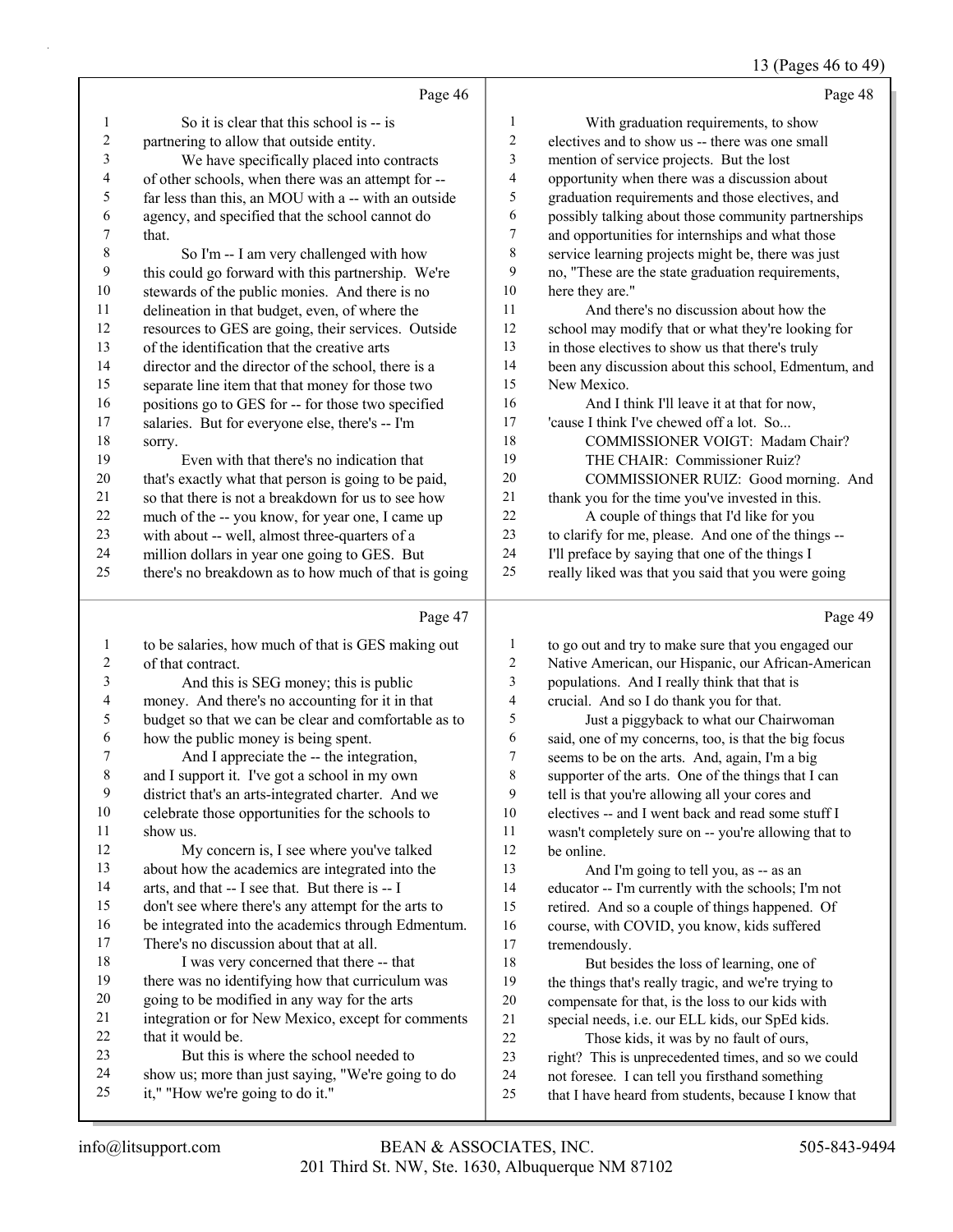#### 14 (Pages 50 to 53)

|                         | Page 50                                              |                | Page 52                                              |
|-------------------------|------------------------------------------------------|----------------|------------------------------------------------------|
| $\mathbf{1}$            | you-all leave this -- I think you called it -- let   | $\mathbf{1}$   | more that you can answer at that point.              |
| $\overline{c}$          | me see, I wrote notes here -- "personalized pacing," | $\sqrt{2}$     | But -- so I know that you said you-all               |
| $\mathfrak{Z}$          | where you allow the kids, and then your -- one of    | 3              | were going to reach out to those populations, those  |
| 4                       | your people that's employed to make up his or her    | $\overline{4}$ | underserved populations. But I want to know          |
| 5                       | time on when they will actually specify their        | 5              | specifically what that plan entails, okay?           |
| 6                       | learning pacing.                                     | 6              | Thank you.                                           |
| 7                       | And I will tell you that one of the                  | $\tau$         | THE CHAIR: Okay. I think we'll take from             |
| $\,$ 8 $\,$             | biggest complaints that I got -- because I met with  | 8              | Commissioner Voigt. And then we'll allow the school  |
| 9                       | kids via Zoom -- I'm their counselor and the test    | 9              | to address some of this, because it's a lot. And     |
| 10                      | coordinator, and so I'm still meeting with them.     | 10             | then we can pick up with other Commissioners'        |
| 11                      | I'm at work right now.                               | 11             | concerns after that, to kind of break it up for the  |
| 12                      | So one of the biggest complaints that the            | 12             | school so they don't have this massive amount that   |
| 13                      | kids had is that they -- you know, a lot of them     | 13             | they have to address at one time. Thanks.            |
| 14                      | didn't get serviced. And I don't see that, even      | 14             | COMMISSIONER VOIGT: Thank you,                       |
| 15                      | though you said that you-all have a special ed       | 15             | Madam Chair.                                         |
| 16                      | director, I don't see how those kids' needs are      | 16             | Thank you, Aspire team, for your                     |
| 17                      | truly going to be met.                               | 17             | presentation and for conveying your passion around   |
| 18                      | I -- you know, an online component for our           | 18             | the mission of your school.                          |
| 19                      | students of special populations is never going to    | 19             | I really want to thank also Ms. Schoenbaum           |
| $20\,$                  | fully address what those kids need. Those kids need  | $20\,$         | for her speaking to how the arts can bring about     |
| 21                      | one-on-one. And I know even now, as we're preparing  | $21\,$         | student voice. And that's something I've always      |
| 22                      | for the school year to begin, you know, that's one   | $22\,$         | felt that the arts has the potential to do is to     |
| 23                      | of the biggest things is how do we compensate?       | 23             | give that platform to students, that palette that    |
| 24                      | How do we -- you know, most districts have           | 24             | they can choose how to express themselves in ways    |
| 25                      | already determined if they're going to start online. | 25             | that they might not otherwise be able to do, and     |
|                         | Page 51                                              |                | Page 53                                              |
| $\mathbf{1}$            | I know the Commissioner's school district in         | 1              | using that creativity to self-empower and to         |
| $\overline{c}$          | Las Cruces, they're going to start online. We in     | $\overline{c}$ | definitely speak up about issues that are important  |
| $\mathfrak{Z}$          | Hobbs have not come to that point yet.               | 3              | in their lives and for their future. So thank you    |
| $\overline{\mathbf{4}}$ | But one of the biggest discussions that we           | $\overline{4}$ | for that.                                            |
| 5                       | have is how are we going to ensure that our kids     | 5              | I also just really quickly want to                   |
| 6                       | that need OT, PT, speech services, special needs,    | 6              | resonate with what Madam Chair expressed, the CMO    |
| 7                       | who are IEP, who are bilingual, who are Native       | 7              | concern, I think also with Commissioner Ruiz         |
| 8                       | American, how are we going to ensure that their      | 8              | expressing her concerns for the special education    |
| $\boldsymbol{9}$        | needs are met, just as much as if they were          | 9              | population. Both of those things resonated with me   |
| $10\,$                  | online -- you know, in school face-to-face -- I'm    | 10             | very much.                                           |
| 11                      | sorry -- in school.                                  | 11             | But I think -- I wanted to just put out              |
| $12\,$                  | And I'm sorry, but I just do not see how             | 12             | some questions that might help refocus the school as |
| 13                      | even having a SpEd director there how those two are  | 13             | to their -- their "whys." The application was full   |
| 14                      | going to work if the majority of your school is      | 14             | a lot of great "whats," but there was not very many  |
| 15                      | provided by online services.                         | 15             | "hows" or "whys," okay? So the "hows," I think what  |
| 16                      | The other thing I had a question -- again,           | 16             | we really need to understand is the "hows."          |

 I made that notation myself. But it seemed like the first priority for you-all was going to be to go for the arts. And I am not at all saying that I'm not in support of that, because again, I do. But I do 21 think they need to have just as much focus on those academics. I think it needs to be a 50/50 collaboration. 24 Let me go through real quickly here.

- 25 And the other -- and this is a question
- 17 And so in reading through the 300-and-so pages of the application and the Charter School Division feedback, there -- on Page 4 -- and I'm not going to go through every single page. But I did notice on Page 4 there was something mentioned about
- a specific art form. It would be good to know exactly, what is a "specific art form"?
	-
- 24 And then there was something else stated about high-end arts; so, like, a definition of what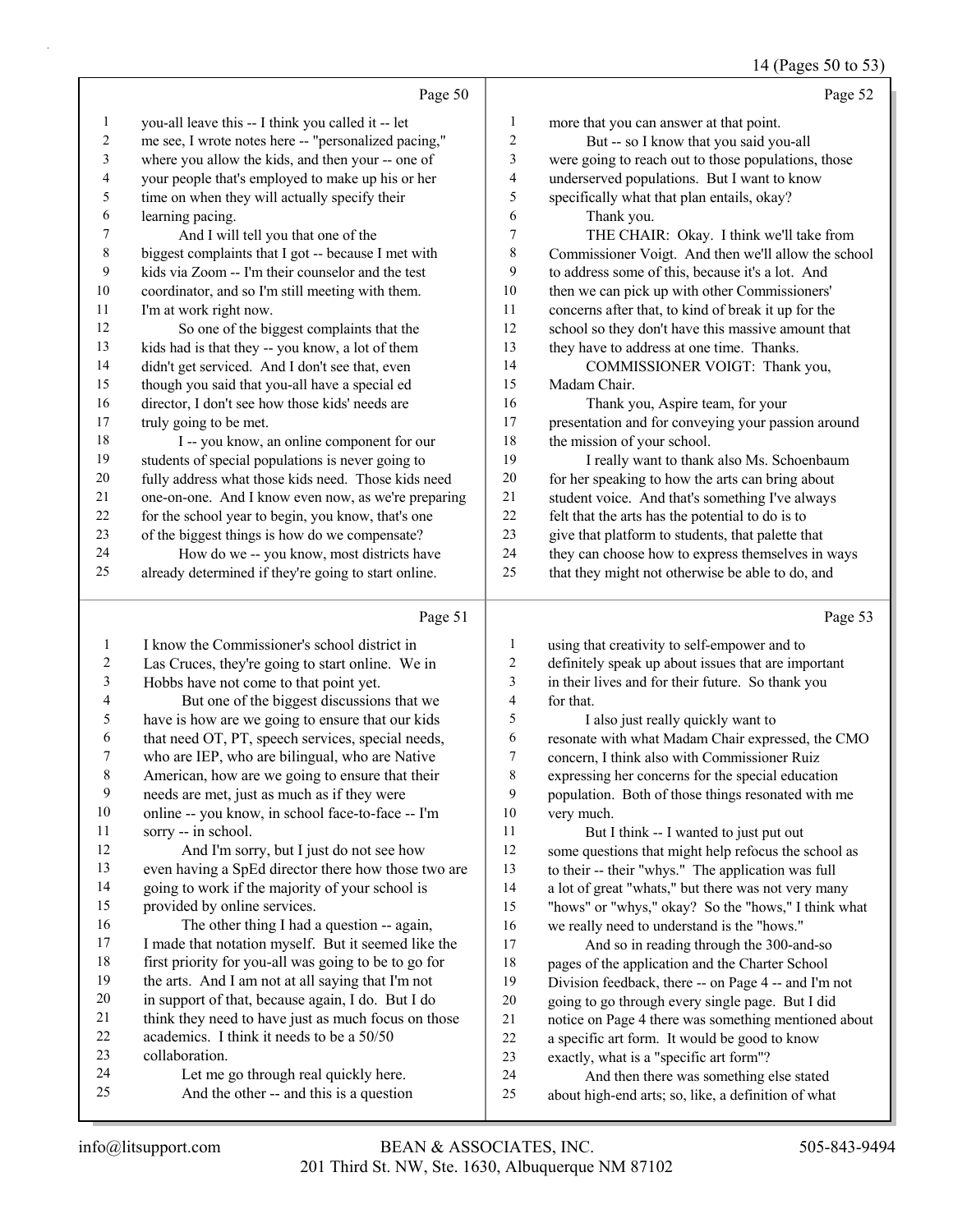# 15 (Pages 54 to 57)

|                          | Page 54                                                                                                 |                                | Page 56                                                                                                  |
|--------------------------|---------------------------------------------------------------------------------------------------------|--------------------------------|----------------------------------------------------------------------------------------------------------|
| $\mathbf{1}$             | is "high-end arts," versus medium-end or                                                                | $\mathbf{1}$                   | breaking up. We can't -- we're not understanding                                                         |
| $\boldsymbol{2}$         | [incomprehensible due to connectivity] arts.                                                            | $\sqrt{2}$                     | what you're saying.                                                                                      |
| 3                        | Something that was also resonating                                                                      | 3                              | MS. KAREN WOERNER: Commissioner Voigt,                                                                   |
| $\overline{\mathcal{A}}$ | throughout the application about innovation and                                                         | $\overline{4}$                 | perhaps you could stop your video and that might                                                         |
| 5                        | unique, I just want to say, as much as Aspire is                                                        | 5                              | help your connection.                                                                                    |
| 6                        | holding passion behind what you're doing and what                                                       | 6                              | COMMISSIONER VOIGT: What was the last                                                                    |
| $\overline{7}$           | you're bringing forward, this is not a hugely unique                                                    | 7                              | thing you heard?                                                                                         |
| $\,$ $\,$                | curriculum method or -- you know, it's just not.                                                        | 8                              | THE CHAIR: You're on your one last thing,                                                                |
| 9                        | There's a lot of schools already out there                                                              | 9                              | and then you cut out.                                                                                    |
| $10\,$                   | in New Mexico that have integrated arts, that have                                                      | 10                             | Now she's gone on.                                                                                       |
| 11                       | performing arts, that have media arts, that have all                                                    | 11                             | MS. KAREN WOERNER: Now I don't see her at                                                                |
| 12                       | different kinds of arts. And I think until we see                                                       | 12                             | all.                                                                                                     |
| 13                       | the "hows," it's not -- I'm not holding this as a                                                       | 13                             | THE CHAIR: No. I'll send her a message.                                                                  |
| 14                       | starkly innovative application. It's attractive,                                                        | 14                             | So while you're digesting that, can I                                                                    |
| 15                       | but it's not innovative.                                                                                | 15                             | just -- oh, you're back.                                                                                 |
| 16                       | Another question I have is how are                                                                      | 16                             | COMMISSIONER VOIGT: Can you hear me?                                                                     |
| $17$                     | students going to flourish socially through an                                                          | 17<br>18                       | THE CHAIR: We can.                                                                                       |
| $18\,$<br>19             | online platform and with ancillary services being<br>provided online and face-to-face? How are students | 19                             | COMMISSIONER VOIGT: Okay. Super. So the<br>one last thing -- I don't know if you heard that              |
| $20\,$                   | going to be expected to flourish, especially in                                                         | $20\,$                         | question or not.                                                                                         |
| $21\,$                   | their social-emotional learning aspect?                                                                 | 21                             | THE CHAIR: We didn't.                                                                                    |
| 22                       | And if you could also describe how the                                                                  | 22                             | COMMISSIONER VOIGT: Okay. If you can                                                                     |
| 23                       | special education director is going to meet all of                                                      | 23                             | describe how GES's curriculum is better suited to                                                        |
| 24                       | the at-risk students' needs through the online                                                          | 24                             | serve the New Mexico communities, the New Mexico                                                         |
| 25                       | platform. In reading through the application, it                                                        | 25                             | students, how is that -- how is it more relevant in                                                      |
|                          |                                                                                                         |                                |                                                                                                          |
|                          | Page 55                                                                                                 |                                | Page 57                                                                                                  |
|                          |                                                                                                         |                                |                                                                                                          |
| $\mathbf{1}$<br>2        | was stated that the special education director would                                                    | $\mathbf{1}$<br>$\overline{c}$ | bringing forward the local wisdom of our teachers in                                                     |
| 3                        | be hired by, or be a staff of Edmentum or the GES.<br>So maybe that can be fleshed out.                 | 3                              | New Mexico. I don't understand how that could be<br>better from an out-of-state entity to serve the      |
| 4                        | I didn't see health education listed in                                                                 | 4                              | students' needs of New Mexico.                                                                           |
| 5                        | your curriculum list as a graduation requirement.                                                       | 5                              | And then my last thing was, with a canned                                                                |
| 6                        | It is a graduation requirement for the State of New                                                     | 6                              | curriculum that you're bringing forward, how is                                                          |
| 7                        | Mexico.                                                                                                 | 7                              | that -- can you hear me?                                                                                 |
| 8                        | And then also it was obvious in your                                                                    | 8                              | THE CHAIR: Yeah. It's -- you're starting                                                                 |
| 9                        | application your goals were not stated in a                                                             | 9                              | to break up again.                                                                                       |
| $10\,$                   | measurable context.                                                                                     | 10                             | COMMISSIONER VOIGT: Okay. I'm going to                                                                   |
| 11                       | But I think my biggest takeaway question I                                                              | 11                             | take my video off. How's that?                                                                           |
| 12                       | think is it would be great if you could describe how                                                    | 12                             | THE CHAIR: Hopefully, better.                                                                            |
| 13                       | GES and their curriculum is going to be relevant to                                                     | 13                             | COMMISSIONER VOIGT: Okay. So within a                                                                    |
| 14                       | New Mexico's communities, and do you feel that GES                                                      | 14                             | canned curriculum such as you're offering to                                                             |
| 15                       | can be representative of New Mexico students more                                                       | 15                             | students, is that going to be customizable for the                                                       |
| 16                       | than the local wisdom that comes within every corner                                                    | 16<br>17                       | students of New Mexico? Do you think that it might                                                       |
| 17<br>18                 | of our state. Why would you bring something from<br>out of state to meet the needs of New Mexico        | $18\,$                         | be [incomprehensible due to connectivity] to bring<br>forward a unique and locally-owned curriculum, and |
| 19                       | students? I just don't understand that.                                                                 | 19                             | then, you know, reverse that process so that you                                                         |
| 20                       | So I think that is all -- oh. Other                                                                     | $20\,$                         | could put your authentic curriculum into an online                                                       |
| $21\,$                   | thing.                                                                                                  | $21\,$                         | platform?                                                                                                |
| $22\,$                   | [Incomprehensible due to connectivity] --                                                               | $22\,$                         | I notice [incomprehensible due to                                                                        |
| 23                       | I'm just going to be blunt about saying. This is --                                                     | 23                             | connectivity] school is already doing that. And                                                          |
| 24<br>25                 | [incomprehensible due to connectivity].<br>THE CHAIR: Commissioner Voigt, you're                        | 24<br>25                       | it's providing the relevancy for the New Mexico<br>students.                                             |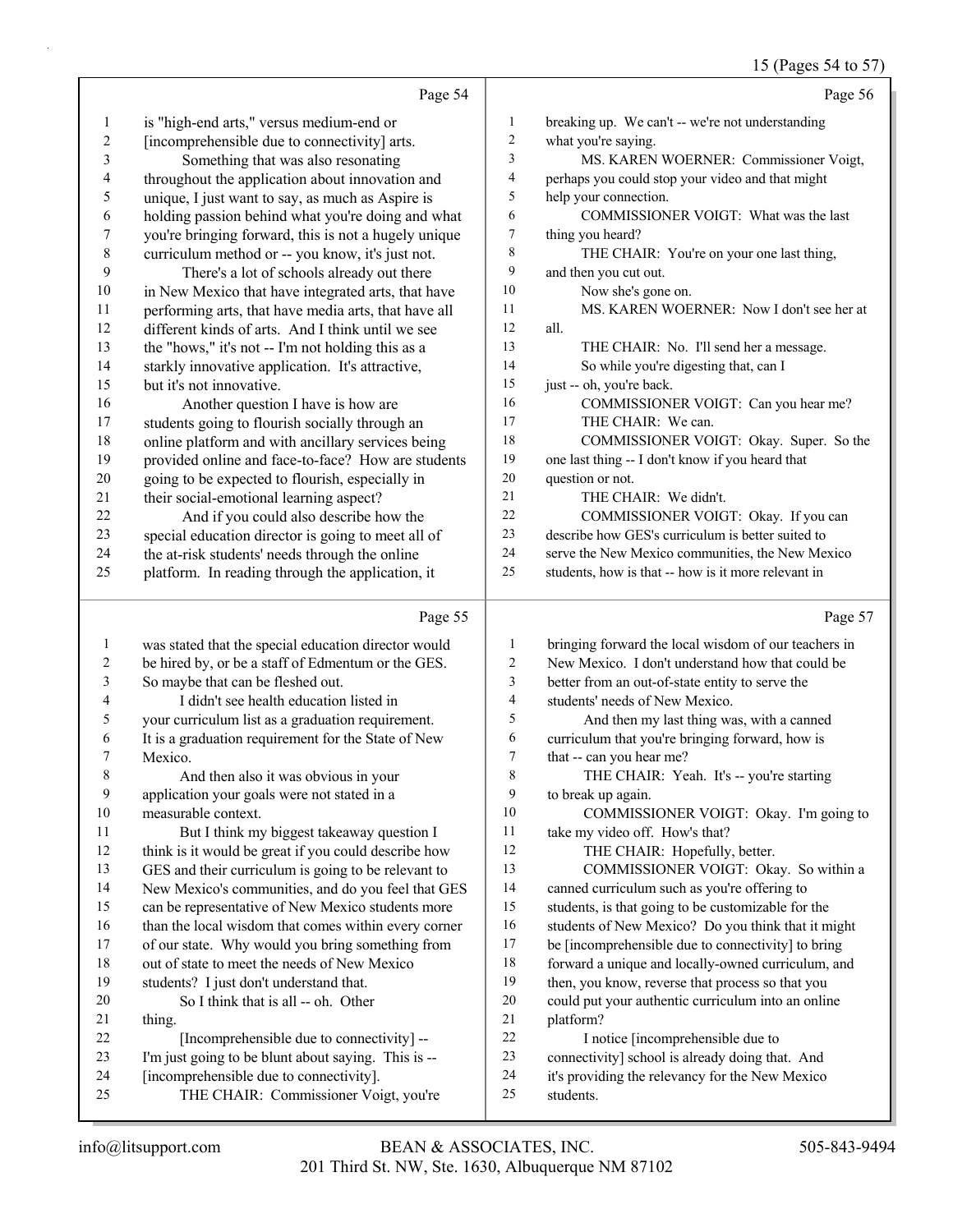# 16 (Pages 58 to 61)

|    | Page 58                                              |                | Page 60                                              |
|----|------------------------------------------------------|----------------|------------------------------------------------------|
| 1  | So those are my only comments. Thank you             | 1              | about 25 students to take care of. And that person   |
| 2  | very much. Sorry about the glitches.                 | 2              | is on-site, walking around behind the students the   |
| 3  | THE CHAIR: That's okay. It's the world               | 3              | entire day while they are working on their           |
| 4  | we live in right now.                                | $\overline{4}$ | curriculum. They are teaching the students to        |
| 5  | So before the school starts, let me just             | 5              | advocate for themselves with their online teachers.  |
| 6  | add a clarifier around the special ed coordinator,   | 6              | They are teaching the students how to                |
| 7  | because I think the three of us have mentioned that. | 7              | manage and time-manage themselves and pace           |
| 8  | And it was somewhat confusing to me in the           | 8              | themselves correctly in -- with the -- with the      |
| 9  | application, because there was a mention that that   | 9              | curriculum. And they are also setting goals,         |
| 10 | individual was, in fact, going to be on campus.      | 10             | together with the students and the parents, of how   |
| 11 | But there's no FTE identified for that               | 11             | the curriculum will be paced each semester.          |
| 12 | person. I didn't see in the budget a separate        | 12             | This is -- our students in the Denver                |
| 13 | salary item for a special ed coordinator. So I'm     | 13             | model were never ever alone on a computer. There     |
| 14 | confused as to who that special ed coordinator is    | 14             | was always that person next to them, their coach,    |
| 15 | going to be and how that's going to work. So I       | 15             | bringing them through, showing them how to advocate, |
| 16 | don't know if you want to jump into it, or you need  | 16             | showing them how to time-manage and working out the  |
| 17 | a second to digest all that and be ready to respond. | 17             | best curriculum for them, because they will be       |
| 18 | It's completely up to you.                           | 18             | pretested in order to see what would be the best     |
| 19 | MR. STEPHEN WYNNE: Madam Chairperson, I              | 19             | next step.                                           |
| 20 | think that we'll just start responding, because      | 20             | Edmentum is the curriculum provider. GES             |
| 21 | there's so many different questions that have been   | 21             | does not provide curriculum. GES partners with       |
| 22 | brought into perspective, and we appreciate this     | 22             | Edmentum. And I believe that they create curriculum  |
| 23 | opportunity to be able to speak and address them.    | 23             | for probably about -- and I'm not the expert here -- |
| 24 | And I think the -- I think a lot of                  | 24             | but I think it's about 25 to 30 different states.    |
| 25 | questions can be answered by starting generally and  | 25             | So they're very accustomed to coming in and looking  |
|    |                                                      |                |                                                      |

# Page 59

|        | Page 59                                              |                | Page 61                                              |
|--------|------------------------------------------------------|----------------|------------------------------------------------------|
| 1      | looking at the model. And at this time, I would      | 1              | at the states' requirements and to follow those.     |
| 2      | like to share with everyone that I actually am the   | $\overline{2}$ | As far as -- as far as the arts-integrated           |
| 3      | author of this model and ran this school in Denver,  | 3              | curriculum is concerned, there is multiple ways in   |
| 4      | Colorado, working together with GES about seven      | 4              | which that is offered to the students. One of the    |
| 5      | years ago. And it was under the title of "arts       | 5              | reasons why I particularly like Edmentum, because    |
| 6      | immersion."                                          | 6              | they offer us a blank platform in which we can build |
| $\tau$ | And so I can speak very highly of the                | 7              | our arts-integrated curriculum and offer it to the   |
| 8      | success of the program. I can also give you a lot    | 8              | students, either live or online.                     |
| 9      | of content in regards to what it looks like, because | 9              | And the -- as far as serving the students            |
| 10     | I know I -- I've never seen this model anywhere      | 10             | in this state of New Mexico, our art teachers are    |
| 11     | else. So I would like to explain here's what it      | 11             | going to -- are going to bring, as it was said, the  |
| 12     | looks like.                                          | 12             | flavor of this -- of this state through the arts,    |
| 13     | So the on-site -- the on-site staff are              | 13             | because we have a very strong intention, and we have |
| 14     | enrichment life coach teachers. Our art teachers,    | 14             | already communicated with many different indigenous  |
| 15     | which we call community artist contributors, our     | 15             | artists here in the state of New Mexico. And they    |
| 16     | SpEd teacher, our -- our head administrator, our     | 16             | will bring the flavor of this state to our students. |
| 17     | creative arts director, or, in this case, we call    | 17             | Whereas, the online curriculum is                    |
| 18     | them -- call this person the "chief creative"        | 18             | preparing students to be able to step out anywhere   |
| 19     | officer," and then we also have an operations        | 19             | nationally and to be able to be competitive          |
| 20     | coordinator on-site as well.                         | 20             | nationally.                                          |
| 21     | So these people are there to -- to offer a           | 21             | The -- the -- all of the special student             |
| 22     | complete wraparound experience for our students. So  | 22             | services will -- will be -- will be administered     |
| 23     | they are never ever scrambling to try to find their  | 23             | on-site. So we will have a SpEd teacher on-site.     |
| 24     | way through a curriculum.                            | 24             | We will not have a SpEd director on-site. The SpEd   |
| 25     | Every enrichment life coach teacher has              | 25             | director will be available to the -- to the special  |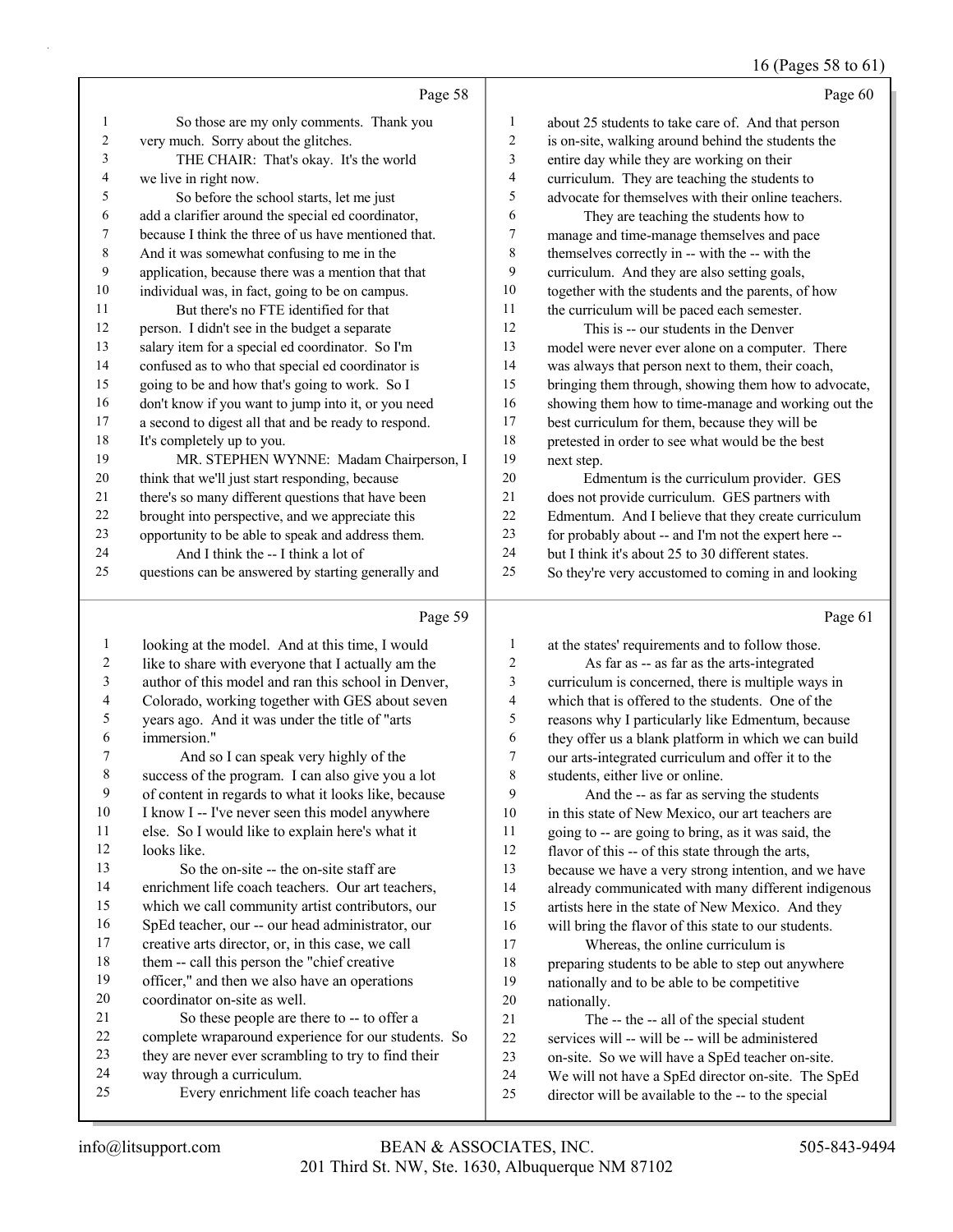# 17 (Pages 62 to 65)

|    | Page 62                                              |    | Page 64                                              |
|----|------------------------------------------------------|----|------------------------------------------------------|
| 1  | education teacher via the -- the -- the GES online   | 1  | challenges and options that are explored -- that     |
| 2  | platform.                                            | 2  | have been explored in our state.                     |
| 3  | So those are -- but I would like for Megan           | 3  | I'm trying to think of the other areas to            |
| 4  | to speak a little bit more about special education   | 4  | address. If anyone would like to jump in,            |
| 5  | with this model.                                     | 5  | particularly related to special education, I'd --    |
| 6  | MS. MEGAN GARRIGAN: Thank you, Stephen.              | 6  | I'd be happy to provide more --                      |
| 7  | What I want to provide are a little bit more about   | 7  | MR. STEPHEN WYNNE: Megan, as you're                  |
| 8  | my credentials and background.                       | 8  | reviewing this, I would just like to also expand a   |
| 9  | I was part of the applicant team, and I do           | 9  | little bit on the role, the very, very important     |
| 10 | plan to stay on as one of the board members for      | 10 | role of our enrichment life coach teachers in the    |
| 11 | Aspire Integrated Arts Institute.                    | 11 | students' lives.                                     |
| 12 | I have a current special education                   | 12 | The enrichment life coach teacher is                 |
| 13 | teaching license. I taught for five years in         | 13 | the -- basically, a life coach who goes through the  |
| 14 | Rio Rancho Public Schools. I specialize working      | 14 | training of GES and serves the students on-site.     |
| 15 | with students with severe and profound disabilities. | 15 | And what's -- beside writing weekly reports about a  |
| 16 | I have a lot of on-the-ground experience             | 16 | student's academic success and sending that to the   |
| 17 | for what it takes to provide education in the        | 17 | head administrator and to the parents, they act as a |
| 18 | traditional setting.                                 | 18 | go-between between the -- our online teachers and    |
| 19 | My current work is I'm a Clinical Behavior           | 19 | our on-site art teachers.                            |
| 20 | Analyst. So I'm a Board Certified Behavior Analyst.  | 20 | So the enrichment life coach teacher is in           |
| 21 | I'm a BCBA. And we provide behavioral therapy        | 21 | a position to assure that no one, or any activities, |
| 22 | treatment for children who have autism.              | 22 | fall through the cracks. The enrichment life coach   |
| 23 | Part of my work, however, is in other                | 23 | teacher is there continuously the entire day         |
| 24 | advocacy areas, where I'm one of the founding        | 24 | interacting with the students, with the online       |
| 25 | members of a new organization -- well, founded last  | 25 | teachers, and with our on-site art teachers, which   |
|    |                                                      |    |                                                      |

# Page

|                | Page 63                                              |                | Page 65                                              |
|----------------|------------------------------------------------------|----------------|------------------------------------------------------|
| 1              | year -- called Elevate the Spectrum, where we work   | 1              | we call community artist contributors.               |
| $\overline{c}$ | very, very closely with community members,           | $\overline{2}$ | This is a really important role, and it              |
| 3              | individuals who have different developmental         | 3              | assures that our students do not go unnoticed, do    |
| 4              | disabilities for public policy, social-emotional     | 4              | not fall between any -- any cracks. Everyone is --   |
| 5              | support. And really what it is is working side by    | 5              | everyone is being guided and mentored in the process |
| 6              | side with families as well as self-advocates and     | 6              | of how to become a good student and how to be        |
| 7              | individuals with disabilities.                       | 7              | successful.                                          |
| 8              | So my experience on the board, I will be             | 8              | And it's not like they have to go to a               |
| 9              | able to bring insight and expertise and support for  | 9              | guidance counselor to talk about that. This is       |
| 10             | students who require special education needs and     | 10             | something that they're -- this is an input that they |
| 11             | services.                                            | 11             | are getting every day. And this is the uniqueness    |
| 12             | It is my passion to bring empowerment and            | 12             | of our program.                                      |
| 13             | quality for people of all different learning needs,  | 13             | We have built an extremely                           |
| 14             | and I will certainly be bringing my passion for that | 14             | student-centered program that has -- has proven in   |
| 15             | within this school.                                  | 15             | the past, in the model in Denver, that our students  |
| 16             | Now, as far as the service delivery for              | 16             | are being -- are being cared for the entire day.     |
| 17             | special education, that is certainly a big question. | 17             | They're being encouraged, and they're being guided   |
| 18             | Part of my colleagues on other advocacy groups --    | 18             | the entire day.                                      |
| 19             | and we've been very active. I have fellow board      | 19             | And before Megan -- I come back to you in            |
| 20             | members as part of Elevate the Spectrum, who have    | 20             | a second. But I also wanted to say that sort of the  |
| 21             | been on the advisory panels and the task forces to   | 21             | uniqueness of this program also lies in the fact     |
| 22             | integrate special education into the new models of   | 22             | that once a student comes into the building and      |
| 23             | public education during the pandemic; so I've been   | 23             | their day begins, they will be receiving three hours |
| 24             | very on to and aware of -- and I've been bringing    | 24             | of on-site, with art instruction, with a live        |
| 25             | that to this group as well -- the different          | 25             | teacher. And then four hours will be devoted to      |
|                |                                                      |                |                                                      |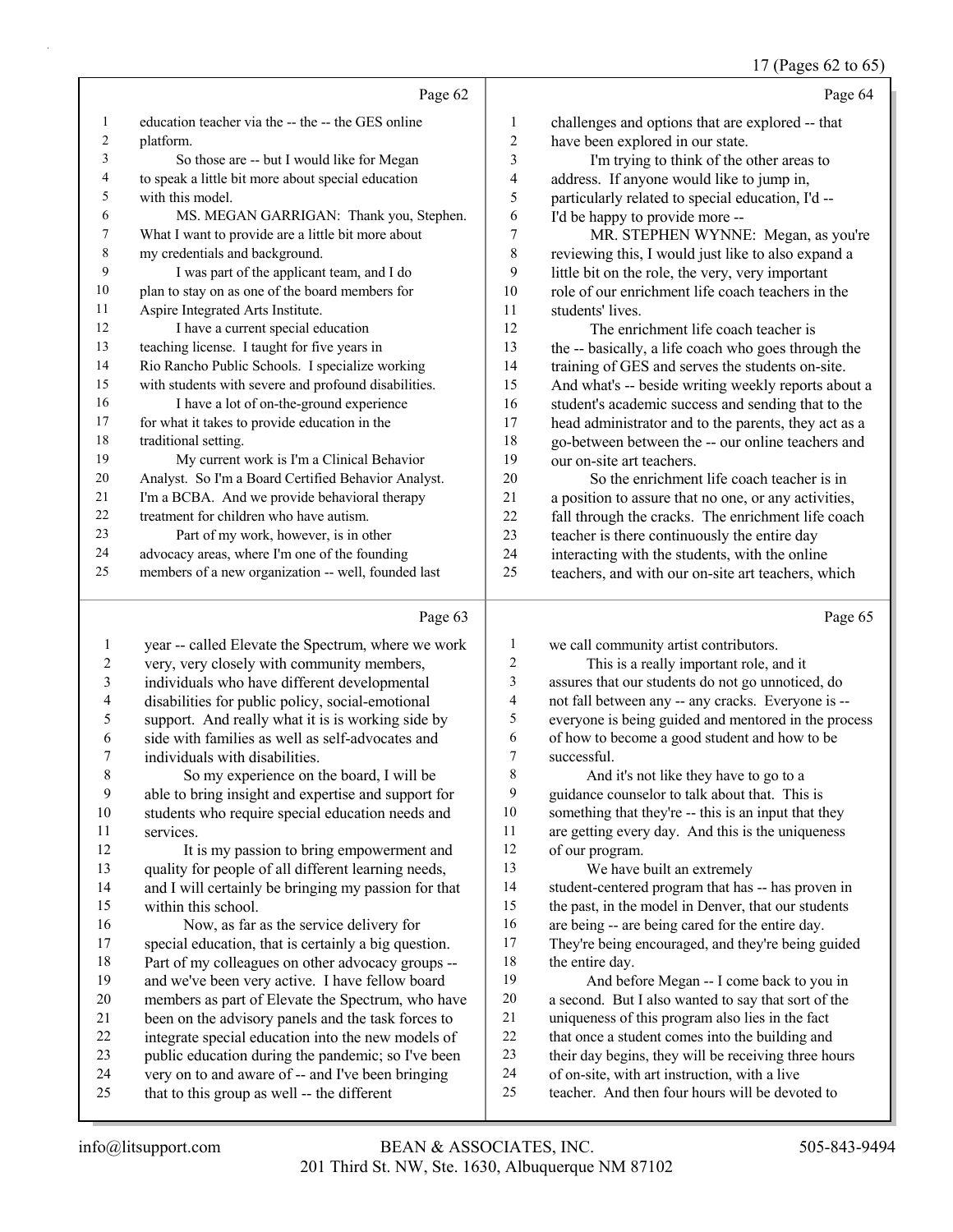18 (Pages 66 to 69)

|                         |                                                      |                          | $18$ (Pages 66 to 69)                                |
|-------------------------|------------------------------------------------------|--------------------------|------------------------------------------------------|
|                         | Page 66                                              |                          | Page 68                                              |
| $\mathbf{1}$            | their online curriculum guided by their enrichment   | $\mathbf{1}$             | questions.                                           |
| 2                       | life coach teacher.                                  | $\overline{2}$           | So in this process, there was one other              |
| 3                       | So I know that there's a lot of art                  | $\overline{\mathbf{3}}$  | thing. And I would like maybe to have Donna and      |
| 4                       | programs out there. But I have not seen any art      | $\overline{\mathcal{L}}$ | Michelle comment on this as well, as far as the --   |
| 5                       | programs that offer three hours a day of -- of art   | 5                        | the -- the model, it is difficult to -- to --        |
| 6                       | to students.                                         | 6                        | because the model is so different, it's hard to fit  |
| 7                       | And this is -- this is the type of robust            | $\boldsymbol{7}$         | it in to the wineskin that the application put us    |
| 8                       | art immersement [verbatim] that brings about this    | $\,$ 8 $\,$              | through.                                             |
| 9                       | change, that brings about this community, where our  | 9                        | And so we -- we realized. We realized                |
| 10                      | students are able -- and I can say this, because I   | 10                       | that there are some things that continually -- to    |
| 11                      | did this program in Denver, so I'm speaking from     | 11                       | need unpacking and fleshing out. And it's probably   |
| 12                      | that experience -- where our students begin to feel  | 12                       | not, you know, going to be the reason -- the reason  |
| 13                      | safe, to voice their opinions, and to -- and to      | 13                       | will more than likely be we had a hard time trying   |
| 14                      | be -- and to offer a creative idea without feeling   | 14                       | to fit it within the application.                    |
| 15                      | that they will be ridiculed for that.                | 15                       | But as far as some -- I know there were              |
| 16                      | This is where they begin to flourish, and            | 16                       | some financial questions about budgets and things    |
| 17                      | this is where they begin to become these             | 17                       | like that. And, Donna, would you like to try to      |
| 18                      | problem-solvers and creative thinkers that we are    | 18                       | answer some of those at this time?                   |
| 19                      | trying to cultivate in this program.                 | 19                       | MS. DONNA WARREN: Sure. I'd be happy to,             |
| 20                      | So I'm going to return it back to Megan.             | 20                       | Stephen. Hi. Good morning. My name is Donna          |
| 21                      | MS. MEGAN GARRIGAN: Yeah. I did want to              | 21                       | Warren. I am a local business owner here in the      |
| 22                      | speak to differentiation as far as students with     | 22                       | Albuquerque area. I own a construction company.      |
| 23                      | special learning needs accessing online education.   | 23                       | Prior to that, I was a 20-year Air Force             |
| 24                      | So as a Behavior Analyst, as a practicing            | 24                       | officer who did federal acquisitions.                |
| 25                      | Clinical Behavior Analyst, as one of my day jobs, we | 25                       | And then I'm a ten-year federal                      |
|                         | Page 67                                              |                          | Page 69                                              |
| $\mathbf{1}$            | were hit with the pandemic as well. And so           | $\mathbf{1}$             | acquisition executive working for the General        |
| $\overline{\mathbf{c}}$ | providing that behavior therapy treatment, it looks  | $\sqrt{2}$               | Services Administration in the Washington, D.C.,     |
| 3                       | a lot like school for these kids.                    | $\overline{3}$           | area.                                                |
| 4                       | And we were faced with the same issues.              | $\overline{\mathbf{4}}$  | I moved here to Albuquerque in 2019, and             |
| 5                       | In my field, it's heavily research-based. And so we  | 5                        | was able to connect with Stephen and Michelle. And   |
| 6                       | were provided with research as well as new           | 6                        | I am part of the application team, and I am the      |
| 7                       | technologies in the literature that was published in | $\boldsymbol{7}$         | person who did our budget. And I will not be         |
| 8                       | order to provide different models of support for     | $\,$ $\,$                | following on with the board as a board member, but I |
| 9                       | students. And so that translates very easily and     | 9                        | am heavily invested in this as a parent of three     |
| 10                      | very well into schools.                              | 10                       | children who would have benefited from a school      |
| 11                      | Part of my advocacy work is helping to               | 11                       | model like this, because I do have one child who     |
| 12                      | bring those pieces together. We are talking about    | 12                       | attended a -- a generic online school, and it wasn't |

- the same child, just different funding pots and different ways of viewing support in education. So
- if the student isn't able to access independently
- 16 the online curriculum, there are different models
- available.
- 18 I'm happy to talk about those a little bit, too, if you'd like a little clearer picture.
- Just let me know.
- 21 MR. STEPHEN WYNNE: If -- at this time --
- I know I made a couple of notes during the -- during
- the comments from the Commissioners, and I wanted to make sure that we are not going off in a rabbit
- trail, that we're actually addressing all of those
- 14 So the modeling for Aspire is something that speaks to my heart as a parent.
- 16 So I kind of brought the business flare to this application team. And in the midst of the budget, we had an option. We could have identified each person's salary on our budget lines. But that was not a true reflection of how this school budget was going to work.
- 22 So, instead, we decided to present it as a bundled package with the nonprofit CMO that we would
- be contracting with.

a great experience.

25 I happen to have about 60 versions of your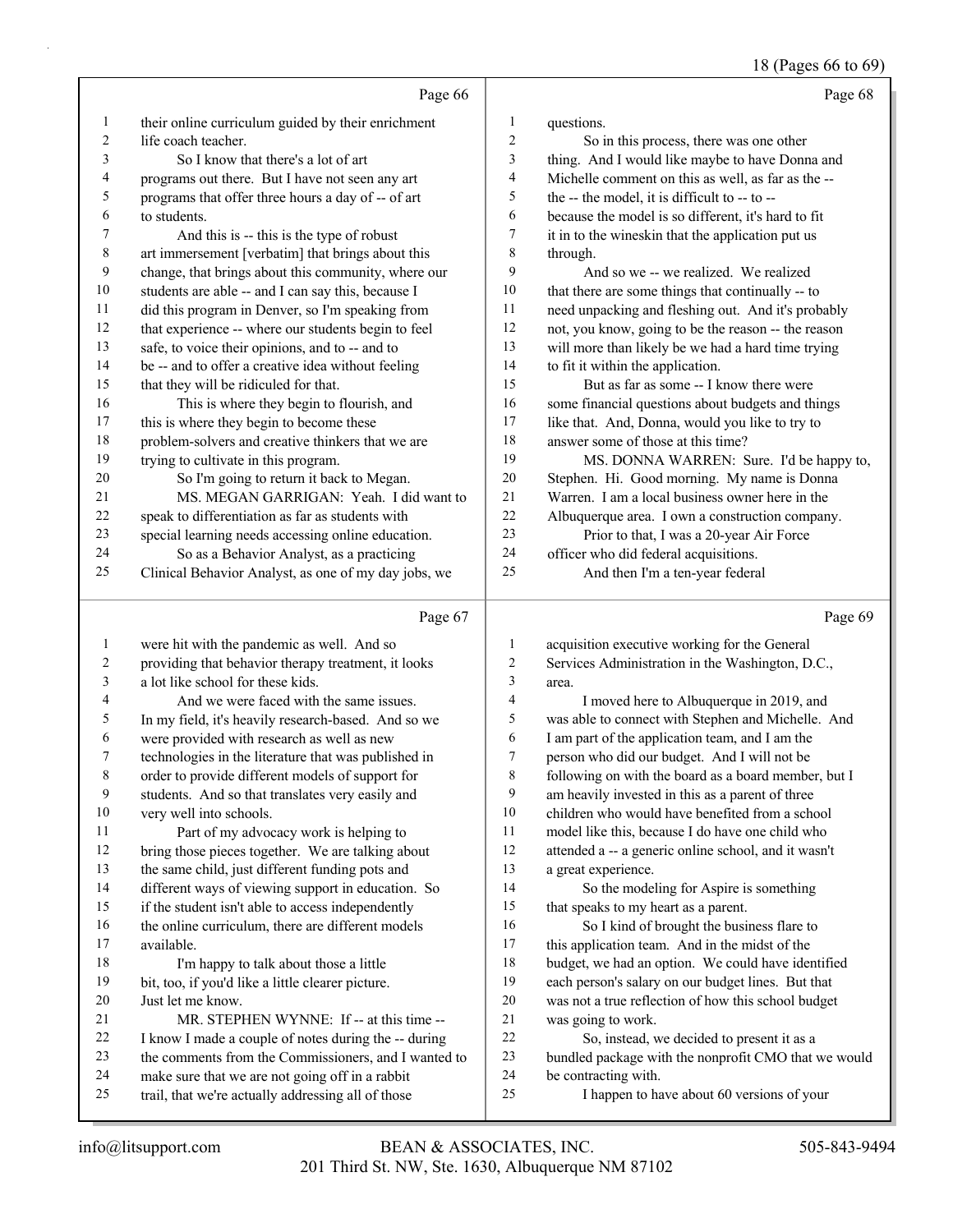19 (Pages 70 to 73)

|                         | Page 70                                                         |                | Page 72                                                                        |
|-------------------------|-----------------------------------------------------------------|----------------|--------------------------------------------------------------------------------|
| 1                       | budget -- or of the State's budget -- both for the              | $\mathbf{1}$   | budget."                                                                       |
| $\overline{\mathbf{c}}$ | PEG [verbatim] -- for the SEG portion, where we                 | $\overline{c}$ | THE CHAIR: You can't. You have to use                                          |
| 3                       | would get the charter school funds for the first --             | 3              | the form that we use. But it specifies clearly how                             |
| 4                       | for the implementation year. And, then, along with              | 4              | the SEG money -- how the State's money is being                                |
| 5                       | that, I have several models of the budget that show             | 5              | spent. So there's no "outside of the lines" in that                            |
| 6                       | how much the head administrator would get, the                  | 6              | budget. We're not asking you to go outside of the                              |
| 7                       | 25 percent benefit rates, how much the -- you know,             | 7              | lines with that.                                                               |
| $\,$ $\,$               | the operations director and what that salary looks              | 8              | MS. DONNA JARVIS: Like, I understand a                                         |
| 9                       | like.                                                           | 9              | contract -- the amount of money obligated to a                                 |
| $10\,$                  | And the reason why we have that -- or I                         | 10             | contract is not -- is not detailed enough for                                  |
| 11                      | have that extensive detail documents is so that we              | 11             | you-all.                                                                       |
| 12                      | were able to use the SEG funds, through both                    | 12             | THE CHAIR: Commissioner Robbins, I know                                        |
| 13                      | implementation year through the five years that were            | 13             | you had your hand up a while ago. So I wanted to                               |
| 14                      | required, so that we were taking great fiduciary                | 14             | give you an opportunity to speak. Thanks.                                      |
| 15                      | responsibilities with public funds.                             | 15             | COMMISSIONER ROBBINS: Thank you. I think                                       |
| 16                      | It's my understanding that we're not                            | 16             | I share some of the same concerns, but I'll try to                             |
| 17                      | allowed to present you with any more formal paper               | 17             | address them in questions.                                                     |
| 18                      | documentation. But at any given time, I would be                | 18             | One of them is, on on-site special ed, not                                     |
| 19                      | happy to sit down with the Commission and kind of               | 19             | just OT, PT, speech, but English Language Learners,                            |
| $20\,$                  | run through the actual discrete line numbers of our             | 20             | how are those needs going to be met? Because the                               |
| $21\,$                  | budget. Because all of those salaries, all of the               | 21             | State is facing a continuing oversight by the courts                           |
| 22                      | benefits, all of the actual -- you know, like food              | 22             | of the Yazzie-Martinez lawsuit. So that's an issue                             |
| 23                      | costs, food services, things of that nature, were               | 23             | that you may not be able to address right now. But                             |
| 24                      | taken into consideration when developing our budget.            | 24             | it is a concern, because it appears that it's not                              |
| 25                      | $So -$                                                          | 25             | fully fleshed out in the application.                                          |
|                         | Page 71                                                         |                | Page 73                                                                        |
| 1                       | THE CHAIR: Okay. I'm just going to say                          | $\mathbf{1}$   | Specific questions would be, you mention                                       |
| 2                       | that this appears to be one of those opportunities              | 2              | that the general council -- governing council,                                 |
| 3                       | lost. Because we have to be the steward of public               | 3              | excuse me -- would be involved in the evaluation of                            |
| 4                       | monies, and we don't have a clear picture. And at               | 4              | staff. And that's -- other than the head                                       |
| 5                       | this point in time, we don't take any additional                | 5              | administrator, that's not a normal process to where                            |
| 6                       | information. So we can't look at it, and it can't               | 6              | they get involved in evaluating the staff. And in                              |
| 7                       | be shared out, that the opportunity for the school              | 7              | this case -- and, additionally, the staff of GES,                              |
| $\circ$                 | المتحدث والملحق والمتحدث والمنافس والمستحدث والمستحدث والمستحدث | $\circ$        | de la conferencia del control del CC - TPL estado el contenente del del del co |

- to show us how they were spending public monies was in that application.
- 10 So, you know, it's -- that was on -- that
- was the school's decision to make; so -- but I just
- want to make it clear that we can't look at anything else at this point in time.
- 14 MS. DONNA WARREN: I completely understand that, that on the actual application website and the
- training we all went through with -- I think her
- name was "Missy" or -- and then, of course, we
- actually hired someone who was recommended to us to
- help us develop the budget. Her name was "Betty."
- She's also done reviews in the past. At no time
- were we told to go outside of the State's budget
- lines. 23 So for future applications, it might be
- where, "Hey, you know, if your model doesn't really
- fit into this budget, feel free to submit your own
- the education staff. That is a very odd thing. 9 Coupled with that is how the head administrator would be involved in controlling and managing the staff of GES if they are not employees of the school, but they are employees of this nonprofit. How does an outside person then control and direct and manage and supervise the day-to-day activities of those individuals who are responsible 16 for the instruction to students?
- 17 The last thing I have is really a comment on the nonprofit CMO going to a -- what appears to be a for-profit CMO. Although you mentioned in your presentation that you believe that meets the letter of the law, my concern is it doesn't meet the intent of the law.
- 23 And I think further explanation of how that actually meets the intent, in addition to the
- letter of the law, is really important. Because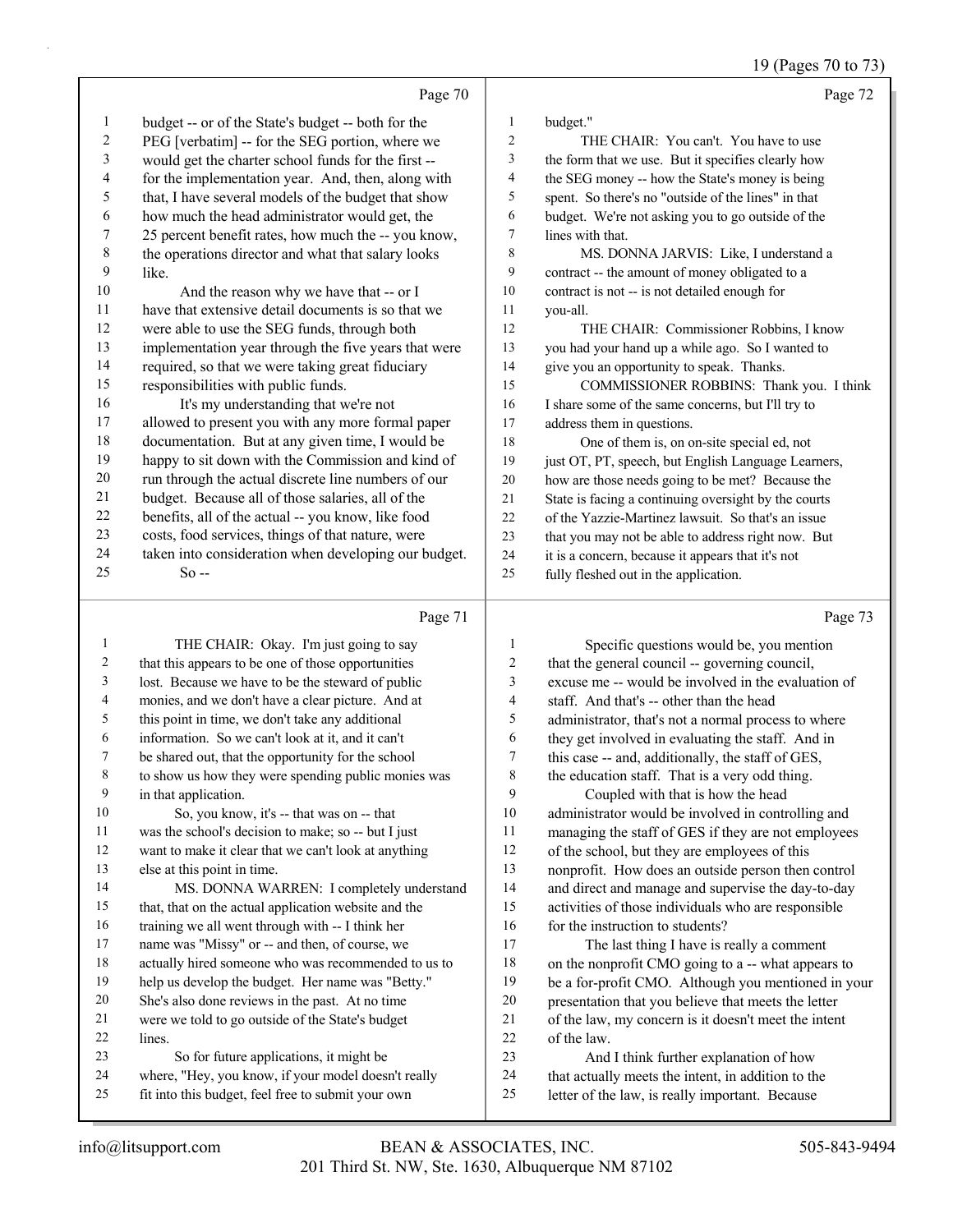#### 20 (Pages 74 to 77)

|                | Page 74                                              |                         | Page 76                                              |
|----------------|------------------------------------------------------|-------------------------|------------------------------------------------------|
| $\mathbf{1}$   | when you separate out the supervision, the           | $\mathbf{1}$            | upon by everyone that this is extremely important.   |
| $\overline{c}$ | management, and you have someone who is employed by  | $\overline{c}$          | With my experience and expertise, I am               |
| 3              | the school as head administrator, how are they going | 3                       | able to provide additional resources outside of a    |
| 4              | to supervise, evaluate, and control people who are   | $\overline{4}$          | traditional education model that relate to the child |
| $\sqrt{5}$     | basically a subcontractor?                           | 5                       | very similarly with regards to appropriate           |
| 6              | And the last thing is with regard to SEG             | 6                       | assessment of skills and knowledge and the           |
| 7              | monies and educators. Are they participating --      | 7                       | performance skills.                                  |
| $\,$ $\,$      | would they be participating in the State's           | 8                       | So if a student is struggling, there are a           |
| 9              | retirement program? Or is it totally a separate      | 9                       | variety of ways to look at it besides just the       |
| 10             | program?                                             | 10                      | academic content knowledge, if that makes sense.     |
| 11             | Because my understanding is is that                  | 11                      | If there's difficulty focusing, for                  |
| 12             | charter school teachers and administrators are part  | 12                      | example, if the student has ADHD, I have resources   |
| 13             | of the State retirement program and the ERB.         | 13                      | for that. If the student who has autism who is very  |
| 14             | THE CHAIR: So let me just say one thing.             | 14                      | bright but has other difficulties in a               |
| 15             | There's nothing in the application that indicates    | 15                      | social-emotional or social communication capacity, I |
| 16             | the creation of the nonprofit CMO. The only thing    | 16                      | can also bring resources to that as well.            |
| 17             | that was provided in the application, and the        | 17                      | I alluded to the differentiation with                |
| 18             | only -- and the only thing that we will be voting on | 18                      | online learning and the delivery of education in an  |
| 19             | is what is in the application. And that is the       | 19                      | online platform. There are several models available  |
| 20             | for-profit EMO and the contractor with GES, because  | 20                      | within the private clinical setting that would       |
| 21             | that's what was presented in the application.        | 21                      | relate very well to differentiation for students     |
| 22             | So this change is a change in the                    | 22                      | accessing their online learning.                     |
| 23             | application. And we don't accept changes in the      | 23                      | That includes things like facilitated                |
| 24             | application at this point in time, because we've not | 24                      | proxies in the form of our ELCTs. It could be        |
| 25             | been able -- the -- the review team hasn't been able | 25                      | something where the online curriculum just isn't     |
|                |                                                      |                         |                                                      |
|                | Page 75                                              |                         | Page 77                                              |
| $\mathbf{1}$   | to look at it. We haven't had an opportunity to      | $\mathbf{1}$            | appropriate, and then we use differentiation from    |
| $\mathbf{2}$   | look at it.                                          | $\sqrt{2}$              | the core content curriculum so the students are      |
| 3              | And that's why what is presented to us in            | 3                       | still accessing their education similar to their     |
| 4              | June is what we vote on. That's what we've had --    | $\overline{\mathbf{4}}$ | same-age peers in the best capacity possible;        |
| 5              | that's what the capacity interview was able to deal  | 5                       | however, it is differentiated to their learning      |
| 6              | with. That's what the independent reviewers were     | 6                       | styles and needs.                                    |
| $\sqrt{ }$     | able to review and make comments on. And that's      | 7                       | The use of assessments is essential for              |
| $\,$ $\,$      | what we've had the opportunity to be reviewing over  | 8                       | this. And so you were discussing English as Second   |
| $\mathbf{9}$   | the past month with that application.                | 9                       | Language Learners, also students with different      |
| 10             | And that's why it's clearly defined and              | 10                      | levels of disability, the nature of their            |
| 11             | delineated that we do not accept new information,    | 11                      | disability.                                          |
| 12             | especially when -- when it's -- so we're dealing     | 12                      | So it's -- it's a matter of using those              |
| $\sim$         |                                                      |                         |                                                      |

 with the for-profit EMO that was in the application. 14 MS. MEGAN GARRIGAN: I can speak to the Martinez-Yazzie lawsuit. I'm actually working closely, more recently, with Dr. Diane Torres-Velasquez. Wonderful person. She's part of the counsel working on the Martinez lawsuit. strong evidence-based practices and truly valid and researched evidence-based practices to assess the students where they're at, but have that continual assessment and oversight. 17 And that's really the key. If there's not

 progress being made within a certain, you know, limited time frame, then adjustments need to be made immediately. And so as a board and as a school, we're prepared to do that for students.

- 22 MR. STEPHEN WYNNE: Also, just to address one of Commissioner Robbins' questions, there -- the
- reason the board is -- would be involved in that
- process with the EMO is because we want to have the

19 So I also bring that experience and awareness to this board and this -- this charter school application regarding improvements for students at risk and who have disabilities. 23 Again, this is something that's very dear to my heart. I would not be working with these people on my applicant team if it wasn't also agreed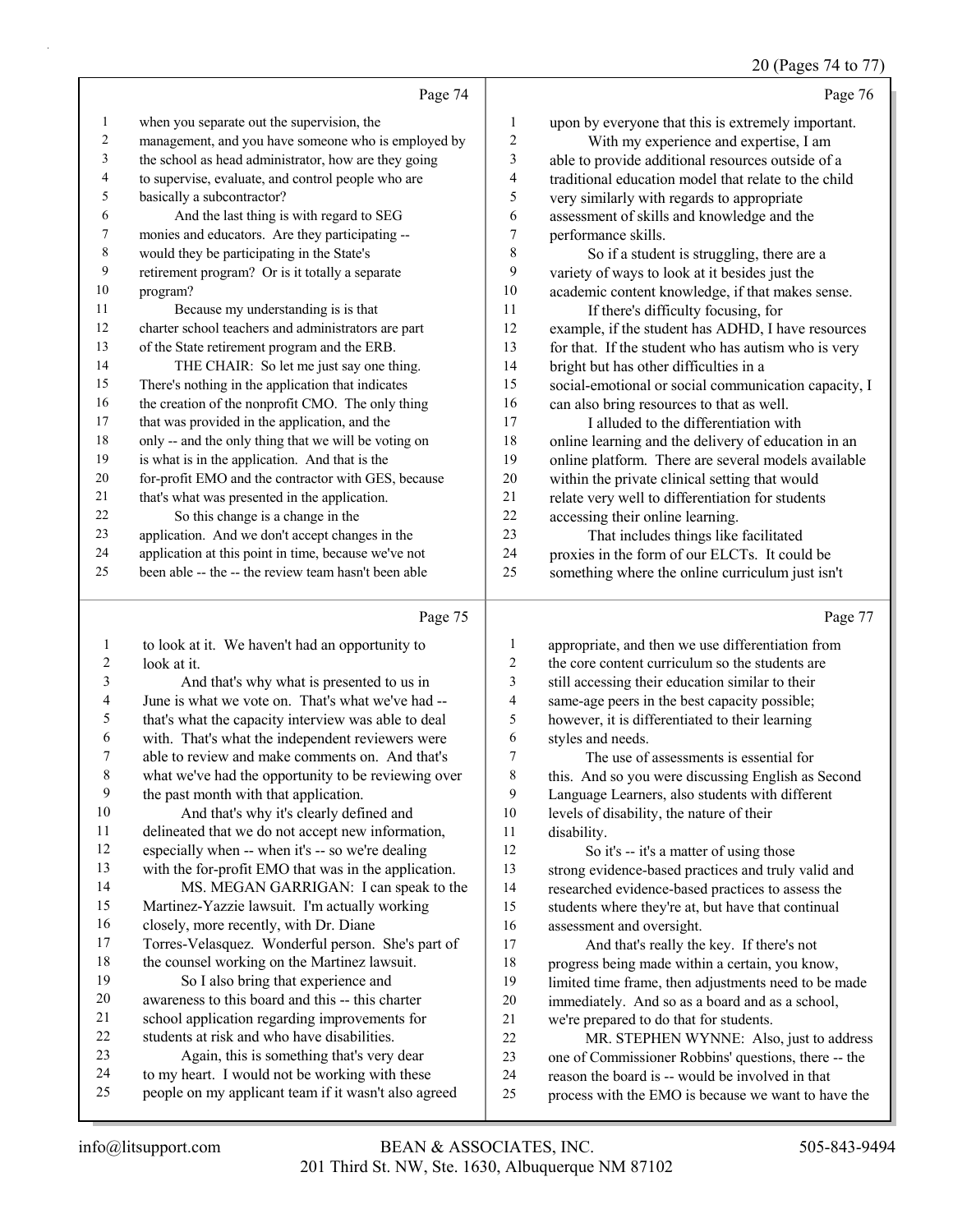# 21 (Pages 78 to 81)

|                | Page 78                                                                                          |                         | Page 80                                                                         |
|----------------|--------------------------------------------------------------------------------------------------|-------------------------|---------------------------------------------------------------------------------|
| 1              | best possible experience for our students. And that                                              | $\mathbf{1}$            | monies are going to GES, and that GES was hiring the                            |
| $\overline{c}$ | needs to be a dialogue, continually to be a                                                      | $\overline{c}$          | head administrator and the chief creative director.                             |
| 3              | dialogue, and to be able to work through all those                                               | 3                       | So that that CMO is a completely new                                            |
| 4              | different services in making sure that the services                                              | $\overline{4}$          | piece. It's not a clarifying piece, because there                               |
| 5              | are being -- are coming to the students being                                                    | 5                       | was no mention of that in the application at all,                               |
| 6              | serviced in the best possible method. So we left                                                 | 6                       | that the only discussion was an EMO, and that being                             |
| 7              | that door open.                                                                                  | $\tau$                  | GES, and that the CMO that was mentioned in the                                 |
| 8              | But as far as they're not going to be --                                                         | 8                       | slide show, there was not one single mention of                                 |
| 9              | the reason it says "staff" is because the governing                                              | 9                       | that, quote, unquote, new nonprofit that was being                              |
| 10             | board is working with both the chief creative                                                    | 10                      | created. That didn't appear anywhere in the                                     |
| 11             | officer and the head administrator. And they will                                                | 11                      | application.                                                                    |
| 12             | be responsible for evaluating both of these                                                      | 12                      | So that is new; it's not clarifying.                                            |
| 13             | characters who are on the same line as far as the                                                | 13                      | MR. STEPHEN WYNNE: And I, 100 percent,                                          |
| 14             | hierarchy of what they -- of what they are doing.                                                | 14                      | agree with you, Madam Chairperson. I just wanted to                             |
| 15             | However, the content of their responsibilities is                                                | 15                      | say that it's always been a part of the EMO. It has                             |
| 16             | completely different, obviously.                                                                 | 16                      | always been there. They have multiple CMOs within                               |
| 17             | So, obviously, the head administrator is                                                         | 17                      | their EMO; so -- but --                                                         |
| 18             | responsible for certain things, and the chief                                                    | 18                      | THE CHAIR: But we can't vote on something                                       |
| 19             | creative officer, certain things as well. So the                                                 | 19                      | that doesn't exist in that paper. There was no                                  |
| 20             | responsibilities don't mix, but they're still on                                                 | 20                      | discussion, explanation or anything of that, so that                            |
| 21             | that place where the board -- the governing board                                                | 21                      | can't be a piece of the fabric of what we're looking                            |
| 22             | will evaluate both of these positions.                                                           | 22                      | at to vote on because it doesn't exist in that                                  |
| 23             | And then I wanted to -- as far as                                                                | 23                      | application.                                                                    |
| 24             | Madam Chairwoman had mentioned very clearly, that we                                             | 24                      | There's -- you know, you -- that's                                              |
| 25             | will only be evaluating -- or the Commission will                                                | 25                      | where -- that's, once again, one of those areas                                 |
|                |                                                                                                  |                         |                                                                                 |
|                | Page 79                                                                                          |                         | Page 81                                                                         |
| 1              | only be evaluating our application based on its                                                  | 1                       | where there's -- where there was a missed                                       |
| 2              | June 1st status.                                                                                 | $\overline{c}$          | opportunity, because you had to see that that would                             |
| 3              | And we definitely accept that, of course.                                                        | $\mathfrak{Z}$          | have -- that that would have to be a significant                                |
| 4              | You know, that's -- it is -- we just -- I just see                                               | $\overline{\mathbf{4}}$ | concern for Commissioners. And a discussion of that                             |
| 5              | it -- I think we see it -- these -- as clarifying                                                | 5                       | and a fleshing out of that would have been critical                             |
| 6              | questions and drilling down and fleshing out the                                                 | 6                       | for the independent reviewers and for us to be able                             |
| 7              | model, because it's so difficult to put such a                                                   | 7                       | to see.                                                                         |
| 8              | complex model within the application.                                                            | 8                       | But can I ask, before we go on -- because                                       |
| $\mathbf{9}$   | So I don't feel like we're giving new                                                            | 9                       | I tried to -- I'm trying to multitask, and I tried                              |
| 10             | information. I feel we're drilling down and                                                      | 10                      | to Google the Denver immersion, and I couldn't find                             |
| 11             | fleshing out information that, once one looks at it                                              | 11                      | it.                                                                             |
| 12             | more in a -- in that manner, there are certain                                                   | 12                      | MR. STEPHEN WYNNE: The arts immersion?                                          |
| 13             | questions that come up. And we're trying to                                                      | 13                      | THE CHAIR: Right. In Denver.                                                    |
| 14             | answer -- we're not trying to give new information,                                              | 14                      | MR. STEPHEN WYNNE: It's on -- it's part                                         |
| 15             | per se, but we're trying to clarify the model deeper                                             | 15                      | of the GES website.                                                             |
| 16             | and fleshing out our intentions.                                                                 | 16                      | THE CHAIR: Oh. But it -- so there's not                                         |
| 17             | THE CHAIR: Okay. So let me just be                                                               | 17                      | a separate --                                                                   |
| 18             | clear. Nowhere in the application was there any                                                  | 18                      | MR. STEPHEN WYNNE: No, it does not --                                           |
| 19             | mention of a nonprofit CMO. And there is clearly a                                               | 19                      | THE CHAIR: [Incomprehensible due to                                             |
| 20             | distinction between a CMO and an EMO. And it was                                                 | $20\,$                  | simultaneous speech] or anything.                                               |
| 21             | clear throughout the application that you were                                                   | 21                      | MR. STEPHEN WYNNE: It did at one point.                                         |
| 22<br>23       | partnering with an EMO.                                                                          | 22<br>23                | But when I left GES, Incorporated, AI, or Arts                                  |
| 24             | So that clarifying the creation of a new<br>nonprofit, that being a CMO, is completely different | 24                      | Immersion's website, the information consolidated<br>into their corporate site. |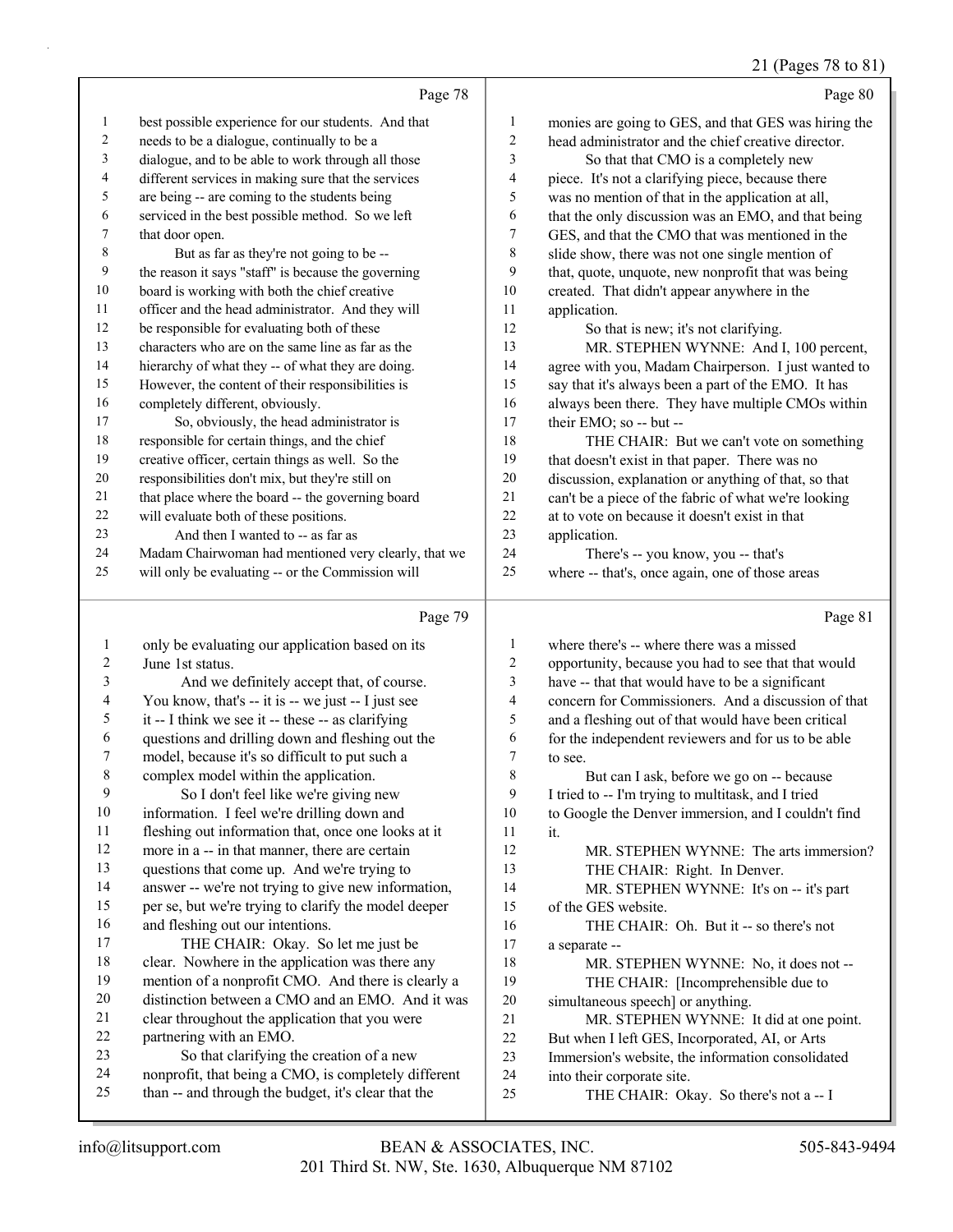#### 22 (Pages 82 to 85)

|    | Page 82                                              |                | Page 84                                              |
|----|------------------------------------------------------|----------------|------------------------------------------------------|
| 1  | guess I misunderstood then. I thought there was a    | $\mathbf{1}$   | curriculum, overwhelmingly, the teachers, the school |
| 2  | Denver arts immersion charter school. I thought      | $\overline{2}$ | districts, all brought forward the fact that the     |
| 3  | that's what you were referencing.                    | 3              | curriculum has to reflect New Mexico. It can't just  |
| 4  | MR. STEPHEN WYNNE: No. It was part of                | $\overline{4}$ | be a canned curriculum.                              |
| 5  | GES.                                                 | 5              | I understand that Edmentum offers                    |
| 6  | THE CHAIR: Okay. Got you. Sorry. That                | 6              | curriculum throughout many states. And no one's      |
| 7  | was just my -- my confusion.                         | 7              | questioning the fact that they don't address core    |
| 8  | So can you clarify a little bit about the            | 8              | curriculum.                                          |
| 9  | enrichment life coach? Are they certified            | 9              | But the fact that it's not administered              |
| 10 | New Mexico -- or licensed New Mexico teachers? Or    | 10             | and being provided by New Mexico licensed teachers,  |
| 11 | no?                                                  | 11             | that it is this outside canned curriculum, I think,  |
| 12 | MR. STEPHEN WYNNE: No, they are not --               | 12             | once again, the opportunity was missed for the       |
| 13 | they are not licensed teachers.                      | 13             | school to be able to say, "Yes, we're using this,    |
| 14 | And would you mind if I ask -- we have a             | 14             | but this is how -- this is an example of how we can  |
| 15 | representative here from GES. His name is Randy      | 15             | modify it so that it works better for New Mexico."   |
| 16 | DeHoff. And since this is -- he is part of GES, do   | 16             | But I think I mentioned before. We know              |
| 17 | you mind if I ask him to answer that question?       | 17             | that one size doesn't fit all. So a curriculum       |
| 18 | THE CHAIR: Fine.                                     | 18             | isn't going to fit for everyone. And that's what     |
| 19 | MR. RANDY DeHOFF: Just very quickly. The             | 19             | the expectation is for the school, through these     |
| 20 | enrichment life coach teacher is a part of the model | 20             | applications, to show us that they have that         |
| 21 | that GES developed, of course, ten years ago, as we  | 21             | understanding and the capacity to be able to do      |
| 22 | started serving these truly at-risk teachers         | 22             | that.                                                |
| 23 | [verbatim] -- what we prefer to call at-promise      | 23             | And we didn't see that. It's just this --            |
| 24 | students.                                            | 24             | you know, "Here it is, and they're going to go       |
| 25 | Their job is student engagement. They're             | 25             | online, and they're going to do it."                 |
|    | Page 83                                              |                | Page 85                                              |

#### Page 83 |

| $\mathbf{1}$   | not academic teachers. They are -- some of them are  | 1  |
|----------------|------------------------------------------------------|----|
| $\overline{c}$ | social workers. Some of them are paraprofessionals.  | 2  |
| 3              | What we're looking for in that role is somebody who  | 3  |
| $\overline{4}$ | can build those relationships with these students.   | 4  |
| 5              | So that -- when we say they're certified,            | 5  |
| 6              | they go through the training we've developed to give | 6  |
| 7              | them the skills. But, really, they need the          | 7  |
| 8              | character makeup and some of those personal skills,  | 8  |
| 9              | person-to-person skills, before we hire them.        | 9  |
| 10             | Because you really can't teach that to somebody.     | 10 |
| 11             | THE CHAIR: Okay. Thank you.                          | 11 |
| 12             | MR. RANDY DeHOFF: Thank you.                         | 12 |
| 13             | THE CHAIR: So I just want to touch a                 | 13 |
| 14             | little bit -- Commissioner Voigt touched on it; I    | 14 |
| 15             | think I did early on. But the Edmentum               | 15 |
| 16             | curriculum -- and I understand that's separate       | 16 |
| 17             | from -- that GES doesn't create that. I think we're  | 17 |
| 18             | all familiar with Edmentum, because many school      | 18 |
| 19             | districts do use it in some capacity.                | 19 |
| 20             | But there's a number of us that have sat             | 20 |
| 21             | through many Legislative Education Study Committee   | 21 |
| 22             | meetings and other curriculum-type meetings. And it  | 22 |
| 23             | has been clear that one of the concerns -- and when  | 23 |
| 24             | the State, probably five or six years ago, started   | 24 |
| 25             | to do some significant changes to its core           | 25 |
|                |                                                      |    |

And I appreciate the -- the support that life coaches are going to offer. But, once again, that opportunity, as I talked about before, for that blended learning, so that there's online, but there's also the licensed teacher live there with that student, as I said before, the LFC, the Special Session, everyone has identified the learning losses and the other losses that have taken place because we've all been virtual. And the fact that this education model is all online, I think, is very challenging, especially

considering what we're moving out of. And I think that's -- you mentioned in the application that Generation Z likes to be independent. I think part of our job is to -- and that's why virtual learning works well, because they're working there kind of alone, I think part of our job is to make sure that students know how to work collaboratively.

And I know they're going to get it in the arts. But there's -- you know, I spent most of my 22 teaching career doing project-based learning. So it's a -- it's a concern that the model only offers that virtual opportunity.

Commissioners, any other questions?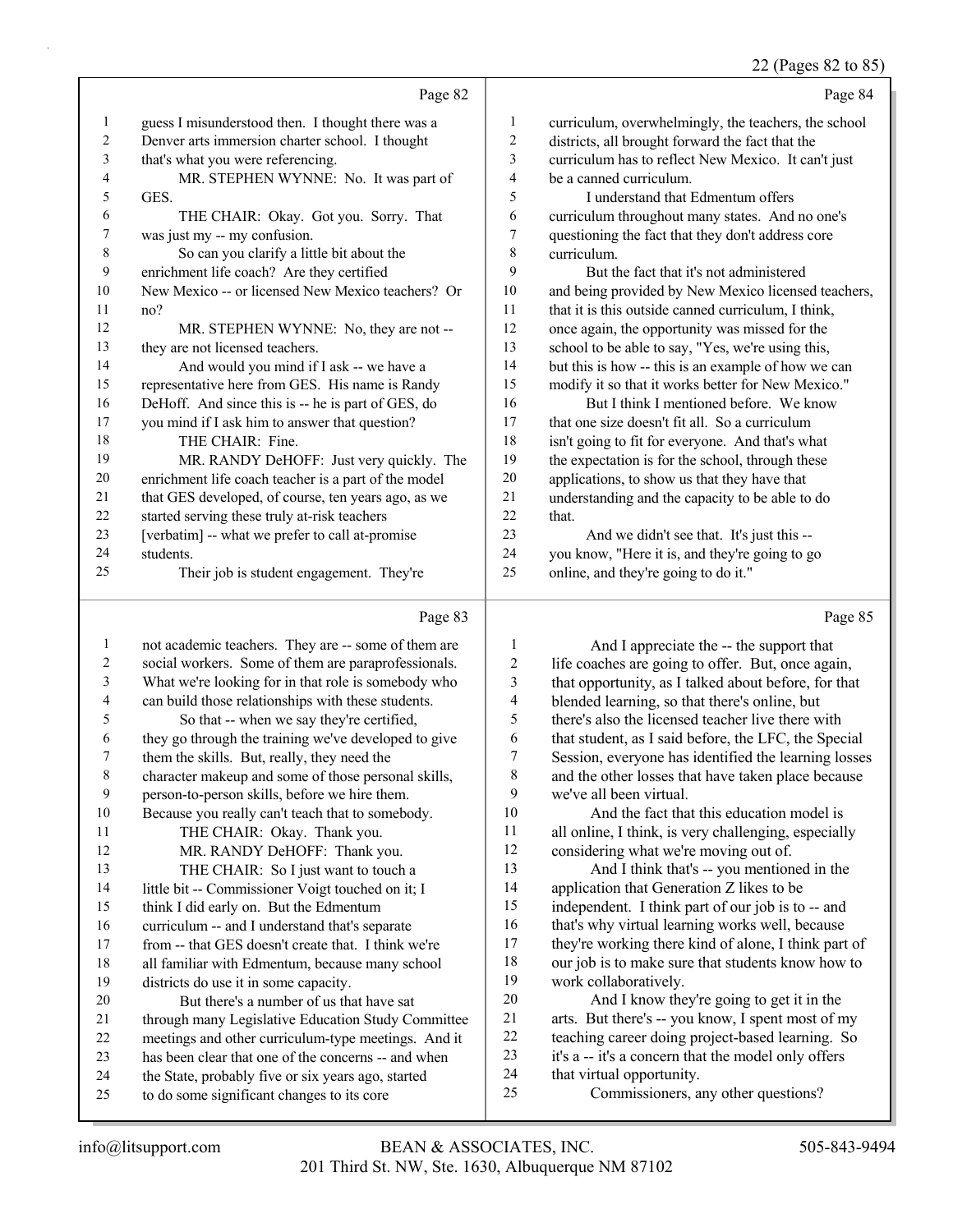# 23 (Pages 86 to 89)

|    | Page 86                                              |                | Page 88                                              |
|----|------------------------------------------------------|----------------|------------------------------------------------------|
| 1  | Commissioner Armbruster?                             | 1              | say that's also reflective of the direction that our |
| 2  | COMMISSIONER ARMBRUSTER: Unmute. Okay.               | 2              | applicant team has taken in terms of its makeup. I   |
| 3  | Yeah. I just want to tell the Commission             | 3              | came on just before the application was submitted.   |
| 4  | what a great job you are doing on this special ed    | $\overline{4}$ | But I came on board because I have special expertise |
| 5  | issue. I'm usually the one who brings this up.       | 5              | reaching out within communities of color.            |
| 6  | But -- so I have a number of little                  | 6              | There are other members of the board that            |
| 7  | questions here, and I hope I'm not repeating.        | 7              | have -- or the soon-to-be board -- that have a lot   |
| 8  | My background is in special ed as well,              | 8              | of expertise in connection to organizations like the |
| 9  | for 40 years, from -- you know, the whole spectrum   | 9              | Office of African-American Affairs, the New Mexican  |
| 10 | of special education.                                | 10             | Black Leadership Council, the African-American       |
| 11 | And I wanted to know what proportion of              | 11             | Performing Arts Center in Albuquerque.               |
| 12 | special ed students do you expect, given the ZIP     | 12             | So our intent, because this is a lottery             |
| 13 | code, I guess, because it's Albuquerque, that you    | 13             | process, is that we drive the number of applicants   |
| 14 | are going to be hoping to draw from?                 | 14             | from at-risk populations to be high. And that was    |
| 15 | So I guess you all can answer that                   | 15             | one of the things that we've just started talking    |
| 16 | question? Or did you not hear me?                    | 16             | about.                                               |
| 17 | MR. STEPHEN WYNNE: Megan, would you like             | 17             | But it's our intentionality to move in               |
| 18 | to -- do you have -- I know that -- I know that -- I | 18             | that direction in the application process is just to |
| 19 | can't answer that question 100 percent specifically. | 19             | ensure that we have enough people from marginalized  |
| 20 | But what we did was we -- we took an average of the  | 20             | communities that are engaged knowing about the       |
| 21 | different surrounding school districts, and we are   | 21             | school, you know, are able to have town hall         |
| 22 | assuming that we are going to fall within that       | 22             | meetings with us -- you know, part of this, too, we  |
| 23 | average as far as the amount of at-risk students.    | 23             | called out in the application, is that we did not    |
| 24 | COMMISSIONER ARMBRUSTER: And that is?                | 24             | have a significant amount of time before the State   |
| 25 | THE CHAIR: I remember seeing it as well,             | 25             | closures to have town hall meetings.                 |
|    |                                                      |                |                                                      |

### Page 87

| $\mathbf{I}$ | but I don't remember the number.                   | 1              | So we're now having to find other ways to            |
|--------------|----------------------------------------------------|----------------|------------------------------------------------------|
| 2            | MS. MEGAN GARRIGAN: And we understand              | $\overline{2}$ | reach out to these communities and make sure that    |
| 3            | that it's difficult, and that these are just       | 3              | they're engaged. But I think we've been extremely    |
| 4            | projections, because we will be collaborating very | 4              | successful thus far, even in the limited outreach    |
| 5            | closely with our community members in order to     | 5              | that we've been able to do, to start making          |
| 6            | target at-risk youth. So this is not just a school | 6              | connections within those communities. So that's      |
| 7            | for students of one color. We -- we value and      | $\tau$         | our -- that's our approach.                          |
| 8            | strive to be a truly multicultural and             | 8              | THE CHAIR: I want to thank you for the               |
| 9            | multidimensional school related to embracing       | 9              | pictures, because it was so nice to see groups of    |
| 10           | differences of students and their community and    | 10             | people together, that it was, like -- it was like    |
| 11           | cultural backgrounds.                              | 11             | nostalgia to look back at the pictures in those      |
| 12           | So while we do have projections within our         | 12             | applications. "Oh, remember when we were able to do  |
| 13           | application -- and I don't have that on hand, I'm  | 13             | that?"                                               |
| 14           | sorry. Maybe one of my team --                     | 14             | MS. DEBORAH SCHOENBAUM: Yeah, the way it             |
| 15           | COMMISSIONER ARMBRUSTER: I may have                | 15             | was.                                                 |
| 16           | missed it, too.                                    | 16             | THE CHAIR: But I just want to clarify, as            |
| 17           | THE CHAIR: I'm trying to pull it up,               | 17             | you go on with the special ed, there is a difference |
| 18           | $SO -$                                             | 18             | between special ed population and at-risk            |
| 19           | MS. MEGAN GARRIGAN: And -- and just to             | 19             | population. So I think Commissioner Armbruster is    |
| 20           | restate, it is difficult to have accurate          | 20             | asking about special ed in particular.               |
| 21           | projections, because, again, we're not sure. But   | 21             | MS. DONNA WARREN: This is Donna. Just to             |
| 22           | rest assured, we will be targeting the at-risk     | 22             | clarify a little bit, when we were building the      |
| 23           | youth, particularly, because we want to have       | 23             | budget, the actual special ed rate for Rio Rancho    |
| 24           | education security for students in our community.  | 24             | Public Schools is 16 percent. And our original       |
| 25           | MS. DEBORAH SCHOENBAUM: I just want to             | 25             | budget actually mirrored a 16 percent special ed     |
|              |                                                    |                |                                                      |

Page 89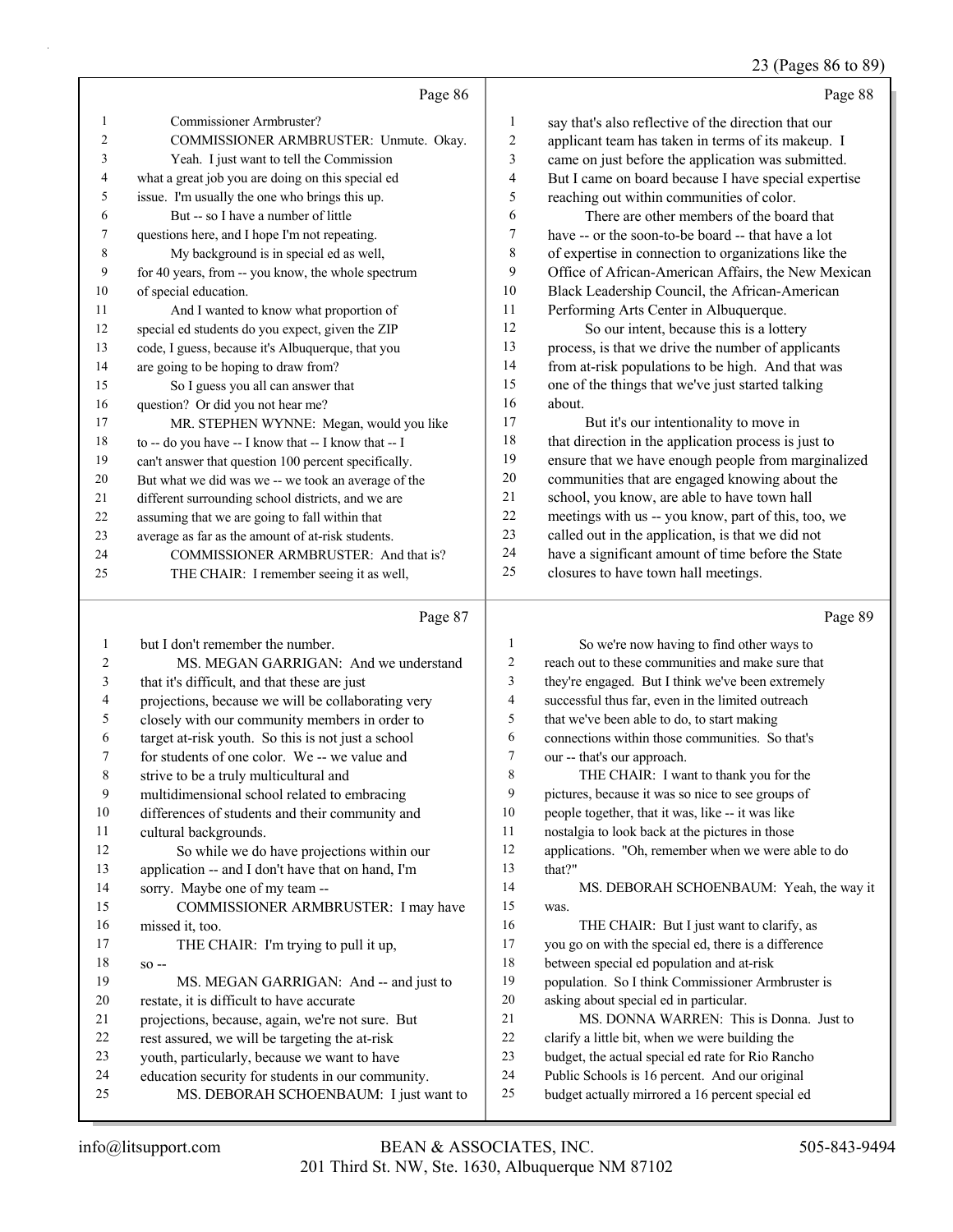# 24 (Pages 90 to 93)

|          | Page 90                                                                                              |                | Page 92                                                                                                 |
|----------|------------------------------------------------------------------------------------------------------|----------------|---------------------------------------------------------------------------------------------------------|
| 1        | rate.                                                                                                | $\mathbf{1}$   | groups and support groups that actually serve them.                                                     |
| 2        | And when we began working with Betty, our                                                            | 2              | COMMISSIONER ARMBRUSTER: There will be                                                                  |
| 3        | budget consultant from the PED, she mentioned                                                        | 3              | these clubs at school?                                                                                  |
| 4        | several things to us. And one was to not expect                                                      | 4              | MS. DEBORAH SCHOENBAUM: Well, we have --                                                                |
| 5        | that high of a rate in our first couple of years of                                                  | 5              | in California, it was, typically, at least in our                                                       |
| 6        | school. And so that is why, in our budget, you                                                       | 6              | county and in San Francisco and in other counties of                                                    |
| 7        | would see a smaller reflection.                                                                      | 7              | California, that there were LGBTQ support groups                                                        |
| 8        | However, again, it would definitely depend                                                           | 8              | that met as official clubs on campus. And they were                                                     |
| 9        | on, you know, our 40-day enrollment. And, again,                                                     | 9              | primarily focused on giving self-support to each                                                        |
| 10       | our school is targeting those children who might                                                     | 10             | other of things that they were facing in the school                                                     |
| 11       | benefit the most from this type of model.                                                            | 11             | environment, and also to just be there as a -- you                                                      |
| 12       | So I just wanted to clarify why our                                                                  | 12             | know, as a support system, if you will, within the                                                      |
| 13       | percentage might not have been as high as the public                                                 | 13             | school.                                                                                                 |
| 14       | schools that you were seeing.                                                                        | 14             | But we take that to the next level as an                                                                |
| 15       | COMMISSIONER ARMBRUSTER: And this is a                                                               | 15             | organization and said -- and started talking to them                                                    |
| 16       | question, I'm sure, that we have -- I don't recall                                                   | 16             | about self-advocacy. And we created the first-ever                                                      |
| 17       | in six years having ever asked, but I am going to do                                                 | 17             | county-wide Commission that had members of every                                                        |
| 18       | this, because I am familiar with New Mexico School                                                   | 18             | school involved.                                                                                        |
| 19       | for the Arts, which, of course, is different, in                                                     | 19             | It is also significant to say one of the                                                                |
| 20       | that you have to qualify to get in, and it draws                                                     | 20             | things that we've been looking at is using Hart's                                                       |
| 21       | from the entire state.                                                                               | 21             | Ladder of Engagement, which is all about                                                                |
| 22       | So understanding those differences, one of                                                           | 22             | self-advocacy and working at a level where young                                                        |
| 23       | the things that I recently learned from them was                                                     | 23             | people are able to develop their own expertise                                                          |
| 24       | that over 40 percent of their students are LBGTQ.                                                    | 24             | around what systemically is affecting them, and how                                                     |
| 25       | And I'm wondering how you would be addressing their                                                  | 25             | to go to school administrations, to their -- to                                                         |
|          |                                                                                                      |                |                                                                                                         |
|          | Page 91                                                                                              |                | Page 93                                                                                                 |
| 1        | particular needs, because I suspect, when you're                                                     | 1              | others in power and talk about changes that they                                                        |
| 2        | talking about art and dance and music, that it would                                                 | $\overline{c}$ | would like to see within their school.                                                                  |
| 3        | be a very typical population, as well as, by the                                                     | 3              | So that's a part of the school engagement                                                               |
| 4        | way, special ed. Because, oftentimes, they have                                                      | 4              | that we've already, as a group, embraced that we                                                        |
| 5        | that extra skill that others don't have.                                                             | 5              | want to incorporate into how we run the school, is                                                      |
| 6        | MS. DEBORAH SCHOENBAUM: Right. So that's                                                             | 6              | making sure that these young people, especially from                                                    |
| 7        | being fleshed out as well. But I will say that                                                       | 7              | marginalized communities, have an opportunity to                                                        |
| 8        | another thing that I bring to the table is I used to                                                 | 8              | voice their concerns, but also to identify projects                                                     |
| 9        | be a senior director for an organization called                                                      | 9              | and things that they can do about them.                                                                 |
| 10       | Youth Leadership Institute in California, and I ran                                                  | 10             | So it's all about self-empowerment. And                                                                 |
| 11       | the county-wide programs there. And one of them was                                                  | 11             | that's really high within the LGBTQ community.                                                          |
| 12       | working with the LGBTQ youth commission that we                                                      | 12             | Thank you.                                                                                              |
| 13       | created in Marin County, California, in order to                                                     | 13             | COMMISSIONER ARMBRUSTER: Thank you. The                                                                 |
| 14       | give student voices to that population.                                                              | 14             | other thing I wanted to see -- so the -- I just want                                                    |
| 15       | We found that one of the most effective                                                              | 15             | to clarify this, actually, more. So the kids are                                                        |
| 16       | ways to reach those students was to actually connect                                                 | 16             | never really alone in a room with a computer. There                                                     |
| 17       | with their in-school clubs and support groups and                                                    | 17             | really is an adult, not necessarily a licensed                                                          |
| 18       | actually sit down with them and talk about, you                                                      | 18             | New Mexico teacher, but someone. But there is also                                                      |
| 19       | know, the various concerns that they had within the                                                  | 19             | a special education licensed New Mexico teacher who                                                     |
| 20       | traditional school models that we could help them                                                    | 20<br>21       | is giving services via the IEP, however that is,                                                        |
| 21<br>22 | with in terms of advocacy for LGBTQ youth.                                                           |                | on -- as a pullout? Or how is that going to occur?                                                      |
| 23       | So we have that expertise embodied in me                                                             | $22\,$<br>23   | MS. MEGAN GARRIGAN: That's why our                                                                      |
| 24       | and others that can actually reach out to those<br>populations within New Mexico in really authentic | 24             | flexible model comes into play. Because it really<br>does depend on the individual students. So we have |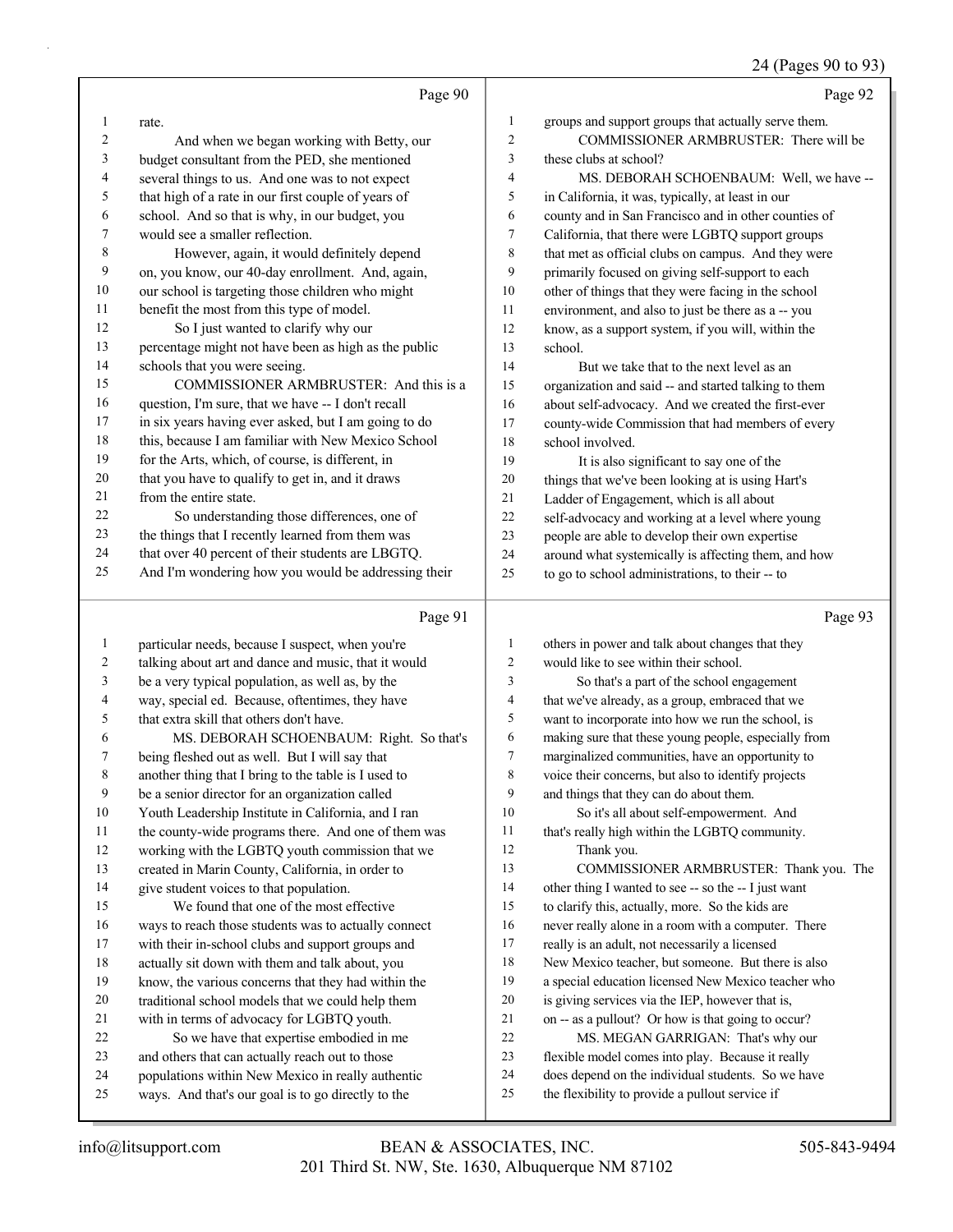25 (Pages 94 to 97)

|                |                                                      |                          | 25 (Pages 94 to 97)                                  |
|----------------|------------------------------------------------------|--------------------------|------------------------------------------------------|
|                | Page 94                                              |                          | Page 96                                              |
| 1              | the -- if the curriculum needs to be modified or     | $\mathbf{1}$             | together.                                            |
| $\overline{c}$ | differentiated in certain ways.                      | $\mathfrak{2}$           | And it -- a lot of students elected to               |
| 3              | Otherwise, there's other supports that can           | 3                        | soar forward in their studies so that they can then  |
| 4              | be provided via, you know, the elective [verbatim]   | $\overline{\mathcal{L}}$ | do some concurrent enrollment courses. And I would   |
| 5              | life coach teacher, or in collaboration with         | 5                        | say about a fourth of our population from Arts       |
| 6              | ancillary providers, in order to meet those specific | 6                        | Immersion in Denver actually graduated with an       |
| 7              | needs of the students. But it will be according to   | $\tau$                   | Associate's degree.                                  |
| 8              | their IEP.                                           | 8                        | COMMISSIONER ARMBRUSTER: Okay. Thank                 |
| 9              | MR. STEPHEN WYNNE: And as far as the                 | 9                        | you.                                                 |
| 10             | actual process, we're following the same model in    | 10                       | MR. STEPHEN WYNNE: Yeah.                             |
| 11             | Denver, where we bring in the enrichment life coach  | 11                       | THE CHAIR: Commissioner Armbruster, do               |
| 12             | teachers; we bring in the community artist           | 12                       | you have anything else?                              |
| 13             | contributors and the family and collaborate and      | 13                       | COMMISSIONER ARMBRUSTER: I think I'm                 |
| 14             | bring -- and come to terms with a proper way of      | 14                       | finished for right now. Thank you.                   |
| 15             | addressing any -- anything that needs to be          | 15                       | THE CHAIR: Thanks. Commissioner Davis?               |
| 16             | addressed in regards to special education.           | 16                       | COMMISSIONER DAVIS: Hi. Yes. Well, I'm               |
| 17             | So there's -- and it's also -- the online            | 17                       | wondering if I'm understanding this correctly. It    |
| 18             | teachers also participate in that as well. So we     | 18                       | sounds to me like you want a charter school, but you |
| 19             | have -- we have the art teachers, the ELCTs, the     | 19                       | don't want to provide the services, that you're      |
| 20             | online teachers, who all participate in that         | 20                       | subletting the services to another entity.           |
| 21             | meeting.                                             | 21                       | So have I got that correct?                          |
| 22             | COMMISSIONER ARMBRUSTER: So when you --              | 22                       | MR. STEPHEN WYNNE: I would say that                  |
| 23             | this is what I suspect. Of course, I don't know      | 23                       | it's -- it's not true that we don't want to. I       |
| 24             | this for sure. But I'm going to suspect that a       | 24                       | would say that in order for us to spend a            |
| 25             | number of your sixth-graders will come in reading on | 25                       | half-a-million dollars on art, our art program, we   |
|                | Page 95                                              |                          | Page 97                                              |
| $\mathbf{1}$   | a second-grade level. Those might be the advanced    | 1                        | have found a way that allows us to do that and still |
| 2              | students, even.                                      | $\overline{c}$           | remain in a public school budget.                    |
| 3              | But how will you address that, getting               | 3                        | And the way forward by doing that would be           |
| 4              | those kids to be able to read at an on-grade level   | $\overline{\mathcal{L}}$ | to work together with a management organization      |
| 5              | while still getting content.                         | 5                        | so -- so that we can, instead of having a full-blown |
| 6              | MR. STEPHEN WYNNE: We had very good                  | 6                        | HR department and all these different services that  |
| 7              | success with that by using Reading Plus. We start    | 7                        | we would need to be able to run our school, we are   |
| 8              | wherever that student is as far as their reading     | 8                        | outsourcing them, if you will, to responsible        |
| 9              | level is concerned, and that's where they start in   | 9                        | parties and at a fraction of the cost so that we can |
| 10             | that program.                                        | 10                       | use taxpayers' money to highly educate our students  |
| 11             | And, in Denver, we had a lot of success by           | 11                       | in different art forms, which we find very valuable  |
| 12             | getting -- getting our students to be at the reading | 12                       | for their academic scores.                           |
| 13             | level that is appropriate for their grade. And so    | 13                       | COMMISSIONER DAVIS: Thank you for that               |
| 14             | that -- that's another -- you know, it's a -- it's   | 14                       | explanation.                                         |
| 15             | not only remedial; actually, it helps the student    | 15                       | I'm kind of suspicious of the model. So              |
| 16             | get past their grade-level reading.                  | 16                       | I'll just stop talking.                              |
| 17             | So it's not like your -- it's not just a             | 17                       | THE CHAIR: Thank you.                                |
| 18             | remedial program that's going to help those, to      | 18                       | Commissioner Caballero?                              |
| 19             | target those who are below their reading level.      | 19                       | COMMISSIONER CABALLERO: Yes. Thank you,              |
| 20             | So, actually, in Denver, we've been very             | 20                       | Madam Chair.                                         |

- successful with this model. And we had quite a few
- students graduate high school with Associate's
- degrees, because the customizable curriculum through
- Edmentum -- and at that time we were also using Edmentum and Edgenuity. We were using both
- 21 My question is, I thought you had a
- charter school in Colorado. But it turns out
- that -- that you -- you were involved with -- with
- 24 the -- with the group that you're trying to get now.
- 25 What was your -- your involvement? How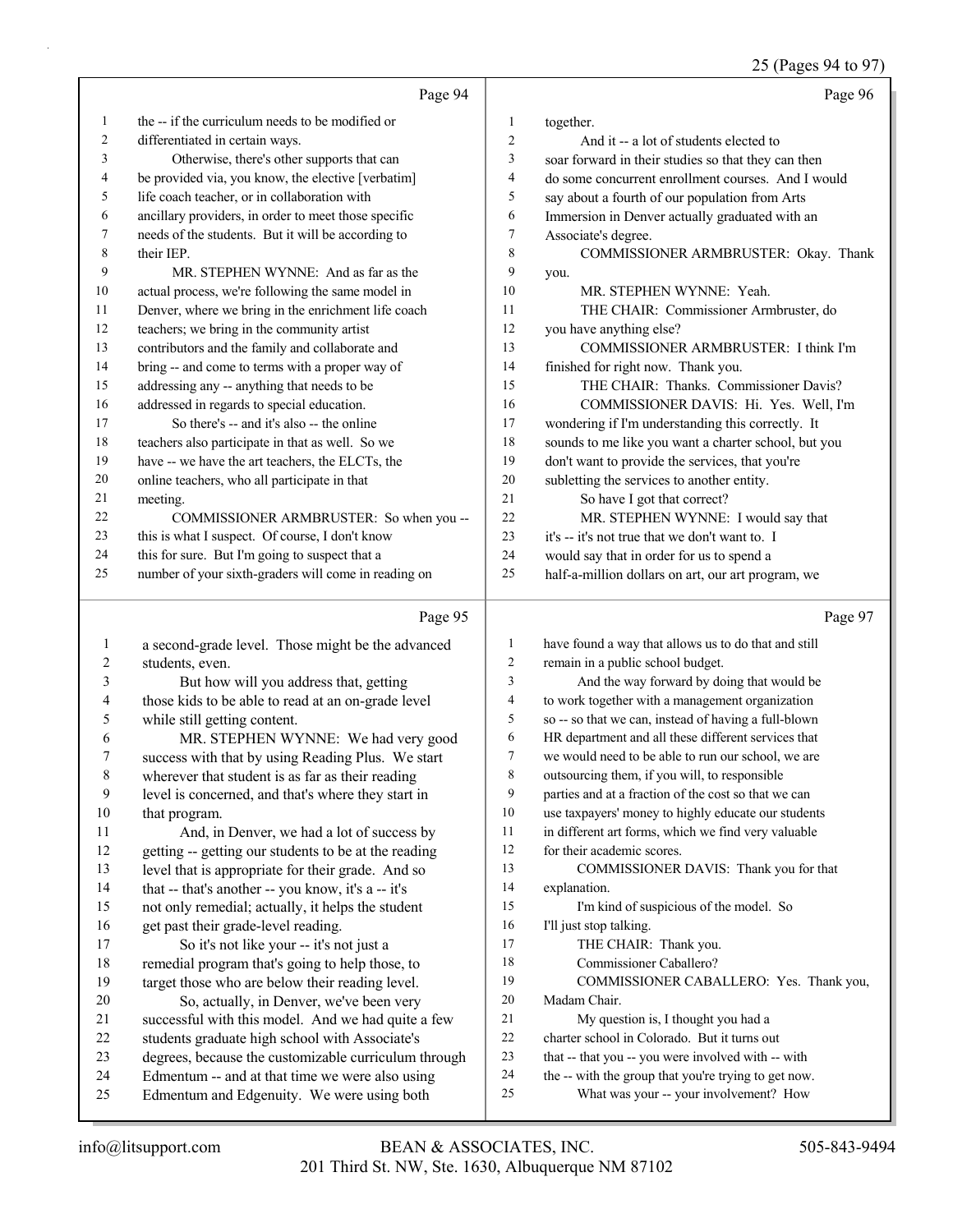#### 26 (Pages 98 to 101)

|                |                                                      |              | 26 (Pages 98 to 10)                                 |
|----------------|------------------------------------------------------|--------------|-----------------------------------------------------|
|                | Page 98                                              |              | Page 100                                            |
| 1              | were you involved with them in Colorado?             | $\mathbf{1}$ | lot of money is spent for the outside group. And so |
| 2              | MR. STEPHEN WYNNE: I was involved -- I               | $\sqrt{2}$   | we begin to cut corners of delivery services and    |
| 3              | actually created a lot of the arts integrated        | 3            | teaching our children.                              |
| 4              | curriculum. And I was -- worked together -- working  | 4            | And we've had the misfortune of removing            |
| 5              | together with certain persons at the State of        | 5            | charters, because we were never -- I was -- I asked |
| 6              | Colorado to be able to create arts-integrated        | 6            | the question constantly of these organizations that |
| 7              | curriculum that would fulfill all of the educational | 7            | lost their charter. "How much are you paying, per   |
| $\,$ $\,$      | standards that were laid out by the State of         | 8            | pupil, to the organization?"                        |
| 9              | Colorado.                                            | 9            | I never got an answer.                              |
| 10             | So that was one -- that was one of my --             | 10           | "How many students are under the teacher's          |
| 11             | that was one of -- in my job description to do that. | 11           | supervision in computers?"                          |
| 12             | But I -- we also -- this was -- this                 | 12           | "How much is their classroom?"                      |
| 13             | particular model doesn't really exist. So we had     | 13           | And they never answered.                            |
| 14             | a -- it was called a "contract school." So we        | 14           | And so it became obvious to me that it --           |
| 15             | contracted with a school district, and they -- and   | 15           | it was a system where most of the money just went   |
| 16             | they did a lot of our office -- behind-the-scenes    | 16           | out. And I'm not saying that's yours.               |
| 17             | sort of office work and reporting and everything.    | 17           | But I'm not convinced -- I can tell you --          |
| 18             | And they would share, then, a certain                | 18           | I can tell you, I'm not convinced that 100 percent  |
| 19             | amount of the revenue that they got from the state.  | 19           | viral [verbatim] -- computer-based, especially in   |
| $20\,$         | In Colorado, it's called "per-pupil revenue." And    | 20           | the middle schools, is good for our students. I     |
| 21             | we would be able to run the program through --       | 21           | have not been convinced for a long time. I'm still  |
| 22             | through the collaboration with the -- with a school  | 22           | not convinced.                                      |
| 23             | district in Colorado.                                | 23           | When I read through your application, I             |
| 24             | And GlobalEd Solutions was the -- the --             | 24           | was confused as to what you had. But there was a    |
| 25             | brought to bear all of the professional and legal    | 25           | one-liner at the very end that stated that it was   |
|                | Page 99                                              |              | Page 101                                            |
| $\mathbf{1}$   | services in order for this contract to come to       | $\mathbf{1}$ | 100 percent virtual. And that -- that puts me in an |
| $\overline{c}$ | fruition.                                            | 2            | awkward situation, because I do have this challenge |
| 3              | COMMISSIONER CABALLERO: So I take it you             | 3            | that -- that I need to be -- that I need to         |
| $\overline{4}$ | were employed by the organization in Colorado --     | 4            | overcome. And I haven't -- I haven't reached that.  |
| 5              | MR. STEPHEN WYNNE: Correct.                          | 5            | The other thing is the outreach. I know             |
| 6              | COMMISSIONER CABALLERO: -- to form -- to             | 6            | that we were challenged by the pandemic. But did    |
|                | do whatever -- build the model.                      | 7            | the Rio Rancho Public Schools know that you were    |
| 8              | MR. STEPHEN WYNNE: That's correct.                   | 8            | organizing this charter? And what was their         |
| 9              | COMMISSIONER CABALLERO: Were you employed            | 9            | concern? Or not. They were?                         |
| 10             | by the organization?                                 | 10           | MR. STEPHEN WYNNE: Actually, I'd be                 |
| 11             | MR. STEPHEN WYNNE: Yes. I was employed               | 11           | really happy -- we actually met with Dr. Sue        |
| 12             | by the organization -- so the organization hired me  | 12           | Cleveland twice, and her staff. And they were --    |
| 13             | to work in collaboration with them to create this    | 13           | and I quote -- extremely excited about the model.   |

 why. My experience with outside groups -- and that's why we -- we stay away from that -- is that a

23 COMMISSIONER CABALLERO: And I'll tell you

 model. And then it was authorized through a contract that GES wrote to a school district.

again, is are you still employed by -- by the

know -- six or seven years now.

16 COMMISSIONER CABALLERO: So the question,

19 MR. STEPHEN WYNNE: Oh, no. Oh, no. No, I'm not. I am not an employee of GlobalEd Solutions and haven't been an employee since -- I don't

you know?

Dr. Cleveland.

And then I can even share the correspondence --

e-mail correspondence that we had with

after that. In fact, we actually met with

17 And the -- and then it -- and then there was, obviously, the pandemic, and that hit directly

 Dr. Cleveland and her staff after the Rio Rancho School District closed -- officially closed down. And she brought her entire staff in, because she

to have this model, actually, at our school, too,"

loved the model. And she was saying, "We would love

organization?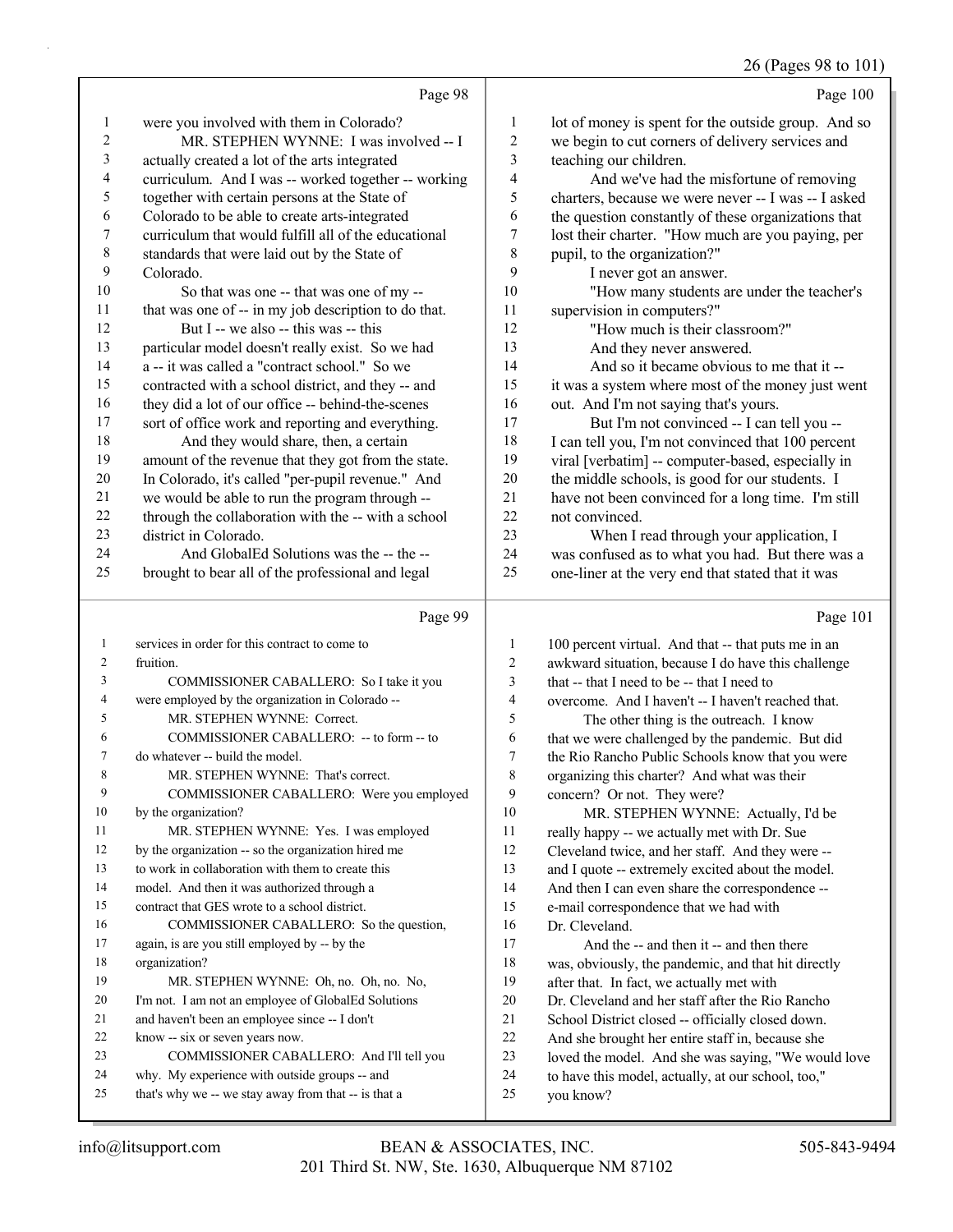#### 27 (Pages 102 to 105)

Page 102 1 And so we actually had quite a good response from Dr. Sue Cleveland. And we, at the same time, were really shaking our limbs as we 4 walked in, because we know that she does not like<br>5 charter schools at all charter schools at all. 6 So -- but there was another thing -- the only thing that I can really help to resolve some of 8 this concern is that I did this model, and it was very popular. And I even have video materials of student testimonies and things like that from this model in Denver. 12 And I know it's hard to -- it's definitely hard to wrap your mind around. And I know that 14 there's a lot of criminal EMOs out there.<br>15 But this EMO that I worked with i But this EMO that I worked with in Denver, 16 they have been -- they have had about -- over 75 percent students who are at-risk, who were truant, who have been in the criminal -- the justice 19 system already.<br>20 And it has And it has been -- it has been proven to 21 work significantly for -- for children, for young<br>22 adults who are not -- who are just not making it. adults who are not -- who are just not making it, who aren't making it. 24 And the key to this, and what we're -- we're -- I'd really like to emphasize, because I'm Page 103 hearing, again, that -- that there is a -- they're never going to be alone, and they're never going to be sitting at their computers, and -- 4 COMMISSIONER CABALLERO: The -- 5 MS. KAREN WOERNER: I'm sorry, Stephen. I think I mistakenly hit your mute button on you. I was trying to mute the sound in the background, and it was yours. 9 COMMISSIONER CABALLERO: The last thing, Madam Chair, just -- if you're so well-versed in how this thing was done in Colorado, why do you need the -- the national organization, the for-profit organization, to be able to do it? 14 We have schools that have developed their systems and done very well in the arts. And they're not paying out anything. Page 104 as -- you know, in her under- -- or his -- undergraduate degree, they may have gotten a -- a minor in theater. So that is the only qualification that that person would need in order to teach at a school -- to teach theater at a school. 6 And our standard is much higher than that. We -- we -- we're not doing it that way. So it costs -- the expense involved does not work to -- to build and to offer this type of experience for students. We cannot do it without private donations. 12 And as soon as we get into private donations, then we have people who feel they own the school. And we don't want anyone who's giving us a donation to -- to be in a position to strong-arm themselves into changing the program through a governing board. 18 The only way to do this that really works is through an Education Management Organization, or a Charter Management Organization, because they can consolidate -- just like Walmart is going to sell things cheaper than if you go to your mom-and-pop store on the corner. 24 And it's -- and that allows us to -- to bring this extra half-a-million dollars into art Page 105 education, that if we did not use them, we would not have. And that's sort of the reason why. 3 COMMISSIONER CABALLERO: (Indicates.) 4 THE CHAIR: Okay. Commissioners, I'm going to remind everyone that we also have our monthly meeting in, like, 20 minutes. 7 So I don't want to rush everyone. But if -- you know, I think the last thing I'm going to quickly say is I was a little concerned when the idea was that we're going to outsource the education. That's a comment that concerns me. Because our primary purpose is to educate New Mexico students. That's what we're here for. 14 And the idea that it's -- it's the -- to do it economically, we have to outsource the education component, the academic education piece,

17 MR. STEPHEN WYNNE: Yes. I understand 18 that -- the model is different in really how we approach the arts. We have three hours of art professionals coming in to teach our students. 21 And there is -- there is an expense involved with that. It's different than -- you know, if you have a -- like, a theater teacher. So if a theater teacher is a licensed New Mexico teacher. And that teacher might teach math, and

 that's -- that's where I -- I've had an overriding concern all along with this, outside of the

20 I'll just quickly -- I want to make 21 sure -- I know that the building is being leased, and the individual was a founder, was going to be on 23 the GC, but is now not going to take place because of that conflict. That individual is not going to have in any role within the school at all; correct?

partnership with a for-profit.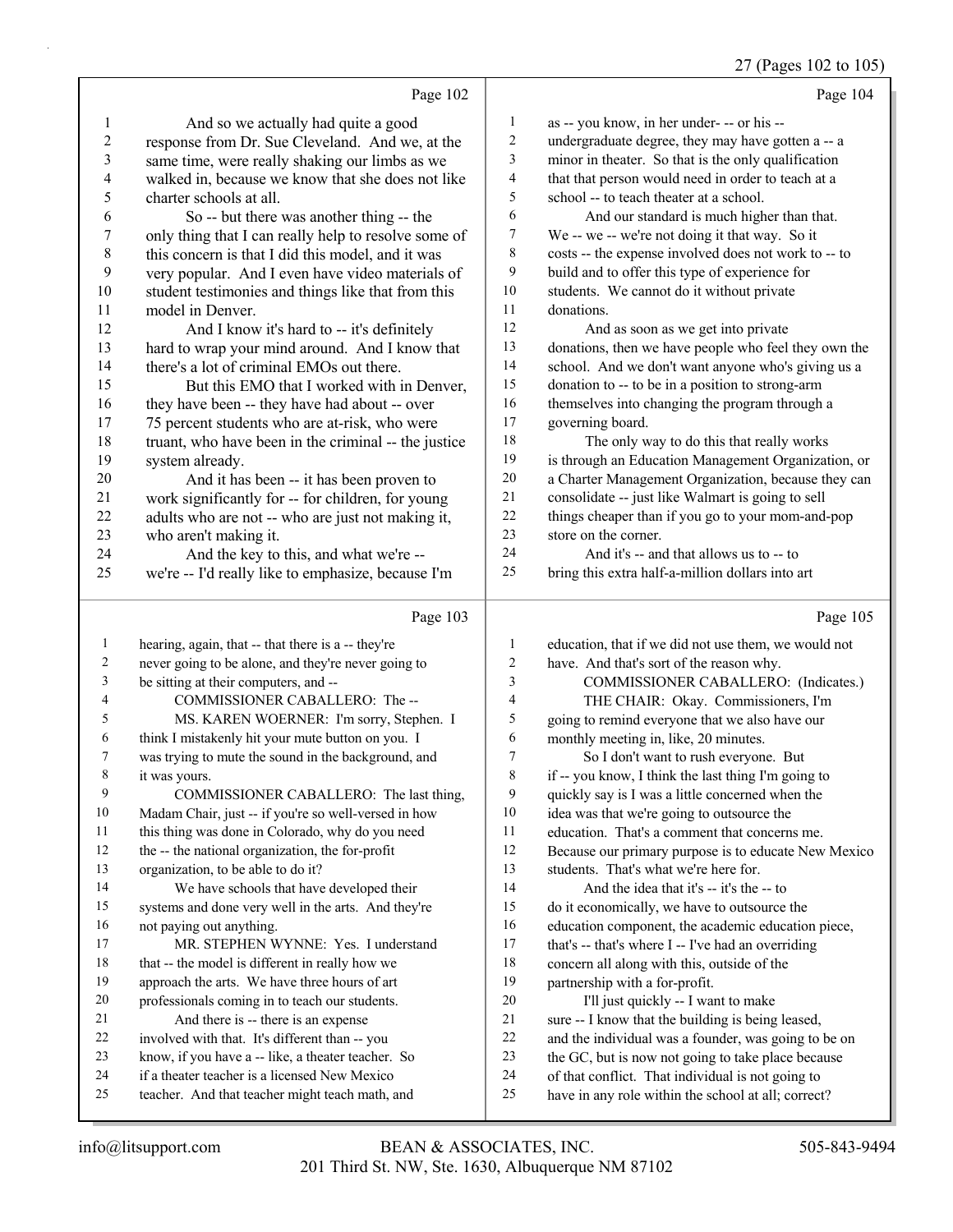# 28 (Pages 106 to 109)

|                | Page 106                                             |                  | Page 108                                             |
|----------------|------------------------------------------------------|------------------|------------------------------------------------------|
| 1              | MR. STEPHEN WYNNE: That's correct.                   | 1                | So I thank you so much. If there are any             |
| $\overline{2}$ | MS. MICHELLE BOUTROS: That is correct. I             | $\boldsymbol{2}$ | questions regarding the hearing or anything that we  |
| 3              | am that individual.                                  | 3                | can answer now?                                      |
| 4              | THE CHAIR: Commissioner Armbruster and I,            | 4                | If not, we thank you, everyone here, for             |
| 5              | I think it was our second meeting, unfortunately, we | 5                | your time this morning and all the time that you've  |
| 6              | went into a revocation hearing. And that was one of  | 6                | put in.                                              |
| 7              | the items, that a founder was the lessor of the      | 7                | Stephen?                                             |
| 8              | building.                                            | 8                | MR. STEPHEN WYNNE: Yes, Madam Chair, is              |
| 9              | So we have this cautionary eye when we               | 9                | there a -- you had mentioned approval, denied. Or    |
| 10             | read anything about that. And I appreciate that      | 10               | is there approval on conditions? Is that also a      |
| 11             | they're not going to be on the board.                | 11               | possibility?                                         |
| 12             | And I understand. Because we didn't have             | 12               | THE CHAIR: It is. And I'm sorry. I                   |
| 13             | to have any conversation about a facility because it | 13               | lumped that in with approvals. Because you would     |
| 14             | had been a charter school. That's great that you     | 14               | still be approved, but there may be conditions on    |
| 15             | had that opportunity to move into -- or possibly     | 15               | that approval, yes.                                  |
| 16             | move into -- the old ASK Academy. That doesn't       | 16               | MR. STEPHEN WYNNE: Okay.                             |
| 17             | usually happen that often.                           | 17               | THE CHAIR: But it's still ultimately an              |
| 18             | So that's very fortuitous, because that's            | 18               | approval.                                            |
| 19             | usually one of the challenges -- biggest challenges  | 19               | MR. STEPHEN WYNNE: Okay. Yes.                        |
| 20             | that we have with schools.                           | 20               | THE CHAIR: Because even if you are                   |
| 21             | So if there are no other questions, I'm              | 21               | approved even without conditions, you still have to  |
| 22             | going to close by reminding people that any member   | 22               | go through that Implementation Year and still get    |
| 23             | of the public, including the applicants, may submit  | 23               | the approval for the Commencement of Operations.     |
| 24             | written input following this hearing. Written        | 24               | So -- and if there were conditions, of               |
| 25             | comments can be sent to the Commission via           | 25               | course, there would be timelines that would be       |
|                | Page 107                                             |                  | Page 109                                             |
| $\mathbf{1}$   | charterschool@ state.nm.us.                          | $\mathbf{1}$     | established with those conditions for the -- for the |
| 2              | I do believe that's on the public notice.            | $\overline{c}$   | applicant team to then meet those conditions.        |
| 3              | Correct, Karen? Or Bev?                              | 3                | MR. STEPHEN WYNNE: Okay. Thank you.                  |
| 4              | MS. FRIEDMAN: It is. It is, Madam Chair.             | 4                | THE CHAIR: Okay?                                     |
| 5              | THE CHAIR: It can also be sent via snail             | 5                | MS. MICHELLE BOUTROS: Just a quick                   |
| 6              | mail. And all the comments -- and that would go to   | 6                | question.                                            |
| 7              | the Charter School Division, to PED at -- on Don     | 7                | THE CHAIR: Sure.                                     |
|                | Gaspar. But all comments have to be in by 5:00 this  | 8                | MS. MICHELLE BOUTROS: So if approved with            |
| 9              | Thursday, which would be the 23rd, because it's      | 9                | conditions, any information that we have learned     |
| 10             | three days -- you have up to three days to -- for    | 10               | thus far will, then, according to the conditions,    |
| 11             | the public to provide comment.                       | 11               | like you just stated, then we have time to make all  |
| 12             | The Public Education Commission will be              | 12               | those changes in order to be in compliance with the  |
| 13             | meeting on August 21st. Am I correct with that       | 13               | PEC; is that correct?                                |
| 14             | date?                                                | 14               | THE CHAIR: I'm not 100 percent sure. You             |
| 15             | Yes, August 21st, 2020, to render their              | 15               | need to clarify that just a touch. Or maybe I just   |
| 16             | decision on approval or denial of this charter       | 16               | need -- if the Commission voted to approve, the      |
| 17             | school application.                                  | 17               | Commission would clearly identify those areas where  |
| 18             | Once again, we thank you for everything              | 18               | the school would have -- what those improvements --  |
| 19             | that you've done. We -- as I said before, we know    | 19               | where those areas are of improvement and what would  |
| 20             | this is not an easy task. This is not an easy        | 20               | need to be done and by what time the applicant team  |
| 21             | application. We don't make it easy on purpose,       | 21               | would have to show the Commission that they have     |
| 22             | because we're -- you're asking us to allow you to    | 22               | completed and fulfilled that.                        |
| 23             | educate New Mexico students. And we take that very   | 23               | Does that help? Or not?                              |
| 24<br>25       | seriously, as well as the fiduciary responsibility   | 24               | MS. MICHELLE BOUTROS: Yes. And so within             |
|                | of New Mexico monies.                                | 25               | our model, being that we say we're flexible, there   |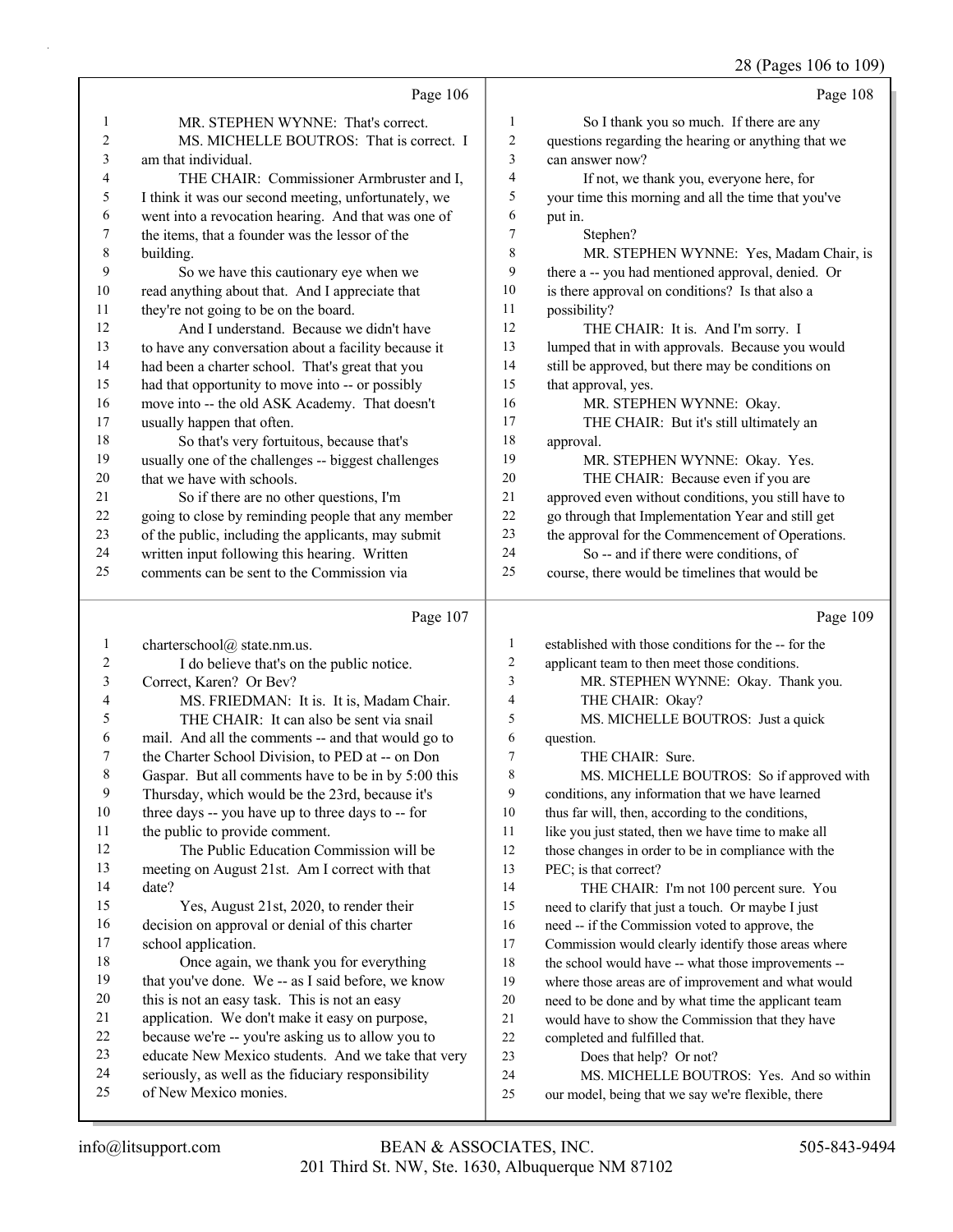# 29 (Pages 110 to 112)

|                | Page 110                                                                  | Page 112                                                                               |
|----------------|---------------------------------------------------------------------------|----------------------------------------------------------------------------------------|
| $\mathbf{1}$   | are things that we are flexible on. So I am just                          | $\mathbf{1}$<br><b>RECEIPT</b>                                                         |
| $\overline{c}$ | putting that out there as well.                                           | $\overline{c}$<br>JOB NUMBER: 3819N CC Date: July 20, 2020                             |
| 3              | THE CHAIR: Okay. Thank you.                                               | $\mathfrak{Z}$<br>PROCEEDINGS: Community Input Hearing Proceedings                     |
| 4              | Thank you, everyone. Have a good rest of                                  | $\overline{4}$<br>CASE CAPTION: In Re: Aspire Integrated Arts                          |
| 5              | your afternoon, and we'll see you in August.                              | 5<br>Institute                                                                         |
| 6              | Commissioners, I'll see you soon.                                         | 6<br>**************************                                                        |
| 7              | (Proceedings adjourned at 11:45 a.m.)                                     | $\tau$<br>ATTORNEY: MS. BEVERLY FRIEDMAN, NMPED                                        |
| 8              |                                                                           | $\,$ 8 $\,$<br>DOCUMENT: Transcript / Exhibits / Disks / Other                         |
| 9              |                                                                           | DATE DELIVERED: _____________________DEL'D BY: __________________________________<br>9 |
| 10             |                                                                           | 10                                                                                     |
| 11             |                                                                           | **************************<br>11                                                       |
| 12             |                                                                           | 12<br>ATTORNEY:                                                                        |
| 13             |                                                                           | 13<br>DOCUMENT: Transcript / Exhibits / Disks / Other                                  |
| 14             |                                                                           | DATE DELIVERED: ________________ DEL'D BY: ____________<br>14                          |
| 15             |                                                                           | $RECD BY:$ TIME:<br>15<br>**************************                                   |
| 16<br>17       |                                                                           | 16<br>17                                                                               |
| 18             |                                                                           | ATTORNEY:<br>DOCUMENT: Transcript / Exhibits / Disks / Other<br>18                     |
| 19             |                                                                           | DATE DELIVERED: _________________ DEL'D BY: __________<br>19                           |
| 20             |                                                                           | $RECD BY:$ TIME:<br>20                                                                 |
| 21             |                                                                           | ***************************<br>21                                                      |
| 22             |                                                                           | 22<br>ATTORNEY:                                                                        |
| 23             |                                                                           | 23<br>DOCUMENT: Transcript / Exhibits / Disks / Other                                  |
| 24             |                                                                           | DATE DELIVERED: ________________ DEL'D BY: __________<br>24                            |
| 25             |                                                                           | 25                                                                                     |
|                |                                                                           |                                                                                        |
|                | Page 111                                                                  |                                                                                        |
| 1              | BEFORE THE PUBLIC EDUCATION COMMISSION                                    |                                                                                        |
| 2              | <b>STATE OF NEW MEXICO</b>                                                |                                                                                        |
| 3              |                                                                           |                                                                                        |
|                |                                                                           |                                                                                        |
| 5<br>6         | REPORTER'S CERTIFICATE<br>I, Cynthia C. Chapman, RMR, CCR #219, Certified |                                                                                        |
| 7              | Court Reporter in the State of New Mexico, do hereby                      |                                                                                        |
| 8              | certify that the foregoing pages constitute a true                        |                                                                                        |
| 9              | transcript of proceedings had before the said NEW                         |                                                                                        |
| 10             | MEXICO PUBLIC EDUCATION COMMISSION, held in the State                     |                                                                                        |
| 11             | of New Mexico, via video teleconference, in the                           |                                                                                        |
| 12             | matter therein stated.                                                    |                                                                                        |
| 13<br>14       | In testimony whereof, I have hereunto set my<br>hand on July 28, 2020.    |                                                                                        |
| 15             |                                                                           |                                                                                        |
| 16             |                                                                           |                                                                                        |
| 17             |                                                                           |                                                                                        |
|                | Cynthia C. Chapman, RMR-CRR, NM CCR #219                                  |                                                                                        |
| 18             | BEAN & ASSOCIATES, INC.                                                   |                                                                                        |
|                | 201 Third Street, NW, Suite 1630                                          |                                                                                        |
| 19             | Albuquerque, New Mexico 87102                                             |                                                                                        |
| 20<br>21       |                                                                           |                                                                                        |
| 22             |                                                                           |                                                                                        |
| 23             |                                                                           |                                                                                        |
| 24             |                                                                           |                                                                                        |
| 25             | Job No.: 3819N (CC)                                                       |                                                                                        |
|                |                                                                           |                                                                                        |